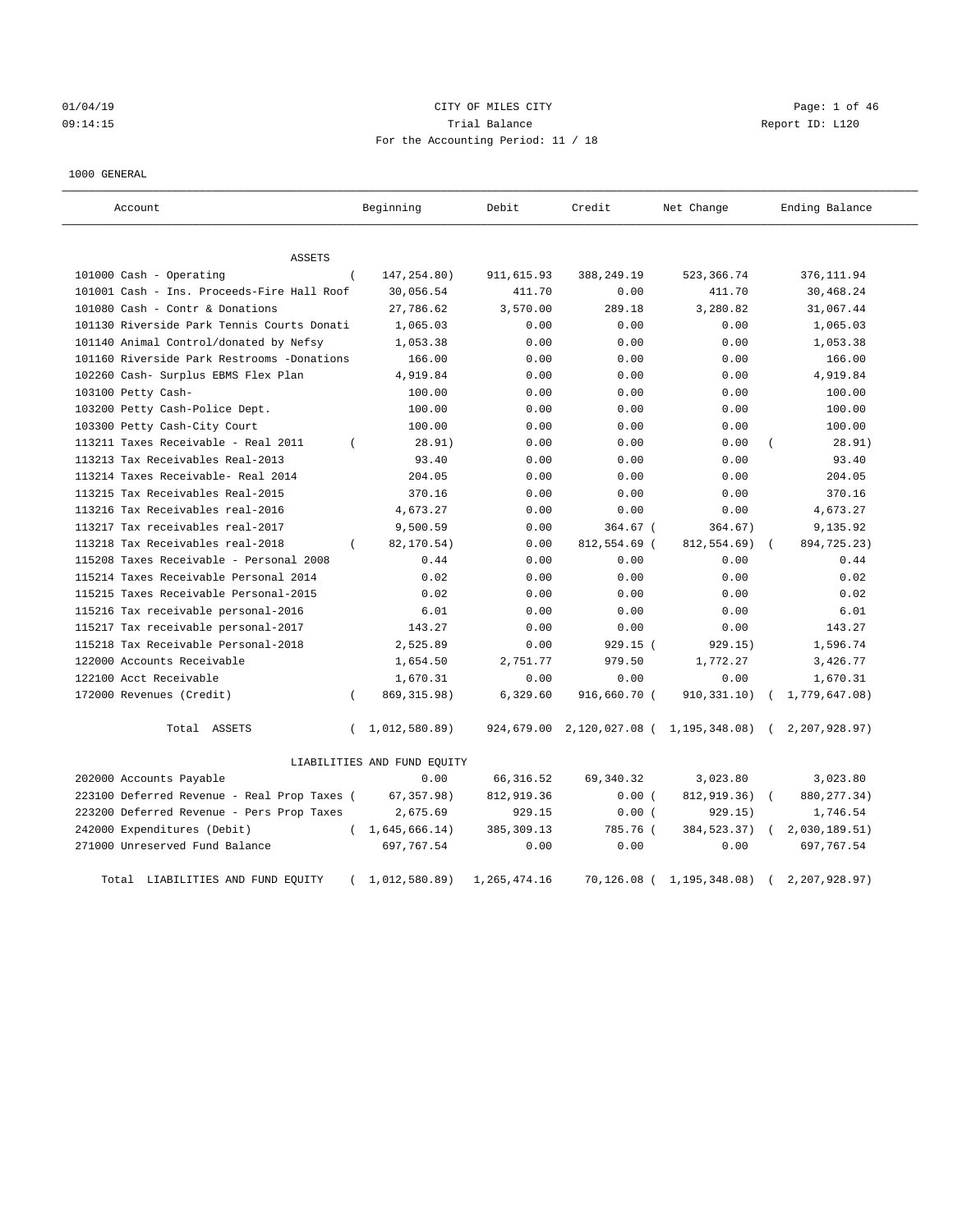# 01/04/19 CITY OF MILES CITY CHANNEL CITY CHANNEL CONTROLLER Page: 2 of 46 09:14:15 **Trial Balance Constanting Trial Balance Report ID:** L120 For the Accounting Period: 11 / 18

#### 2220 LIBRARY

| Account                                    | Beginning                   | Debit     | Credit      | Net Change      | Ending Balance |
|--------------------------------------------|-----------------------------|-----------|-------------|-----------------|----------------|
|                                            |                             |           |             |                 |                |
| ASSETS                                     |                             |           |             |                 |                |
| 101000 Cash - Operating                    | 24,763.99                   | 25,514.45 | 30,278.73 ( | 4,764.28)       | 19,999.71      |
| 101021 Cash-One Time Endowments            | 3,500.00                    | 0.00      | 0.00        | 0.00            | 3,500.00       |
| 101032 Cash- Library Board of Trustees Mul | 77,228.75                   | 1,789.34  | 0.00        | 1,789.34        | 79,018.09      |
| 103000 Petty Cash                          | 75.00                       | 0.00      | 0.00        | 0.00            | 75.00          |
| 172000 Revenues (Credit)                   | 102, 426.11)                | 0.00      | 27,303.79 ( | 27,303.79) (    | 129,729.90)    |
| Total ASSETS                               | 3, 141.63                   | 27,303.79 | 57,582.52 ( | 30,278.73) (    | 27, 137, 10)   |
|                                            | LIABILITIES AND FUND EOUITY |           |             |                 |                |
| 202000 Accounts Payable                    | 0.00                        | 4,992.03  | 4,992.03    | 0.00            | 0.00           |
| 242000 Expenditures (Debit)                | 116,244.48)                 | 30,278.73 | 0.00(       | $30, 278, 73$ ( | 146,523.21)    |
| 271000 Unreserved Fund Balance             | 119,386.11                  | 0.00      | 0.00        | 0.00            | 119,386.11     |
| Total LIABILITIES AND FUND EQUITY          | 3, 141.63                   | 35,270.76 | 4,992.03 (  | 30,278.73) (    | 27, 137, 10)   |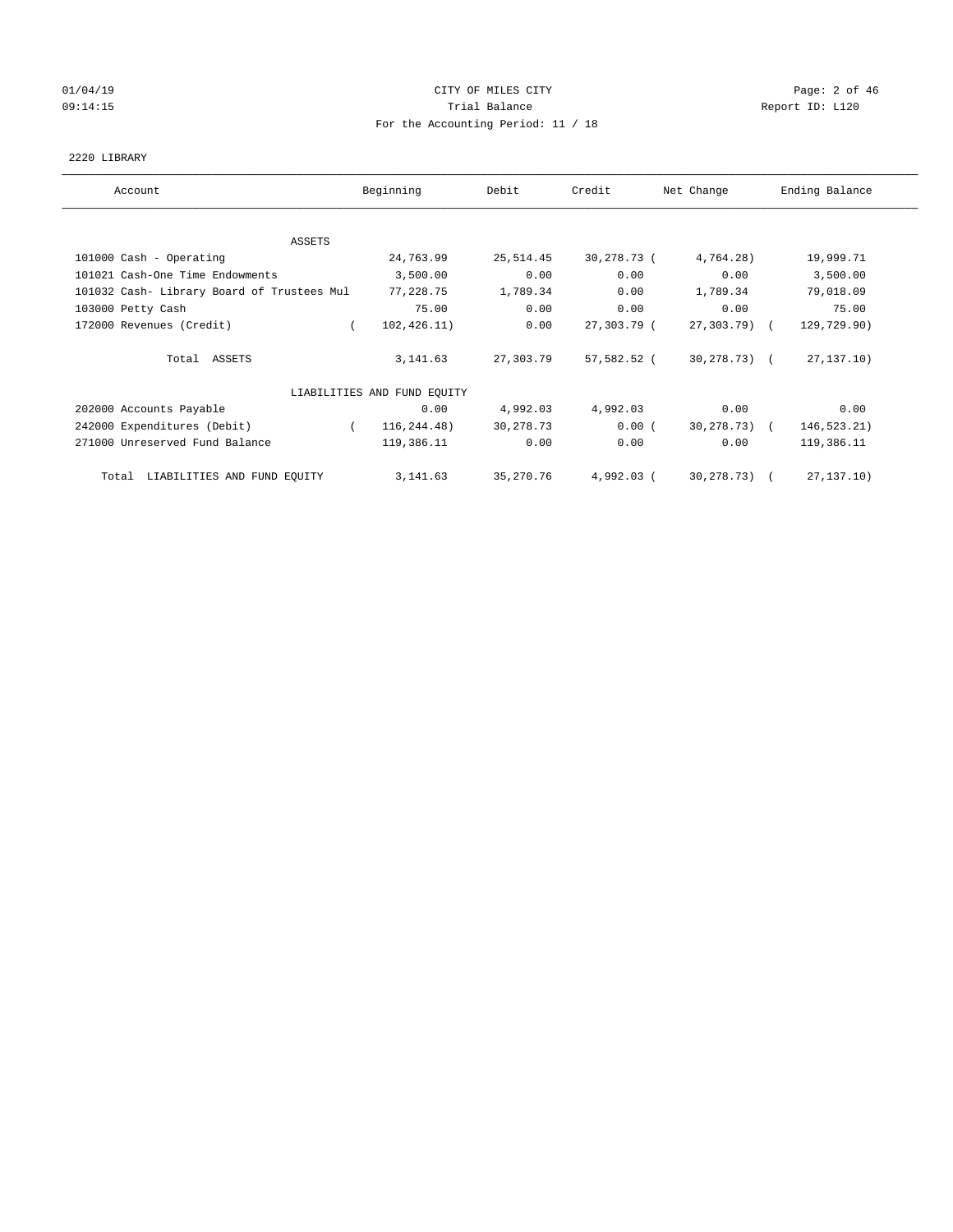# 01/04/19 CITY OF MILES CITY CHECK CITY CONTROL Page: 3 of 46 09:14:15 **Trial Balance Constanting Trial Balance Report ID:** L120 For the Accounting Period: 11 / 18

#### 2260 EMERGENCY DISASTER

| Account                                     | Beginning                   | Debit    | Credit      | Net Change   | Ending Balance |  |
|---------------------------------------------|-----------------------------|----------|-------------|--------------|----------------|--|
|                                             |                             |          |             |              |                |  |
| ASSETS                                      |                             |          |             |              |                |  |
| 101000 Cash - Operating                     | 874.53                      | 8,537.23 | 0.00        | 8,537.23     | 9,411.76       |  |
| 113211 Taxes Receivable - Real 2011         | 3.46                        | 0.00     | 0.00        | 0.00         | 3.46           |  |
| 113218 Tax Receivables real-2018            | 863.30)                     | 0.00     | 8,536.89 (  | 8,536.89)    | 9,400.19)      |  |
| 172000 Revenues (Credit)                    | 874.53)                     | 0.00     | 8,537.23 (  | $8,537.23$ ( | 9,411.76)      |  |
| Total ASSETS                                | 859.84)                     | 8,537.23 | 17,074.12 ( | 8,536.89     | 9,396.73)      |  |
|                                             | LIABILITIES AND FUND EQUITY |          |             |              |                |  |
| 223100 Deferred Revenue - Real Prop Taxes ( | 859.84)                     | 8,536.89 | 0.00(       | $8,536.89$ ( | 9,396.73)      |  |
| LIABILITIES AND FUND EQUITY<br>Total        | 859.84)                     | 8,536.89 | 0.00(       | 8,536.89)    | 9,396.73)      |  |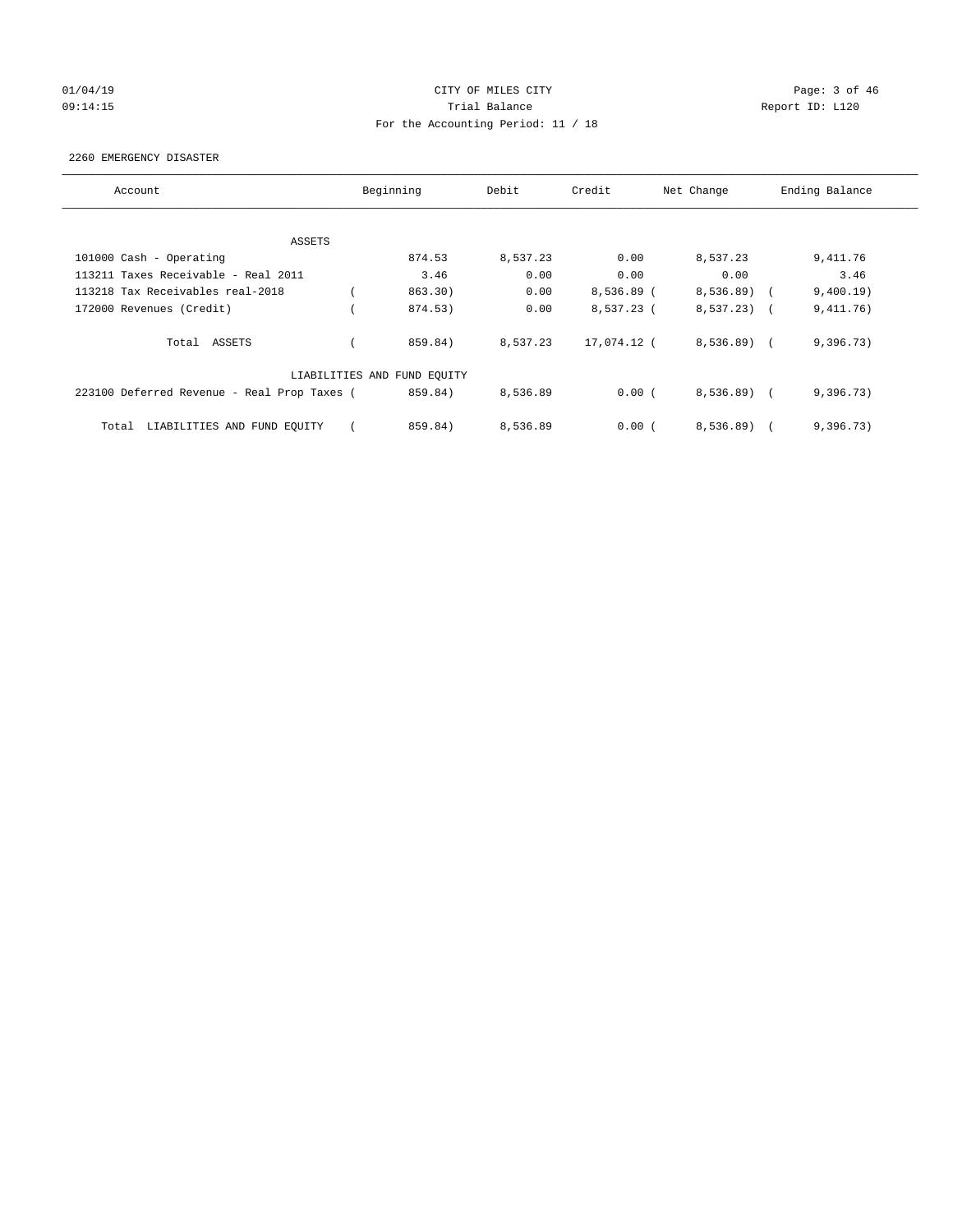| 01/04/19 |          |
|----------|----------|
|          | 09:14:15 |

#### CITY OF MILES CITY CITY CITY Page: 4 of 46 Partial Balance and Communications of the Report ID: L120 For the Accounting Period: 11 / 18

#### 2270 Health

| Account                              | Beginning                   | Debit | Credit | Net Change | Ending Balance |
|--------------------------------------|-----------------------------|-------|--------|------------|----------------|
|                                      |                             |       |        |            |                |
| ASSETS                               |                             |       |        |            |                |
| 101000 Cash - Operating              | 10,070.63                   | 0.00  | 0.00   | 0.00       | 10,070.63      |
| ASSETS<br>Total                      | 10,070.63                   | 0.00  | 0.00   | 0.00       | 10,070.63      |
|                                      | LIABILITIES AND FUND EQUITY |       |        |            |                |
| 271000 Unreserved Fund Balance       | 10,070.63                   | 0.00  | 0.00   | 0.00       | 10,070.63      |
| LIABILITIES AND FUND EQUITY<br>Total | 10,070.63                   | 0.00  | 0.00   | 0.00       | 10,070.63      |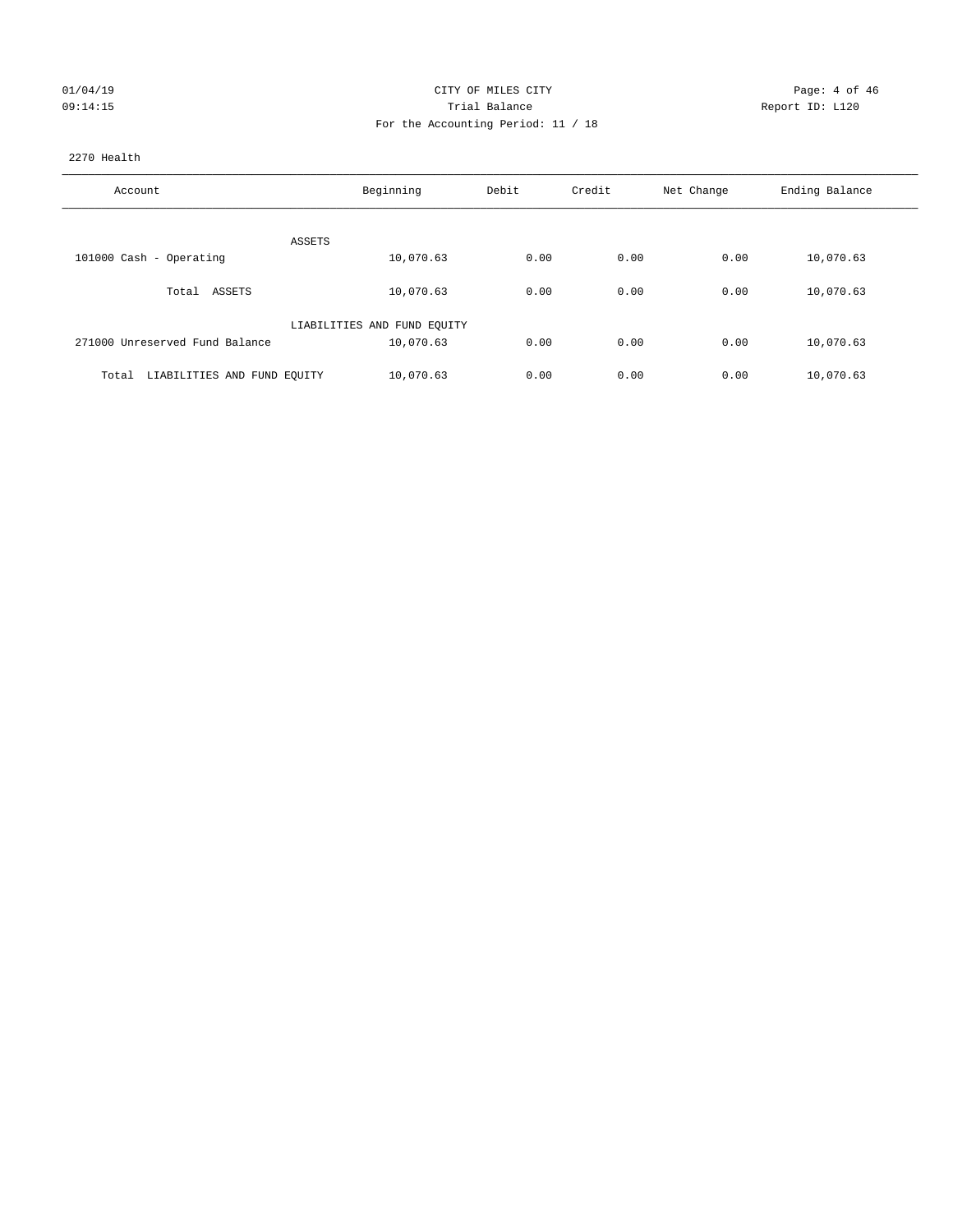# 01/04/19 CITY OF MILES CITY CHANNEL CITY CONTROL Page: 5 of 46 09:14:15 **Trial Balance Constanting Trial Balance Report ID:** L120 For the Accounting Period: 11 / 18

#### 2310 TIFD-Downtown

| Account                                   | Beginning                   | Debit     | Credit      | Net Change   | Ending Balance |
|-------------------------------------------|-----------------------------|-----------|-------------|--------------|----------------|
| ASSETS                                    |                             |           |             |              |                |
| 101000 Cash - Operating                   | 9,256.35                    | 29,162.56 | 1,869.15    | 27,293.41    | 36,549.76      |
| 113170 Deferred revenue                   | 592.81                      | 0.00      | 0.00        | 0.00         | 592.81         |
| 115180 Deferred revenue-audit             | 121.85                      | 0.00      | 0.00        | 0.00         | 121.85         |
| 172000 Revenues (Credit)                  | 2,836.56)                   | 0.00      | 29,162.56 ( | 29,162.56) ( | 31,999.12)     |
| Total ASSETS                              | 7,134.45                    | 29,162.56 | 31,031.71 ( | 1,869.15)    | 5,265.30       |
|                                           | LIABILITIES AND FUND EQUITY |           |             |              |                |
| 202000 Accounts Payable                   | 0.00                        | 113.07    | 113.07      | 0.00         | 0.00           |
| 223100 Deferred Revenue - Real Prop Taxes | 592.81                      | 0.00      | 0.00        | 0.00         | 592.81         |
| 223200 Deferred Revenue - Pers Prop Taxes | 121.85                      | 0.00      | 0.00        | 0.00         | 121.85         |
| 242000 Expenditures (Debit)               | 10,882.51)                  | 1,869.15  | 0.00(       | $1,869.15$ ( | 12,751.66)     |
| 271000 Unreserved Fund Balance            | 17,302.30                   | 0.00      | 0.00        | 0.00         | 17,302.30      |
| LIABILITIES AND FUND EQUITY<br>Total      | 7,134.45                    | 1,982.22  | 113.07 (    | 1,869.15)    | 5,265.30       |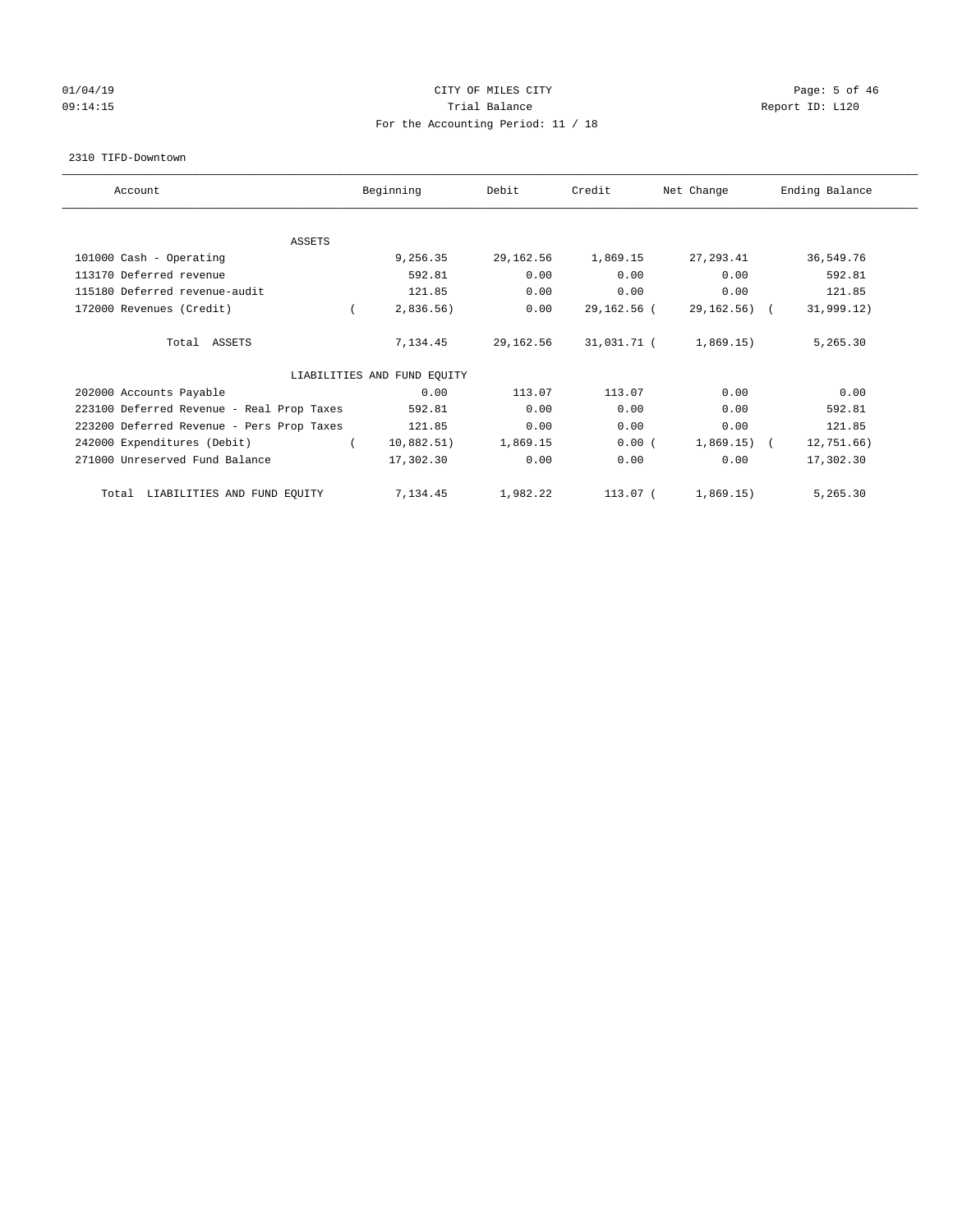# 01/04/19 CITY OF MILES CITY CHANNEL CITY CHANNEL CONTROLLER Page: 6 of 46 09:14:15 Trial Balance Report ID: L120 For the Accounting Period: 11 / 18

#### 2350 Local Government/Study Commission

| Account                                   | Beginning                   | Debit | Credit | Net Change | Ending Balance |
|-------------------------------------------|-----------------------------|-------|--------|------------|----------------|
|                                           |                             |       |        |            |                |
| ASSETS                                    |                             |       |        |            |                |
| 113214 Taxes Receivable- Real 2014        | 0.97                        | 0.00  | 0.00   | 0.00       | 0.97           |
| 113215 Tax Receivables Real-2015          | 2.09                        | 0.00  | 0.00   | 0.00       | 2.09           |
| 115215 Taxes Receivable Personal-2015     | 0.01)                       | 0.00  | 0.00   | 0.00       | 0.01)          |
| 115216 Tax receivable personal-2016       | 0.02                        | 0.00  | 0.00   | 0.00       | 0.02           |
| Total ASSETS                              | 3.07                        | 0.00  | 0.00   | 0.00       | 3.07           |
|                                           | LIABILITIES AND FUND EQUITY |       |        |            |                |
| 223100 Deferred Revenue - Real Prop Taxes | 3.06                        | 0.00  | 0.00   | 0.00       | 3.06           |
| 223200 Deferred Revenue - Pers Prop Taxes | 0.01                        | 0.00  | 0.00   | 0.00       | 0.01           |
| LIABILITIES AND FUND EQUITY<br>Total      | 3.07                        | 0.00  | 0.00   | 0.00       | 3.07           |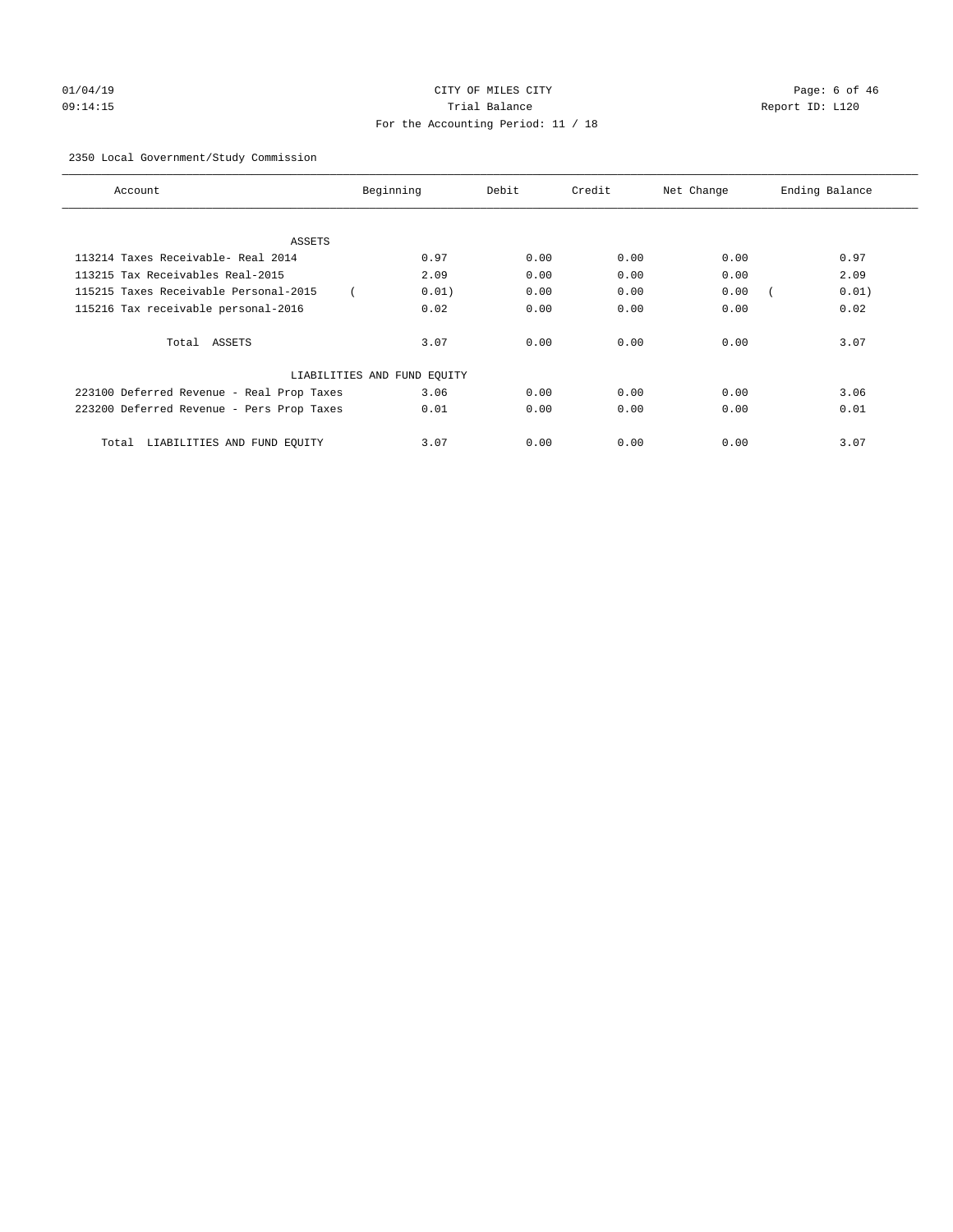# 01/04/19 CITY OF MILES CITY CHANNEL CITY CHANNEL CONTROLLER Page: 7 of 46 09:14:15 **Trial Balance Constanting Trial Balance Report ID:** L120 For the Accounting Period: 11 / 18

2372 Permissive Medical Levy

| Account                                     |          | Beginning                   | Debit      | Credit       | Net Change      | Ending Balance |
|---------------------------------------------|----------|-----------------------------|------------|--------------|-----------------|----------------|
| <b>ASSETS</b>                               |          |                             |            |              |                 |                |
| 101000 Cash - Operating                     |          | 10,501.65                   | 102,506.62 | 0.00         | 102,506.62      | 113,008.27     |
| 113211 Taxes Receivable - Real 2011         |          | 5.80)                       | 0.00       | 0.00         | 0.00            | 5.80)          |
| 113213 Tax Receivables Real-2013            |          | 9.28                        | 0.00       | 0.00         | 0.00            | 9.28           |
| 113214 Taxes Receivable- Real 2014          |          | 22.40                       | 0.00       | 0.00         | 0.00            | 22.40          |
| 113215 Tax Receivables Real-2015            |          | 40.67                       | 0.00       | 0.00         | 0.00            | 40.67          |
| 113216 Tax Receivables real-2016            |          | 531.04                      | 0.00       | 0.00         | 0.00            | 531.04         |
| 113217 Tax receivables real-2017            |          | 1,113.01                    | 0.00       | $42.72$ (    | 42.72           | 1,070.29       |
| 113218 Tax Receivables real-2018            |          | 10, 350.66)                 | 0.00       | 102,353.88 ( | 102, 353.88)    | 112,704.54)    |
| 115214 Taxes Receivable Personal 2014       |          | 0.01)                       | 0.00       | 0.00         | 0.00            | 0.01)          |
| 115215 Taxes Receivable Personal-2015       |          | 0.01)                       | 0.00       | 0.00         | 0.00            | 0.01)          |
| 115216 Tax receivable personal-2016         |          | 0.64                        | 0.00       | 0.00         | 0.00            | 0.64           |
| 115217 Tax receivable personal-2017         |          | 16.25                       | 0.00       | 0.00         | 0.00            | 16.25          |
| 115218 Tax Receivable Personal-2018         |          | 295.91                      | 0.00       | $108.85$ (   | 108.85)         | 187.06         |
| 172000 Revenues (Credit)                    |          | 12,830.31)                  | 0.00       | 102,506.62 ( | $102, 506.62$ ( | 115, 336.93)   |
| Total ASSETS                                | $\left($ | 10,655.94)                  | 102,506.62 | 205,012.07 ( | $102, 505.45$ ( | 113, 161.39)   |
|                                             |          | LIABILITIES AND FUND EQUITY |            |              |                 |                |
| 223100 Deferred Revenue - Real Prop Taxes ( |          | 8,640.09                    | 102,396.60 | 0.00(        | $102, 396.60$ ( | 111,036.69)    |
| 223200 Deferred Revenue - Pers Prop Taxes   |          | 310.18                      | 108.85     | 0.00(        | 108.85)         | 201.33         |
| 242000 Expenditures (Debit)                 |          | $2,328.66$ )                | 0.00       | 0.00         | 0.00            | 2,328.66       |
| 271000 Unreserved Fund Balance              |          | 2.63                        | 0.00       | 0.00         | 0.00            | 2.63           |
| Total LIABILITIES AND FUND EQUITY           |          | 10,655.94)                  | 102,505.45 | 0.00(        | 102, 505.45)    | 113, 161.39)   |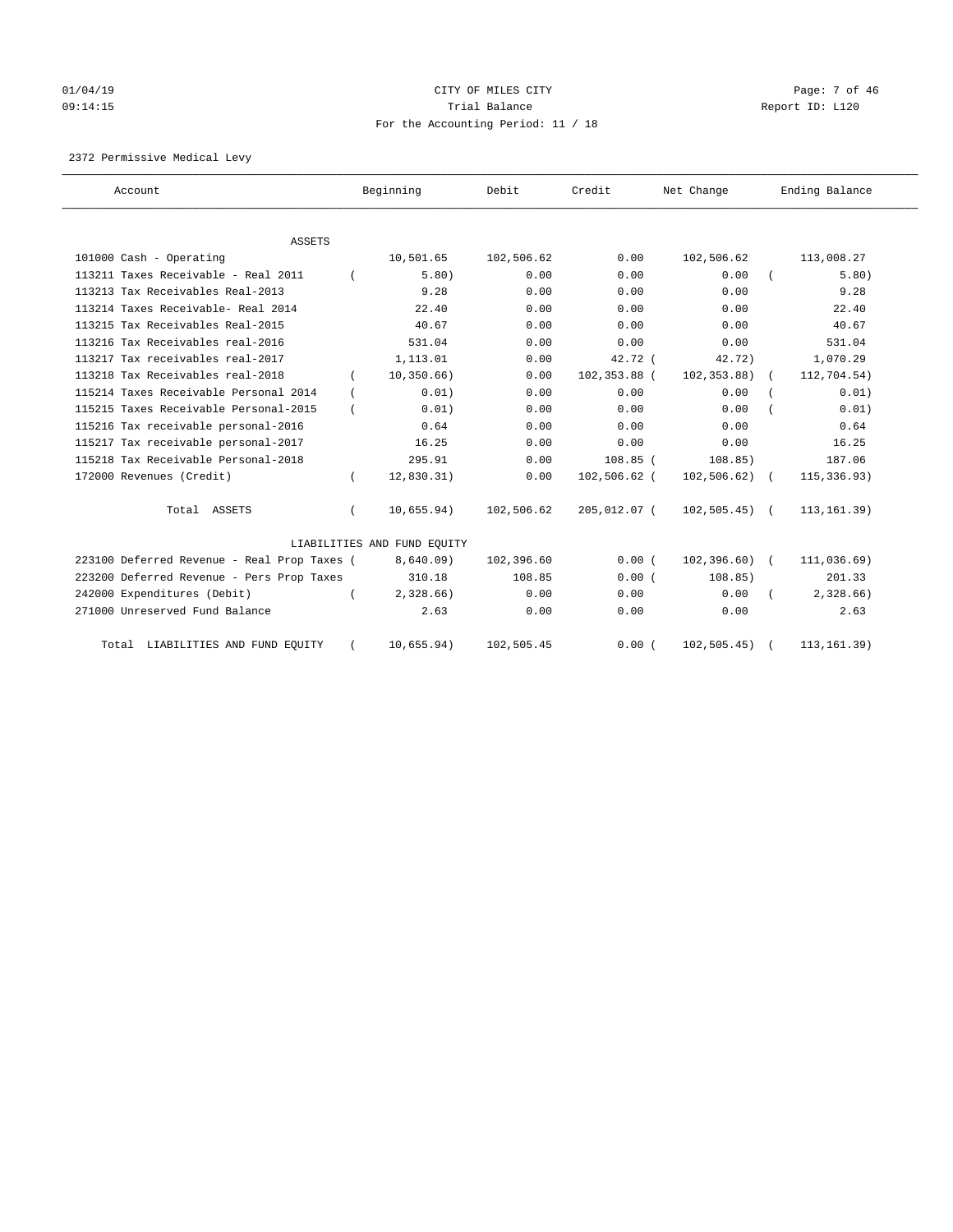# 01/04/19 CITY OF MILES CITY CHANNEL CITY CHANNEL CONTROLLER Page: 8 of 46 09:14:15 **Trial Balance Constanting Trial Balance Report ID:** L120 For the Accounting Period: 11 / 18

#### 2394 BUILDING CODE ENFORCEMENT

| Account                              | Beginning                   | Debit    | Credit       | Net Change   | Ending Balance |
|--------------------------------------|-----------------------------|----------|--------------|--------------|----------------|
|                                      |                             |          |              |              |                |
| ASSETS                               |                             |          |              |              |                |
| 101000 Cash - Operating              | 104,141.03                  | 3,192.42 | 4,725.79 (   | 1,533.37)    | 102,607.66     |
| 172000 Revenues (Credit)             | 56,394.37)                  | 0.00     | 3,192.42 (   | $3,192.42$ ( | 59,586.79)     |
| Total ASSETS                         | 47,746.66                   | 3,192.42 | 7,918.21 (   | 4,725.79)    | 43,020.87      |
|                                      | LIABILITIES AND FUND EQUITY |          |              |              |                |
| 202000 Accounts Payable              | 0.00                        | 2,365.98 | 2,365.98     | 0.00         | 0.00           |
| 242000 Expenditures (Debit)          | 55,305.86)                  | 4,725.79 | 0.00(        | $4,725.79$ ( | 60,031.65)     |
| 271000 Unreserved Fund Balance       | 103,052.52                  | 0.00     | 0.00         | 0.00         | 103,052.52     |
| LIABILITIES AND FUND EQUITY<br>Total | 47,746.66                   | 7,091.77 | $2,365,98$ ( | 4,725.79)    | 43,020.87      |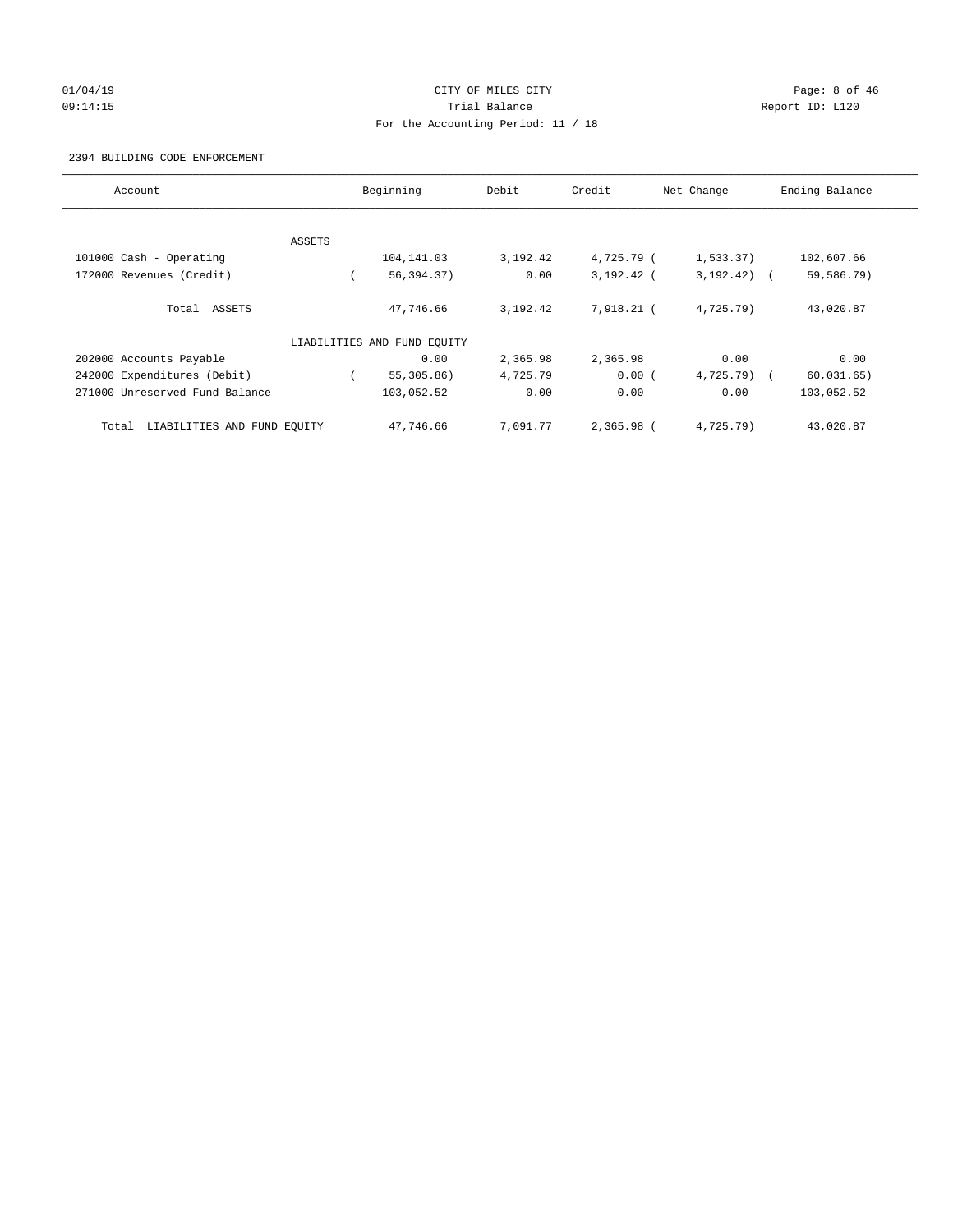# 01/04/19 CITY OF MILES CITY CHANNEL CITY CHANNEL CONTROLLER Page: 9 of 46 09:14:15 **Trial Balance Constanting Trial Balance Report ID:** L120 For the Accounting Period: 11 / 18

2400 LTG M D#165-(Gen City)

| Account                                     | Beginning                   | Debit       | Credit       | Net Change     | Ending Balance |
|---------------------------------------------|-----------------------------|-------------|--------------|----------------|----------------|
|                                             |                             |             |              |                |                |
| <b>ASSETS</b>                               |                             |             |              |                |                |
| 101000 Cash - Operating                     | 538.71)                     | 106,115.79  | 15,670.34    | 90,445.45      | 89,906.74      |
| 116000 Protested Taxes Receivable - Reals   | 0.00                        | 51.99       | 0.00         | 51.99          | 51.99          |
| 118130 Special Assessments Receivable 2013( | 26.44)                      | 0.00        | 0.00         | 0.00           | 26.44)         |
| 118140 Special Assessments Receivables-201  | 39.03                       | 0.00        | 0.00         | 0.00           | 39.03          |
| 118150 Special Assessments Receivables-201  | 77.78                       | 0.00        | 0.00         | 0.00           | 77.78          |
| 118160 Special Assessments Receivables-201  | 476.18                      | 0.00        | 0.00         | 0.00           | 476.18         |
| 118170 Special Assessments Receivables-201  | 1,988.60                    | 0.00        | 84.99 (      | 84.99)         | 1,903.61       |
| 118180 Special Assessments Received-2018    | 201,889.61                  | 0.00        | 106,024.00 ( | 106, 024.00)   | 95,865.61      |
| 172000 Revenues (Credit)<br>$\left($        | 17,426.48)                  | 51.99       | 106,115.79 ( | $106,063.80$ ( | 123,490.28)    |
| Total ASSETS                                | 186,479.57                  | 106,219.77  | 227,895.12 ( | 121,675.35)    | 64,804.22      |
|                                             | LIABILITIES AND FUND EQUITY |             |              |                |                |
| 202000 Accounts Payable                     | 0.00                        | 15,618.35   | 15,618.35    | 0.00           | 0.00           |
| 223000 Deferred Revenue/Uncollected Taxes   | 204,446.12                  | 106,108.99  | 0.00(        | 106, 108.99)   | 98,337.13      |
| 223100 Deferred Revenue - Real Prop Taxes   | 0.00                        | 0.00        | 51.99        | 51.99          | 51.99          |
| 242000 Expenditures (Debit)<br>$\sqrt{2}$   | 64,348.47)                  | 15,618.35   | 0.00(        | 15,618.35) (   | 79,966.82)     |
| 271000 Unreserved Fund Balance              | 46,381.92                   | 0.00        | 0.00         | 0.00           | 46,381.92      |
| Total LIABILITIES AND FUND EQUITY           | 186,479.57                  | 137, 345.69 | 15,670.34 (  | 121,675.35)    | 64,804.22      |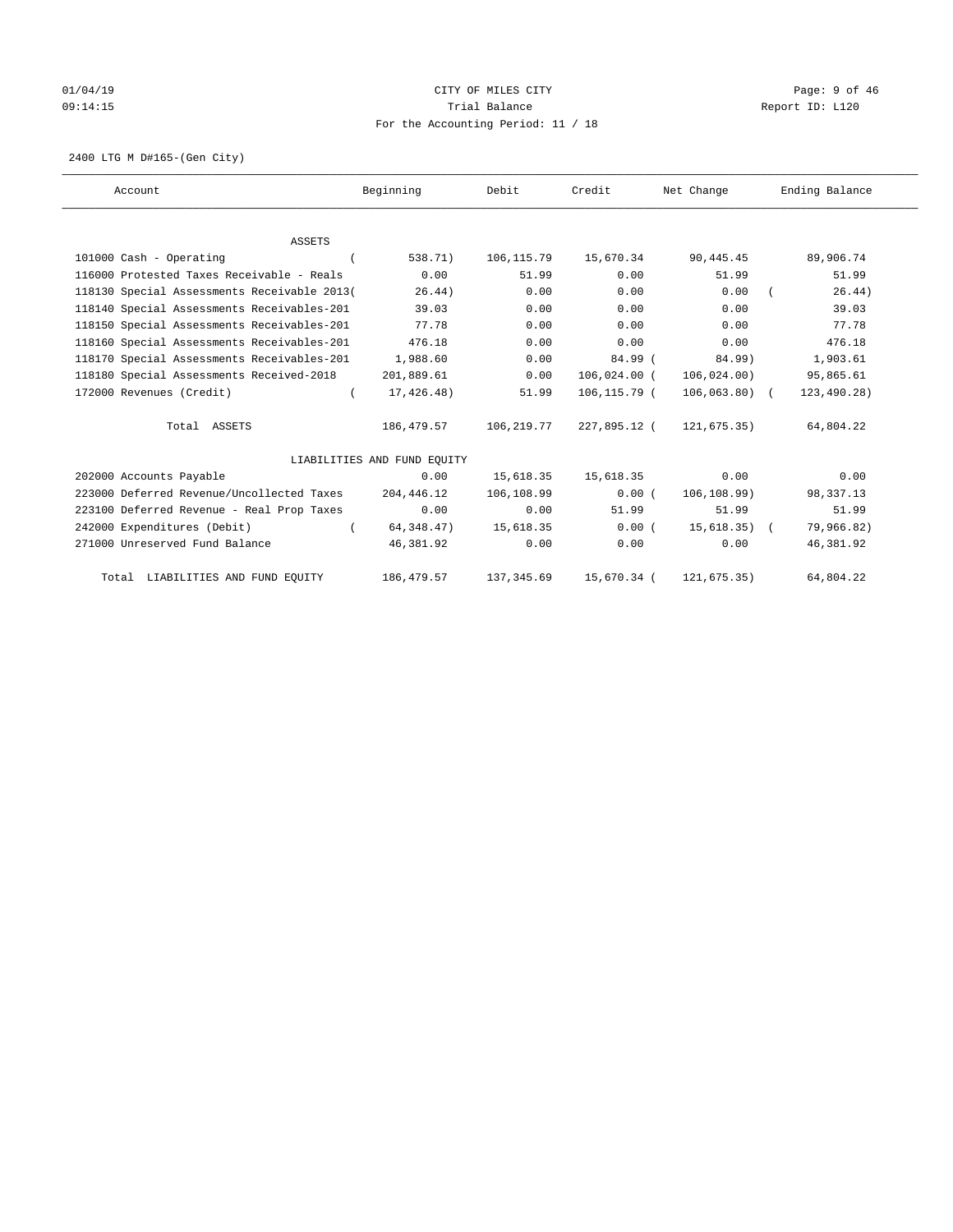# 01/04/19 CITY OF MILES CITY CHECK CITY CHECK Page: 10 of 46 09:14:15 Trial Balance Report ID: L120 For the Accounting Period: 11 / 18

#### 2420 LTG M D#167-(MilesAddn Etc)

| Account                                    | Beginning                   | Debit     | Credit      | Net Change   | Ending Balance |
|--------------------------------------------|-----------------------------|-----------|-------------|--------------|----------------|
|                                            |                             |           |             |              |                |
| ASSETS                                     |                             |           |             |              |                |
| 101000 Cash - Operating                    | 3,320.60                    | 14,013.87 | 1,940.80    | 12,073.07    | 15,393.67      |
| 118160 Special Assessments Receivables-201 | 75.00                       | 0.00      | 0.00        | 0.00         | 75.00          |
| 118170 Special Assessments Receivables-201 | 154.22                      | 0.00      | $41.27$ (   | 41.27)       | 112.95         |
| 118180 Special Assessments Received-2018   | 29,369.37                   | 0.00      | 13,969.30 ( | 13,969.30)   | 15,400.07      |
| 172000 Revenues (Credit)                   | $2,804.58$ )                | 0.00      | 14,013.87 ( | 14,013.87) ( | 16, 818.45)    |
| Total ASSETS                               | 30,114.61                   | 14,013.87 | 29,965.24 ( | 15,951.37)   | 14, 163. 24    |
|                                            | LIABILITIES AND FUND EQUITY |           |             |              |                |
| 202000 Accounts Payable                    | 0.00                        | 1,940.80  | 1,940.80    | 0.00         | 0.00           |
| 223000 Deferred Revenue/Uncollected Taxes  | 29,598.59                   | 14,010.57 | 0.00(       | 14,010.57)   | 15,588.02      |
| 242000 Expenditures (Debit)                | 8,857.72)                   | 1,940.80  | 0.00(       | $1,940.80$ ( | 10,798.52)     |
| 271000 Unreserved Fund Balance             | 9,373.74                    | 0.00      | 0.00        | 0.00         | 9,373.74       |
| Total LIABILITIES AND FUND EQUITY          | 30,114.61                   | 17,892.17 | 1,940.80 (  | 15,951.37)   | 14,163.24      |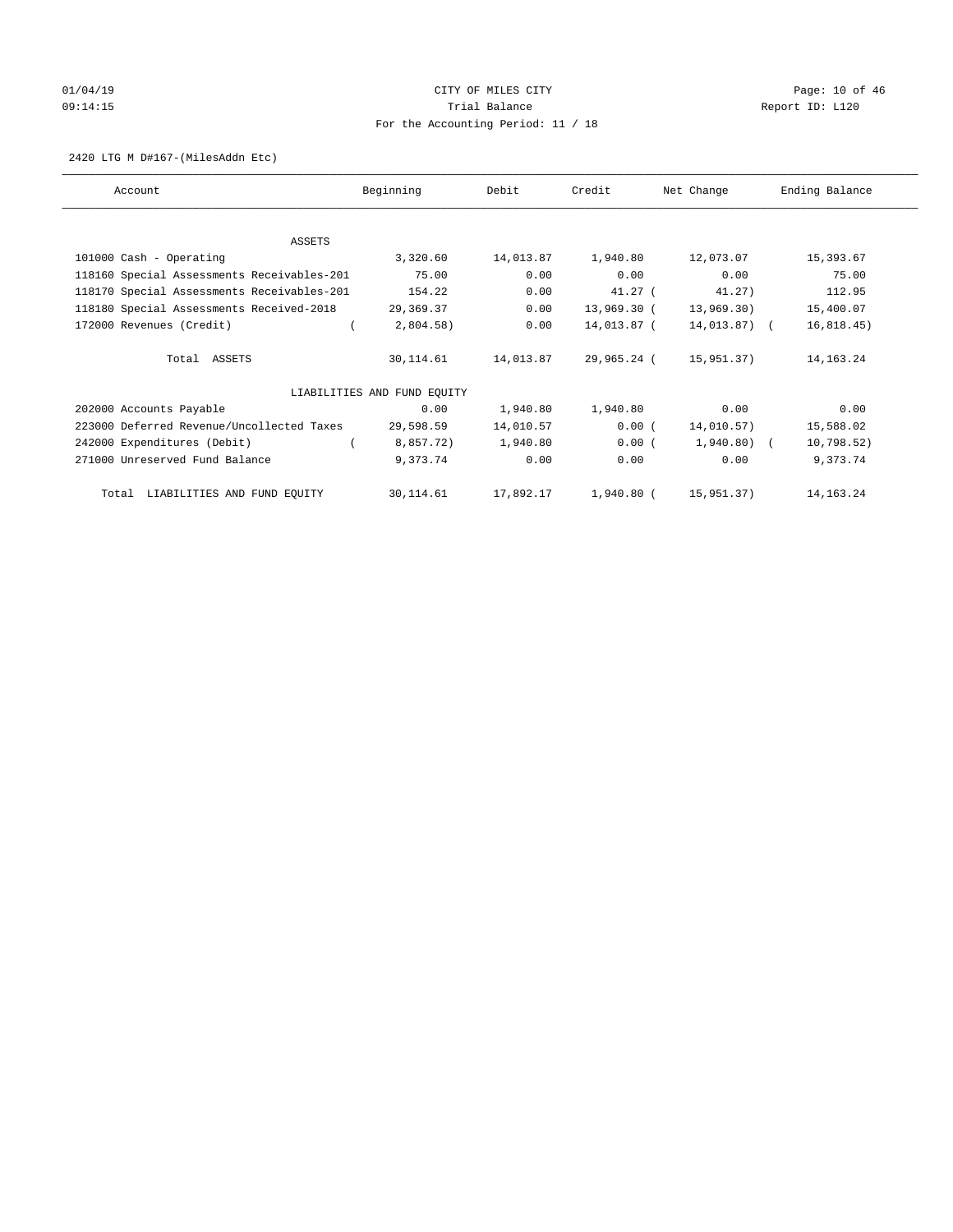# $CITY$  OF MILES  $CITY$  and the contract of  $P46$ 09:14:15 **Trial Balance Constanting Trial Balance Report ID:** L120 For the Accounting Period: 11 / 18

2430 LTG M D#171-(Balsam Est)

| Account                                   | Beginning                   | Debit    | Credit       | Net Change    | Ending Balance |
|-------------------------------------------|-----------------------------|----------|--------------|---------------|----------------|
|                                           |                             |          |              |               |                |
| ASSETS                                    |                             |          |              |               |                |
| 101000 Cash - Operating                   | 1,314.77                    | 2,585.12 | 1,710.31     | 874.81        | 2,189.58       |
| 118180 Special Assessments Received-2018  | 4,827.21                    | 0.00     | $2,585.12$ ( | 2,585.12)     | 2,242.09       |
| 172000 Revenues (Credit)                  | 217.90)                     | 0.00     | $2,585.12$ ( | $2,585.12$ (  | 2,803.02)      |
| Total ASSETS                              | 5,924.08                    | 2,585.12 | $6,880.55$ ( | 4, 295.43)    | 1,628.65       |
|                                           | LIABILITIES AND FUND EOUITY |          |              |               |                |
| 202000 Accounts Payable                   | 0.00                        | 1,710.31 | 1,710.31     | 0.00          | 0.00           |
| 223000 Deferred Revenue/Uncollected Taxes | 4,827.21                    | 2,585.12 | 0.00(        | 2,585.12)     | 2,242.09       |
| 242000 Expenditures (Debit)               | $1,566.19$ )                | 1,710.31 | 0.00(        | $1,710.31)$ ( | 3, 276.50)     |
| 271000 Unreserved Fund Balance            | 2,663.06                    | 0.00     | 0.00         | 0.00          | 2,663.06       |
| LIABILITIES AND FUND EQUITY<br>Total      | 5,924.08                    | 6,005.74 | 1,710.31 (   | 4, 295.43)    | 1,628.65       |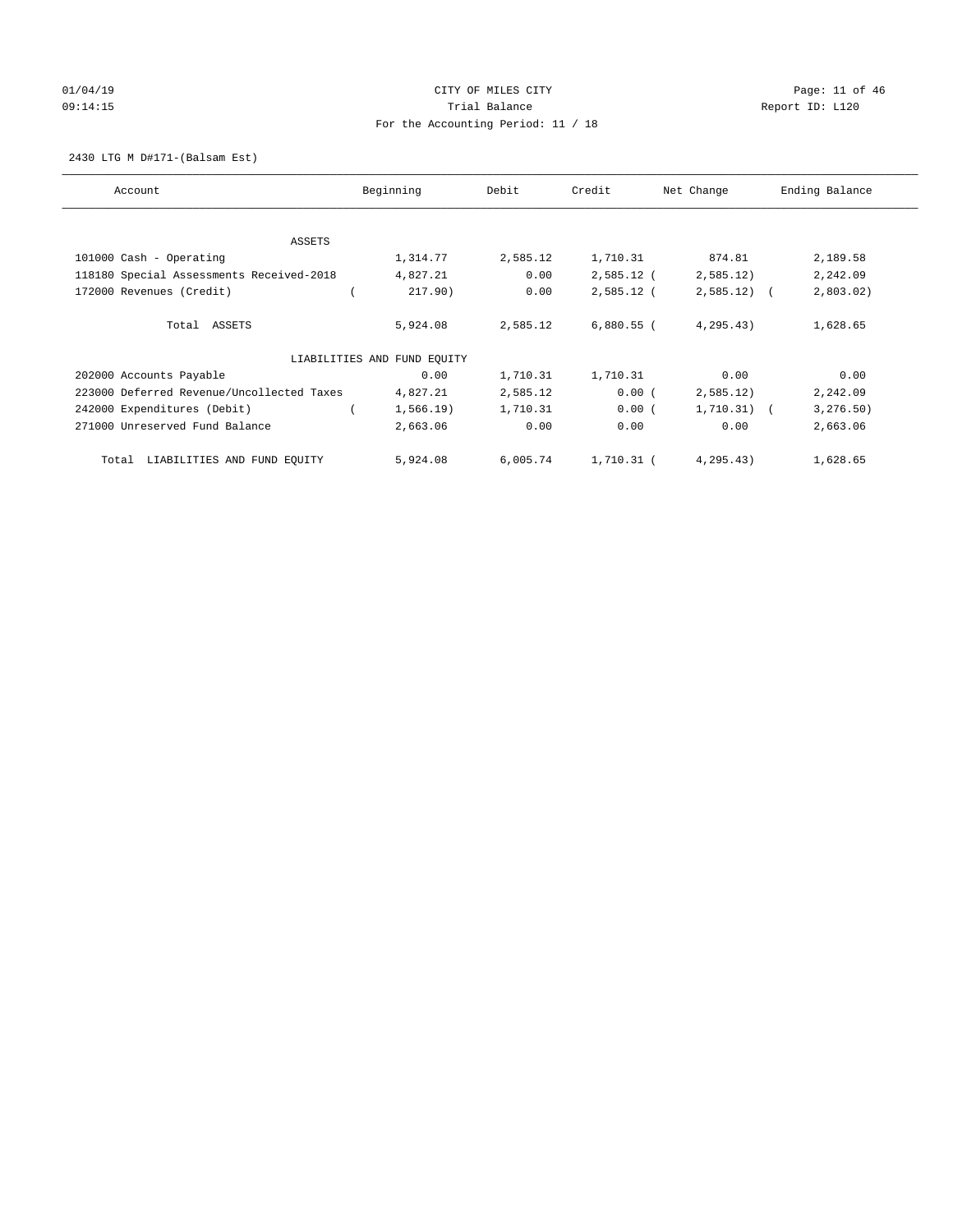# 01/04/19 CITY OF MILES CITY CHECK CITY CHECK Page: 12 of 46 09:14:15 **Trial Balance Constanting Trial Balance Report ID:** L120 For the Accounting Period: 11 / 18

2440 LTG M D#172-(Main Str)

| Account                                   | Beginning |                             | Debit     | Credit       | Net Change    | Ending Balance |
|-------------------------------------------|-----------|-----------------------------|-----------|--------------|---------------|----------------|
|                                           |           |                             |           |              |               |                |
| ASSETS                                    |           |                             |           |              |               |                |
| 101000 Cash - Operating                   |           | 3,285.04)                   | 9,875.02  | 1,343.31     | 8,531.71      | 5,246.67       |
| 118180 Special Assessments Received-2018  |           | 19,821.72                   | 0.00      | $9,875.02$ ( | 9,875.02)     | 9,946.70       |
| 172000 Revenues (Credit)                  |           | 2,941.46)                   | 0.00      | $9,875.02$ ( | $9,875.02$ (  | 12,816.48)     |
| Total ASSETS                              |           | 13,595.22                   | 9,875.02  | 21,093.35 (  | 11,218.33)    | 2,376.89       |
|                                           |           | LIABILITIES AND FUND EOUITY |           |              |               |                |
| 202000 Accounts Payable                   |           | 0.00                        | 1,343.31  | 1,343.31     | 0.00          | 0.00           |
| 223000 Deferred Revenue/Uncollected Taxes |           | 19,821.72                   | 9,875.02  | 0.00(        | 9,875.02)     | 9,946.70       |
| 242000 Expenditures (Debit)               |           | 12,029.81)                  | 1,343.31  | 0.00(        | $1,343.31)$ ( | 13, 373. 12)   |
| 271000 Unreserved Fund Balance            |           | 5,803.31                    | 0.00      | 0.00         | 0.00          | 5,803.31       |
| LIABILITIES AND FUND EQUITY<br>Total      |           | 13,595.22                   | 12,561.64 | 1,343.31 (   | 11,218.33)    | 2,376.89       |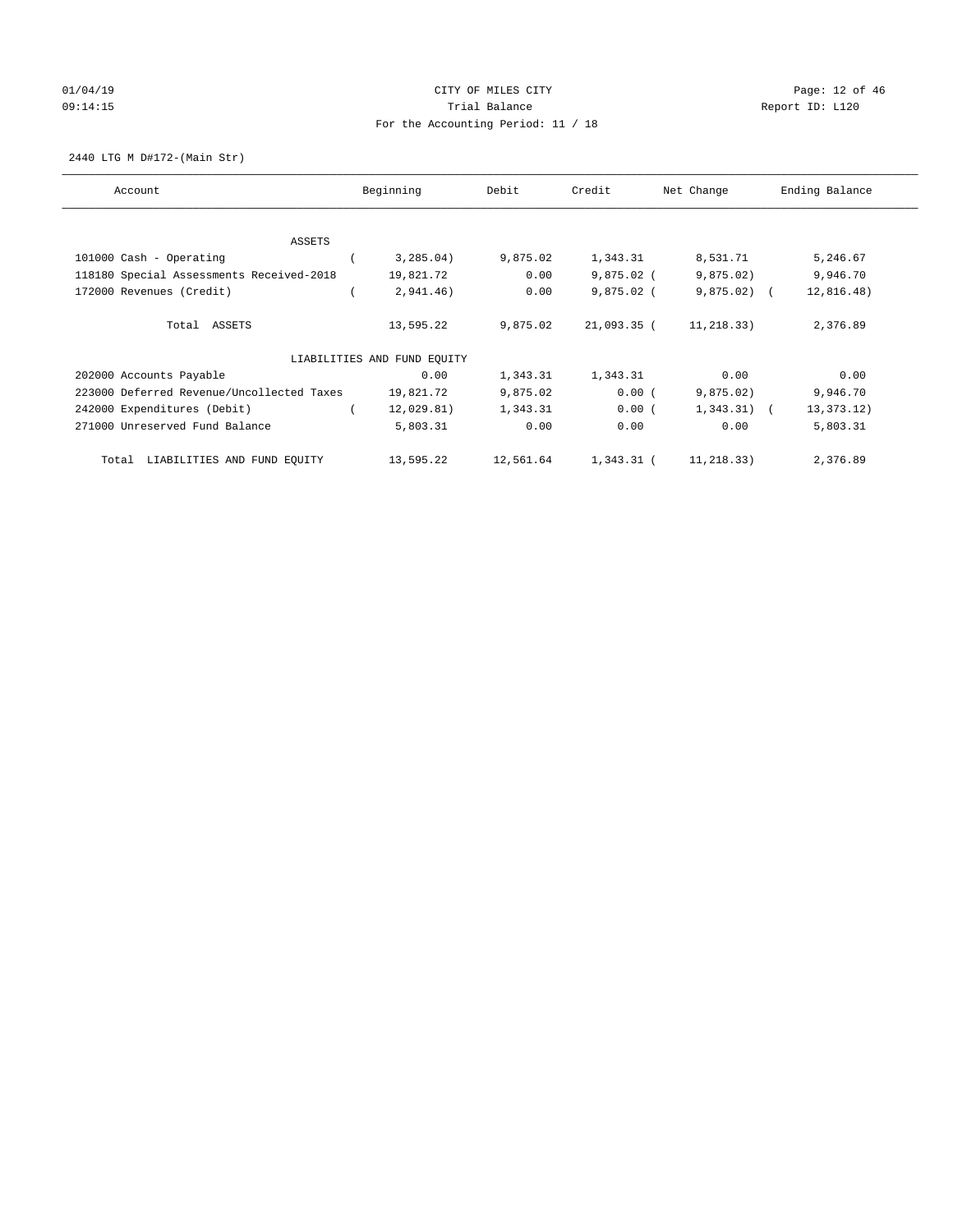# 01/04/19 CITY OF MILES CITY CHECK CITY CHECK Page: 13 of 46 09:14:15 **Trial Balance Constanting Trial Balance Report ID:** L120 For the Accounting Period: 11 / 18

2450 LTG M D#195-(SG-Trico)

| Account                                   | Beginning                   | Debit    | Credit     | Net Change   | Ending Balance |
|-------------------------------------------|-----------------------------|----------|------------|--------------|----------------|
|                                           |                             |          |            |              |                |
| ASSETS                                    |                             |          |            |              |                |
| 101000 Cash - Operating                   | 1,394.98                    | 2,190.76 | 401.84     | 1,788.92     | 3,183.90       |
| 118180 Special Assessments Received-2018  | 5,117.86                    | 0.00     | 2,190.76 ( | 2,190.76)    | 2,927.10       |
| 172000 Revenues (Credit)                  | 231.35)                     | 0.00     | 2,190.76 ( | $2,190.76$ ( | 2,422.11)      |
| Total ASSETS                              | 6,281.49                    | 2,190.76 | 4,783.36 ( | 2,592.60     | 3,688.89       |
|                                           | LIABILITIES AND FUND EOUITY |          |            |              |                |
| 202000 Accounts Payable                   | 0.00                        | 401.84   | 401.84     | 0.00         | 0.00           |
| 223000 Deferred Revenue/Uncollected Taxes | 5,117.86                    | 2,190.76 | 0.00(      | 2,190.76)    | 2,927.10       |
| 242000 Expenditures (Debit)               | 2,605.82)                   | 401.84   | 0.00(      | 401.84) (    | 3,007.66)      |
| 271000 Unreserved Fund Balance            | 3,769.45                    | 0.00     | 0.00       | 0.00         | 3,769.45       |
| LIABILITIES AND FUND EQUITY<br>Total      | 6,281.49                    | 2,994.44 | $401.84$ ( | 2,592.60)    | 3,688.89       |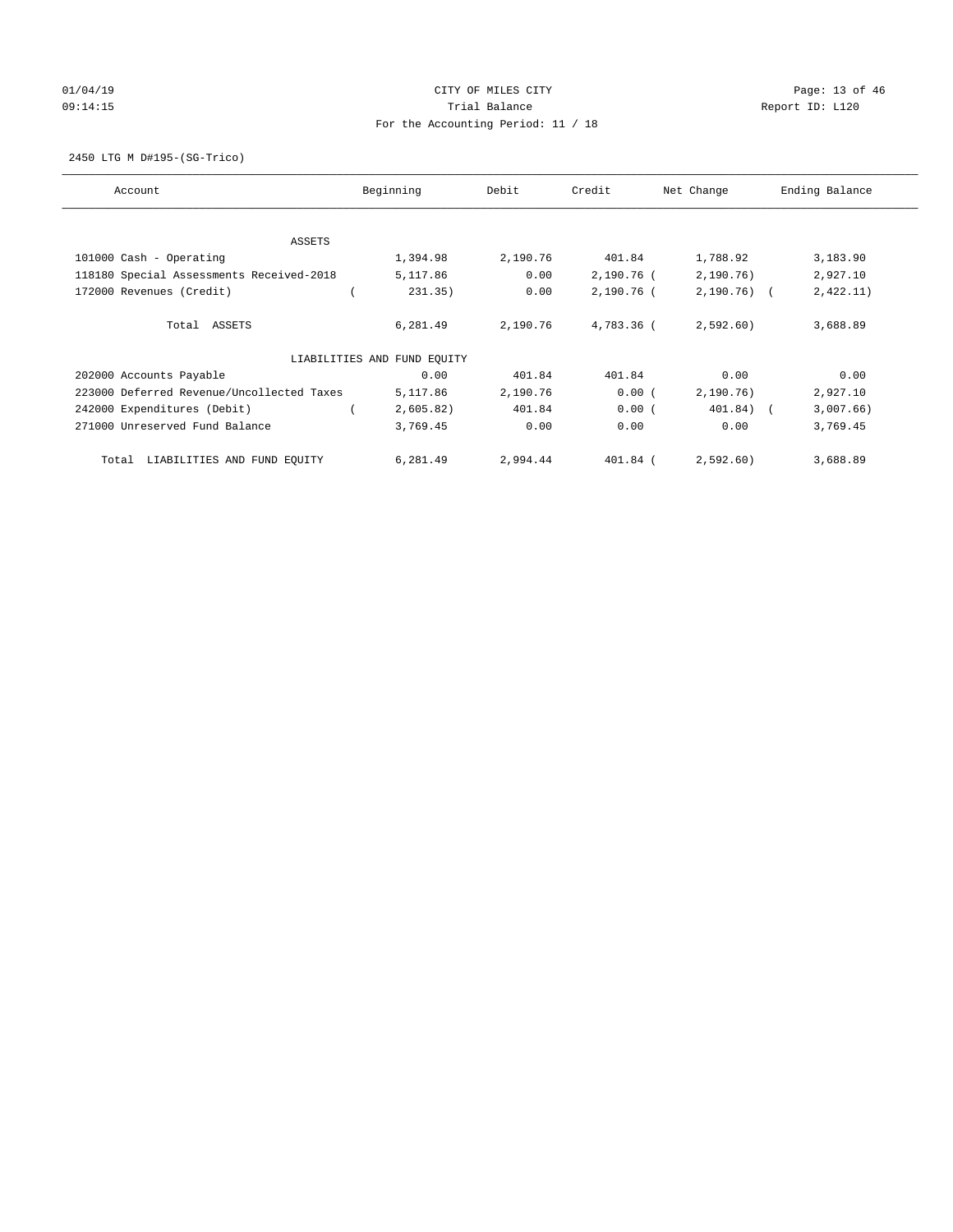# $CITY$  OF MILES  $CITY$  and the contract of 46 Page: 14 of 46 Page: 14 of 46 09:14:15 **Trial Balance Constanting Trial Balance Report ID:** L120 For the Accounting Period: 11 / 18

2470 LTG M D#202-(SG-MDU&NV)

| Account                                    | Beginning |                             | Debit    | Credit     | Net Change    | Ending Balance |
|--------------------------------------------|-----------|-----------------------------|----------|------------|---------------|----------------|
| ASSETS                                     |           |                             |          |            |               |                |
| 101000 Cash - Operating                    |           | 1,959.40)                   | 4,101.01 | 557.89     | 3,543.12      | 1,583.72       |
| 118160 Special Assessments Receivables-201 |           | 58.35                       | 0.00     | 0.00       | 0.00          | 58.35          |
| 118170 Special Assessments Receivables-201 |           | 53.08                       | 0.00     | 0.00       | 0.00          | 53.08          |
| 118180 Special Assessments Received-2018   |           | 8,211.10                    | 0.00     | 4,101.01 ( | 4, 101.01)    | 4,110.09       |
| 172000 Revenues (Credit)                   |           | 737.92)                     | 0.00     | 4,101.01 ( | $4,101.01)$ ( | 4,838.93)      |
| Total ASSETS                               |           | 5,625.21                    | 4,101.01 | 8,759.91 ( | 4,658.90)     | 966.31         |
|                                            |           | LIABILITIES AND FUND EQUITY |          |            |               |                |
| 202000 Accounts Payable                    |           | 0.00                        | 557.89   | 557.89     | 0.00          | 0.00           |
| 223000 Deferred Revenue/Uncollected Taxes  |           | 8,322.53                    | 4,101.01 | 0.00(      | 4, 101.01)    | 4,221.52       |
| 242000 Expenditures (Debit)                |           | 4,362.11)                   | 557.89   | 0.00(      | 557.89) (     | 4,920.00)      |
| 271000 Unreserved Fund Balance             |           | 1,664.79                    | 0.00     | 0.00       | 0.00          | 1,664.79       |
| LIABILITIES AND FUND EQUITY<br>Total       |           | 5,625.21                    | 5,216.79 | 557.89 (   | 4,658.90)     | 966.31         |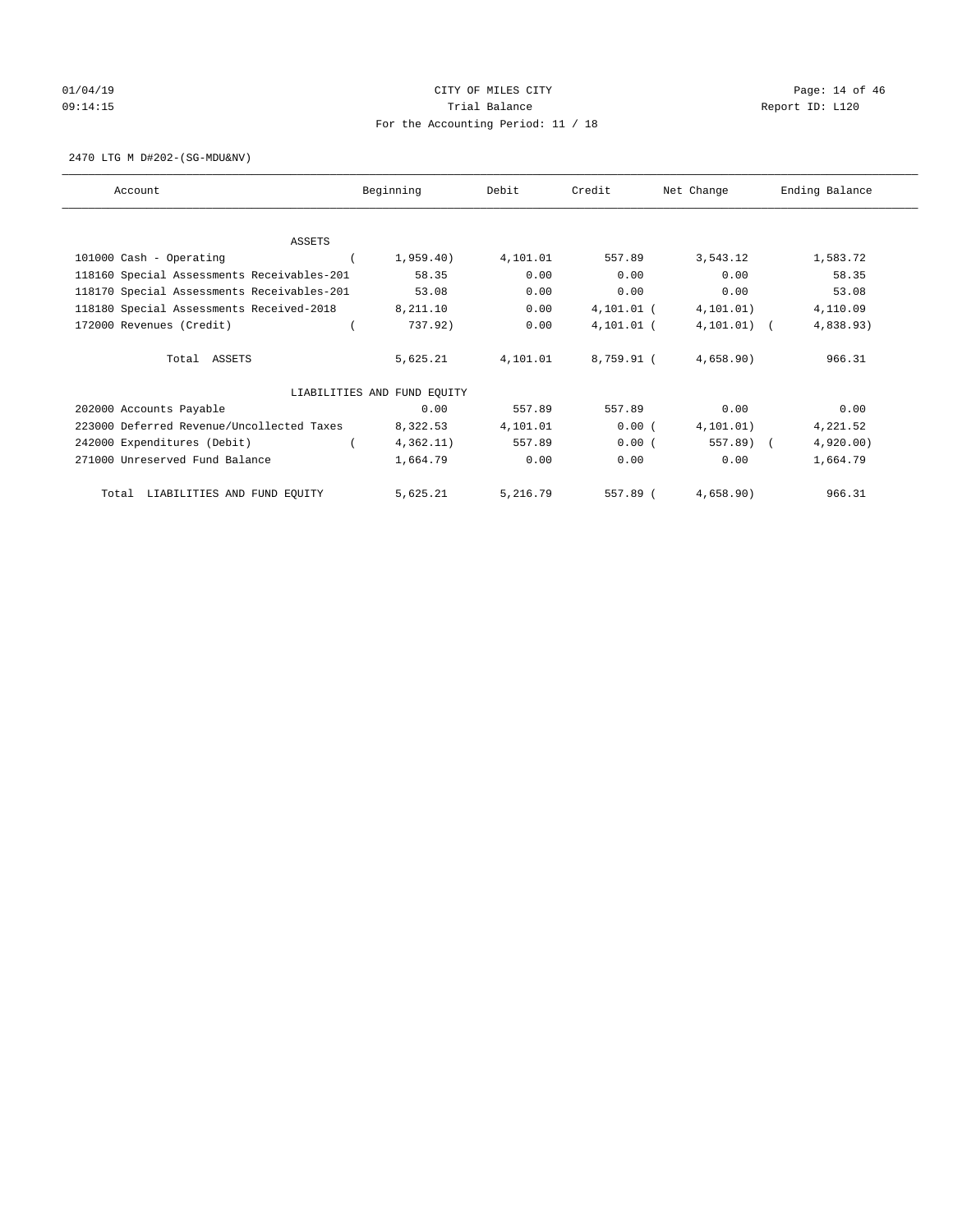# 01/04/19 CITY OF MILES CITY CHECK CITY CHECK CONTROL Page: 15 of 46 09:14:15 Trial Balance Report ID: L120 For the Accounting Period: 11 / 18

#### 2480 LTG M M#173-(Milestown Estates)

| Account                                   | Beginning<br>Debit          |          | Credit       | Net Change    | Ending Balance |
|-------------------------------------------|-----------------------------|----------|--------------|---------------|----------------|
|                                           |                             |          |              |               |                |
| ASSETS                                    |                             |          |              |               |                |
| 101000 Cash - Operating                   | 437.19                      | 1,618.32 | 108.29       | 1,510.03      | 1,947.22       |
| 118180 Special Assessments Received-2018  | 2,511.40                    | 0.00     | $1,618.32$ ( | 1,618.32)     | 893.08         |
| 172000 Revenues (Credit)                  | 189.81)                     | 0.00     | $1,618.32$ ( | $1,618.32)$ ( | 1,808.13)      |
| Total ASSETS                              | 2,758.78                    | 1,618.32 | $3,344.93$ ( | 1,726.61)     | 1,032.17       |
|                                           | LIABILITIES AND FUND EQUITY |          |              |               |                |
| 202000 Accounts Payable                   | 0.00                        | 108.29   | 108.29       | 0.00          | 0.00           |
| 223000 Deferred Revenue/Uncollected Taxes | 2,511.40                    | 1,618.32 | 0.00(        | 1,618.32)     | 893.08         |
| 242000 Expenditures (Debit)               | 710.78)                     | 108.29   | 0.00(        | $108.29$ (    | 819.07)        |
| 271000 Unreserved Fund Balance            | 958.16                      | 0.00     | 0.00         | 0.00          | 958.16         |
| LIABILITIES AND FUND EQUITY<br>Total      | 2,758.78                    | 1,834.90 | $108.29$ (   | 1,726.61)     | 1,032.17       |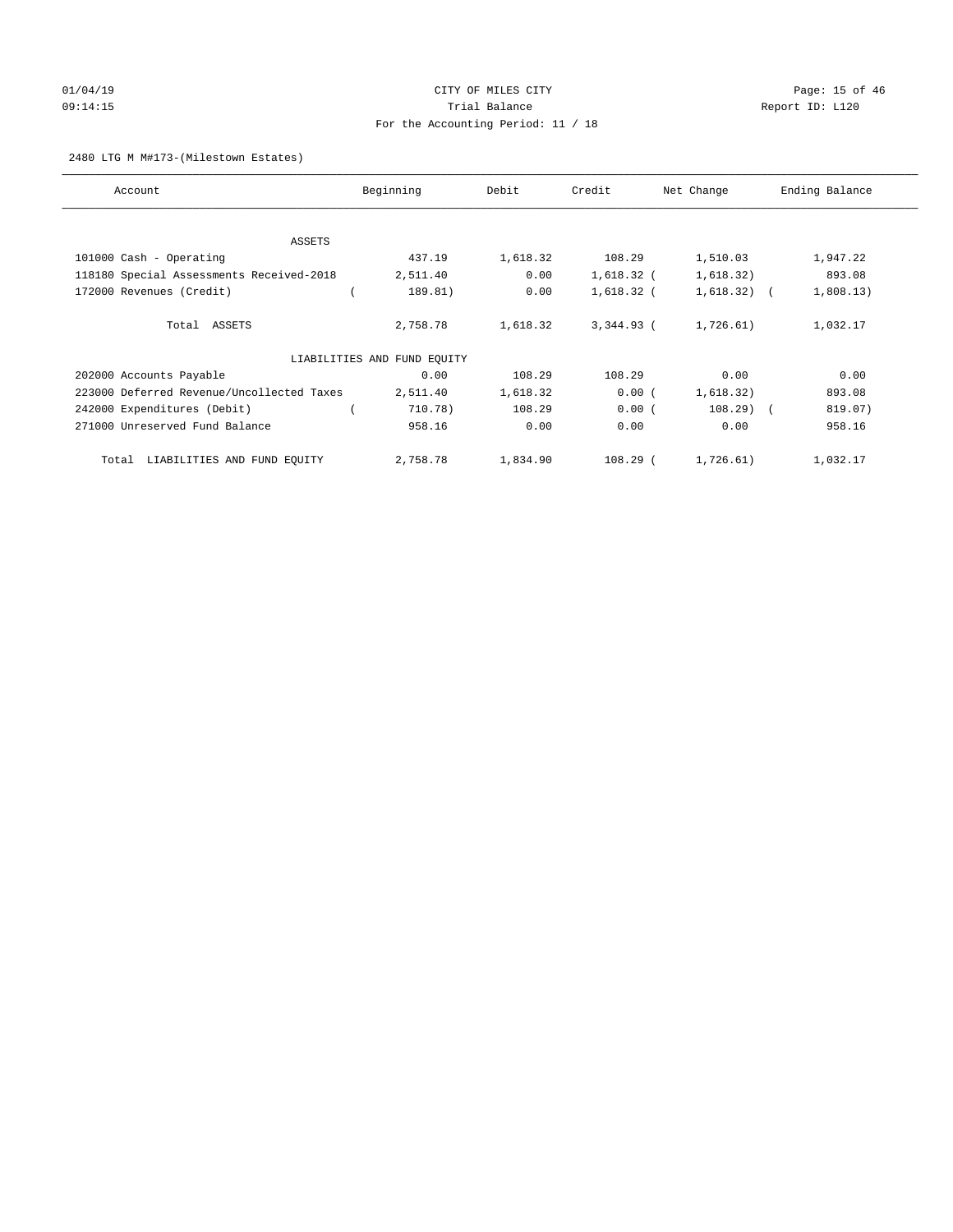# 01/04/19 **Page: 16 of 46** CITY OF MILES CITY 09:14:15 **Trial Balance Constanting Trial Balance Report ID:** L120 For the Accounting Period: 11 / 18

2510 STR MAINT DIST #204

| Account                                    | Beginning                   | Debit      | Credit                    | Net Change    | Ending Balance |
|--------------------------------------------|-----------------------------|------------|---------------------------|---------------|----------------|
|                                            |                             |            |                           |               |                |
| <b>ASSETS</b>                              |                             |            |                           |               |                |
| 101000 Cash - Operating                    | 129,187.52                  | 774,463.41 | 86,553.08                 | 687,910.33    | 817,097.85     |
| 116000 Protested Taxes Receivable - Reals  | 0.00                        | 51.99      | 0.00                      | 51.99         | 51.99          |
| 118130 Special Assessments Receivable 2013 | 104.31                      | 0.00       | 0.00                      | 0.00          | 104.31         |
| 118140 Special Assessments Receivables-201 | 31.99                       | 0.00       | 0.00                      | 0.00          | 31.99          |
| 118150 Special Assessments Receivables-201 | 250.46                      | 0.00       | 0.00                      | 0.00          | 250.46         |
| 118160 Special Assessments Receivables-201 | 2,467.42                    | 0.00       | 0.00                      | 0.00          | 2,467.42       |
| 118170 Special Assessments Receivables-201 | 6,366.48                    | 0.00       | 147.01 (                  | 147.01)       | 6,219.47       |
| 118180 Special Assessments Received-2018   | 1,483,325.55                | 0.00       | 773,704.64 (              | 773,704.64)   | 709,620.91     |
| 172000 Revenues (Credit)                   | $112,823.29$ )<br>$\left($  | 51.99      | 774,463.41 (              | 774,411.42) ( | 887, 234. 71)  |
| Total ASSETS                               | 1,508,910.44                |            | 774,567.39 1,634,868.14 ( | 860,300.75)   | 648,609.69     |
|                                            | LIABILITIES AND FUND EQUITY |            |                           |               |                |
| 202000 Accounts Payable                    | 0.00                        | 43,663.87  | 43,663.87                 | 0.00          | 0.00           |
| 223000 Deferred Revenue/Uncollected Taxes  | 1,492,546.22                | 773,851.65 | 0.00(                     | 773,851.65)   | 718,694.57     |
| 223100 Deferred Revenue - Real Prop Taxes  | 0.00                        | 0.00       | 51.99                     | 51.99         | 51.99          |
| 242000 Expenditures (Debit)                | $\sqrt{2}$<br>798,470.11)   | 86,501.09  | 0.00(                     | 86,501.09) (  | 884, 971. 20)  |
| 271000 Unreserved Fund Balance             | 814,834.33                  | 0.00       | 0.00                      | 0.00          | 814,834.33     |
| Total LIABILITIES AND FUND EQUITY          | 1,508,910.44                | 904,016.61 | 43,715.86 (               | 860,300.75)   | 648,609.69     |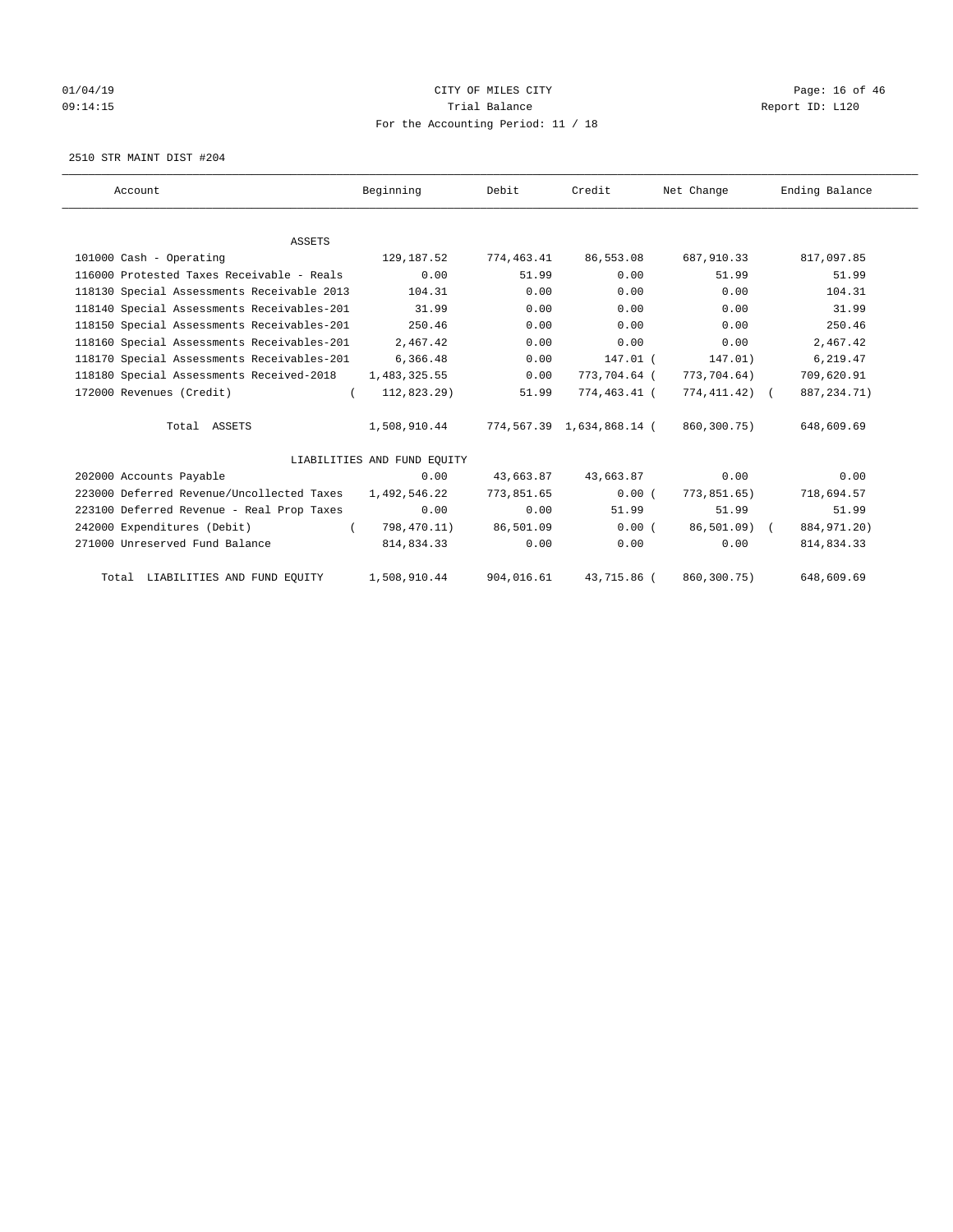# 01/04/19 CITY OF MILES CITY CHECK CITY CHECK Page: 17 of 46 09:14:15 **Trial Balance Constanting Trial Balance Report ID:** L120 For the Accounting Period: 11 / 18

2520 STR MAINT DIST #205

| Account                                     | Beginning                   | Debit      | Credit       | Net Change     | Ending Balance |
|---------------------------------------------|-----------------------------|------------|--------------|----------------|----------------|
|                                             |                             |            |              |                |                |
| ASSETS                                      |                             |            |              |                |                |
| 101000 Cash - Operating                     | 176,800.30                  | 128,034.23 | 16,282.84    | 111,751.39     | 288,551.69     |
| 118130 Special Assessments Receivable 2013( | $45.28$ )                   | 0.00       | 0.00         | 0.00           | 45.28          |
| 118140 Special Assessments Receivables-201  | 214.50                      | 0.00       | 0.00         | 0.00           | 214.50         |
| 118150 Special Assessments Receivables-201  | 210.08                      | 0.00       | 0.00         | 0.00           | 210.08         |
| 118160 Special Assessments Receivables-201  | 1,551.89                    | 0.00       | 0.00         | 0.00           | 1,551.89       |
| 118170 Special Assessments Receivables-201  | 3,813.68                    | 0.00       | 261.79 (     | 261.79)        | 3,551.89       |
| 118180 Special Assessments Received-2018    | 237,507.85                  | 0.00       | 127,601.48 ( | 127,601.48)    | 109,906.37     |
| 172000 Revenues (Credit)<br>$\left($        | 25,855.88)                  | 0.00       | 128,034.23 ( | $128,034.23$ ( | 153,890.11)    |
| Total ASSETS                                | 394,197.14                  | 128,034.23 | 272,180.34 ( | 144, 146. 11)  | 250,051.03     |
|                                             | LIABILITIES AND FUND EOUITY |            |              |                |                |
| 202000 Accounts Payable                     | 0.00                        | 3,657.19   | 3,657.19     | 0.00           | 0.00           |
| 223000 Deferred Revenue/Uncollected Taxes   | 243,252.56                  | 127,863.27 | 0.00(        | 127,863.27)    | 115,389.29     |
| 242000 Expenditures (Debit)                 | 66,175.70)                  | 16,282.84  | 0.00(        | 16,282.84) (   | 82, 458.54)    |
| 271000 Unreserved Fund Balance              | 217,120.28                  | 0.00       | 0.00         | 0.00           | 217,120.28     |
| Total LIABILITIES AND FUND EQUITY           | 394,197.14                  | 147,803.30 | $3,657.19$ ( | 144, 146. 11)  | 250,051.03     |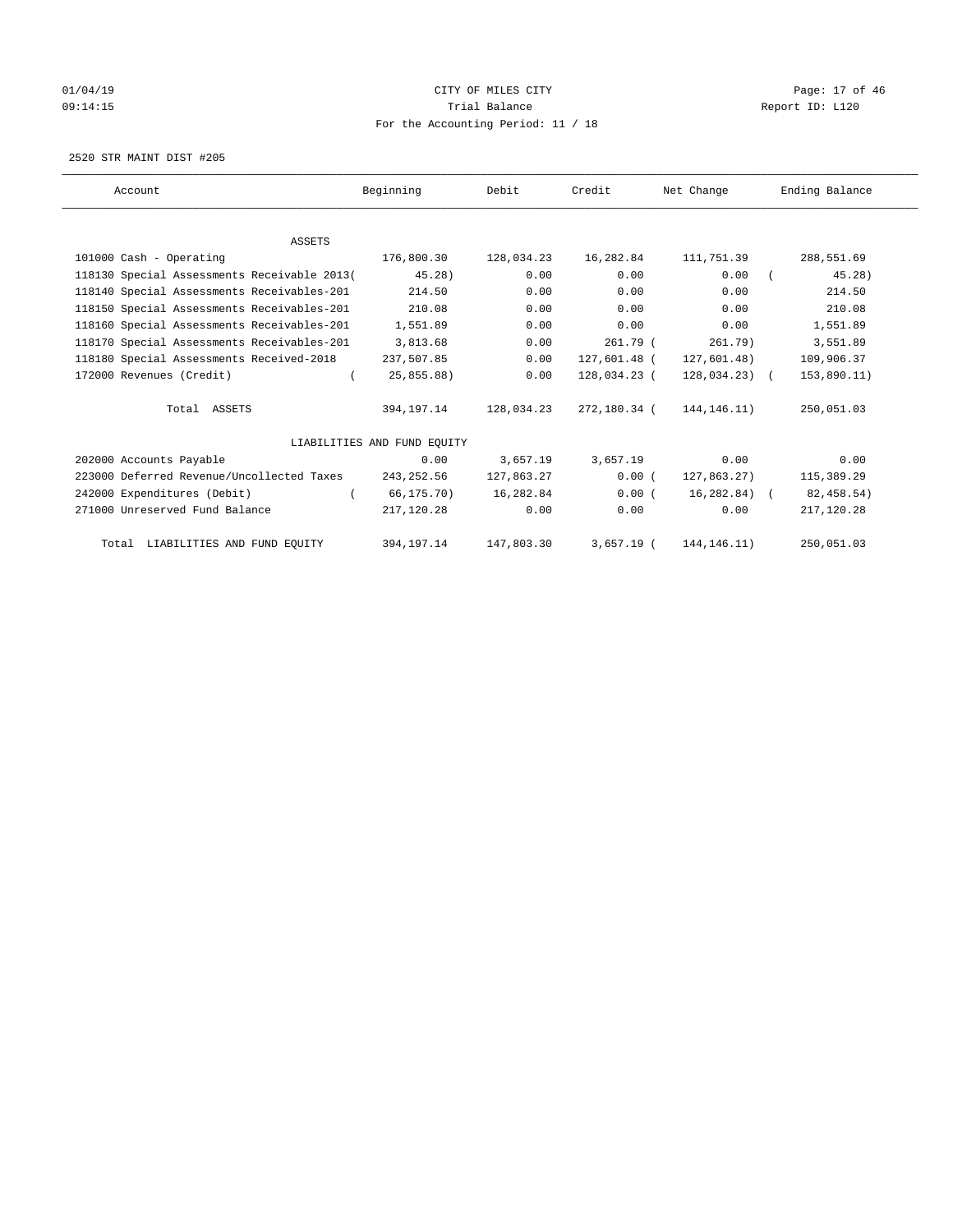# 01/04/19 CITY OF MILES CITY CHECK CITY CHECK CONTROL Page: 18 of 46 09:14:15 **Trial Balance Constanting Trial Balance Report ID:** L120 For the Accounting Period: 11 / 18

#### 2540 STR MAINT DIST#207-(MILESTOWN ESTATES)

| Account                                   | Beginning                   | Debit    | Credit       | Net Change   | Ending Balance |
|-------------------------------------------|-----------------------------|----------|--------------|--------------|----------------|
|                                           |                             |          |              |              |                |
| ASSETS                                    |                             |          |              |              |                |
| 101000 Cash - Operating                   | 3,178.91                    | 2,913.15 | 517.61       | 2,395.54     | 5,574.45       |
| 118180 Special Assessments Received-2018  | 4,581.60                    | 0.00     | $2,913.15$ ( | 2,913.15)    | 1,668.45       |
| 172000 Revenues (Credit)                  | 430.48)                     | 0.00     | $2,913.15$ ( | $2,913.15$ ( | 3,343.63)      |
|                                           |                             |          |              |              |                |
| Total ASSETS                              | 7,330.03                    | 2,913.15 | $6,343.91$ ( | 3,430.76)    | 3,899.27       |
|                                           |                             |          |              |              |                |
|                                           | LIABILITIES AND FUND EQUITY |          |              |              |                |
| 223000 Deferred Revenue/Uncollected Taxes | 4,581.60                    | 2,913.15 | 0.00(        | 2, 913.15)   | 1,668.45       |
| 242000 Expenditures (Debit)               | 1,963.58)                   | 517.61   | 0.00(        | $517.61)$ (  | 2,481.19)      |
| 271000 Unreserved Fund Balance            | 4,712.01                    | 0.00     | 0.00         | 0.00         | 4,712.01       |
|                                           |                             |          |              |              |                |
| LIABILITIES AND FUND EQUITY<br>Total      | 7,330.03                    | 3,430.76 | 0.00(        | 3,430.76)    | 3,899.27       |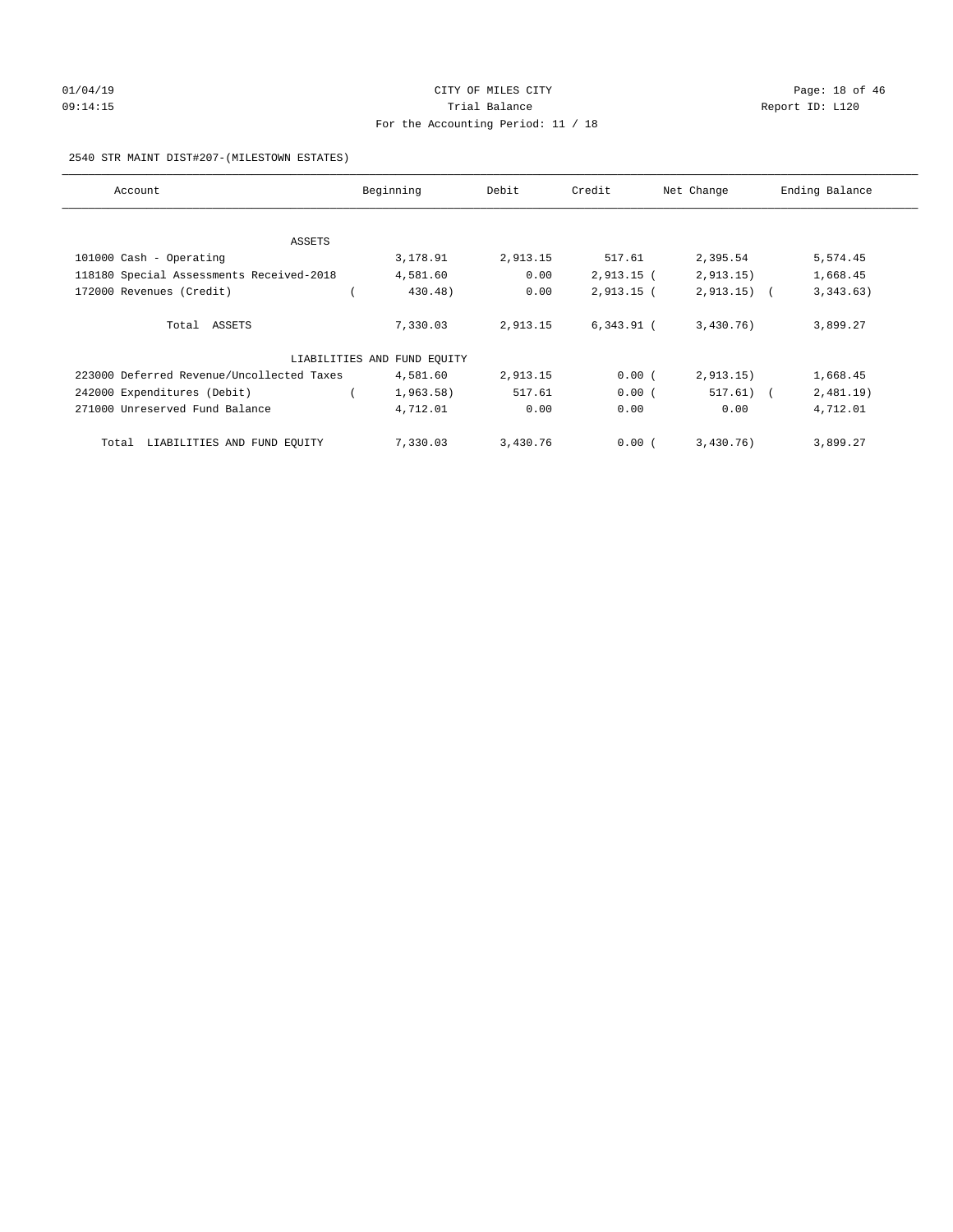### 01/04/19 CITY OF MILES CITY CHECK CONTROL CITY Page: 19 of 46 09:14:15 **Trial Balance Constanting Trial Balance Report ID:** L120 For the Accounting Period: 11 / 18

#### 2701 Fire Grants

| Account                           | Beginning                   | Debit | Credit | Net Change | Ending Balance |
|-----------------------------------|-----------------------------|-------|--------|------------|----------------|
| ASSETS                            |                             |       |        |            |                |
| 101000 Cash - Operating           | 769.15                      | 0.00  | 0.00   | 0.00       | 769.15         |
| Total ASSETS                      | 769.15                      | 0.00  | 0.00   | 0.00       | 769.15         |
|                                   | LIABILITIES AND FUND EQUITY |       |        |            |                |
| 271000 Unreserved Fund Balance    | 769.15                      | 0.00  | 0.00   | 0.00       | 769.15         |
| Total LIABILITIES AND FUND EQUITY | 769.15                      | 0.00  | 0.00   | 0.00       | 769.15         |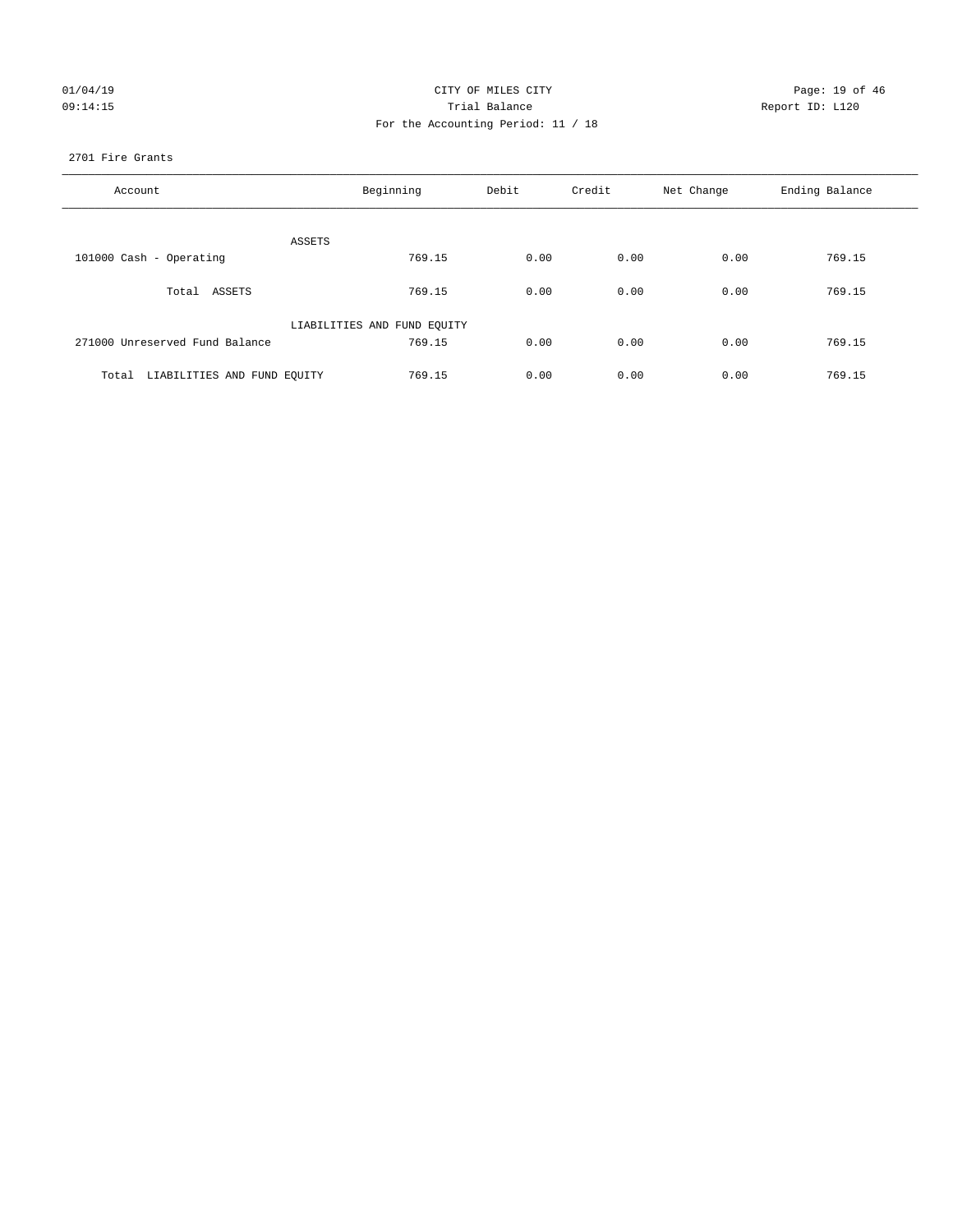# 01/04/19 **Page: 20 of 46** CITY OF MILES CITY 09:14:15 COMPOSERT TRIAL BALANCE Report ID: L120 For the Accounting Period: 11 / 18

#### 2820 GAS TAX

| Account                              | Beginning                   | Debit     | Credit      | Net Change    | Ending Balance |
|--------------------------------------|-----------------------------|-----------|-------------|---------------|----------------|
| ASSETS                               |                             |           |             |               |                |
| 101000 Cash - Operating              | 56,930.44                   | 14,552.93 | 320.83      | 14,232.10     | 71,162.54      |
| 172000 Revenues (Credit)             | 58, 211. 72)                | 0.00      | 14,552.93 ( | $14,552.93$ ( | 72,764.65)     |
| Total ASSETS                         | 1,281.28)                   | 14,552.93 | 14,873.76 ( | $320.83)$ (   | 1,602.11)      |
|                                      | LIABILITIES AND FUND EQUITY |           |             |               |                |
| 242000 Expenditures (Debit)          | 1,283.32)                   | 320.83    | 0.00(       | $320.83)$ (   | 1,604.15)      |
| 271000 Unreserved Fund Balance       | 2.04                        | 0.00      | 0.00        | 0.00          | 2.04           |
| LIABILITIES AND FUND EQUITY<br>Total | 1,281.28)                   | 320.83    | 0.00(       | 320.83)       | 1,602.11)      |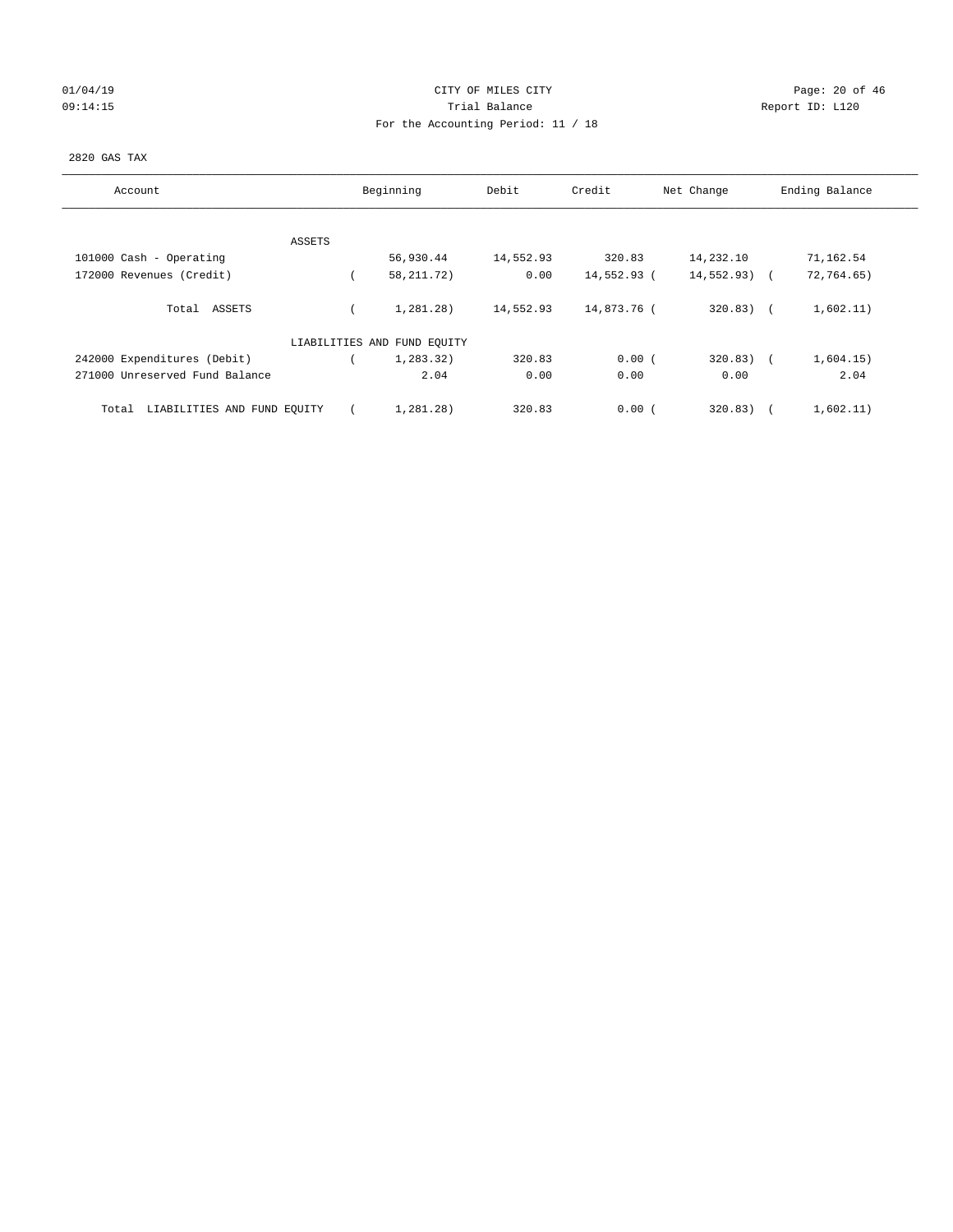## $CITY$  OF MILES  $CITY$  and the contract of  $P46$ 09:14:15 **Trial Balance Constanting Trial Balance Report ID:** L120 For the Accounting Period: 11 / 18

2821 HB473- Fuel Tax

| Account                              | Beginning                   |      | Credit | Net Change | Ending Balance |
|--------------------------------------|-----------------------------|------|--------|------------|----------------|
| ASSETS                               |                             |      |        |            |                |
| 102131 Restricted Cash- HB473        | 3,290.79                    | 0.00 | 0.00   | 0.00       | 3,290.79       |
| Total ASSETS                         | 3,290.79                    | 0.00 | 0.00   | 0.00       | 3,290.79       |
|                                      | LIABILITIES AND FUND EQUITY |      |        |            |                |
| 271000 Unreserved Fund Balance       | 3,290.79                    | 0.00 | 0.00   | 0.00       | 3,290.79       |
| LIABILITIES AND FUND EOUITY<br>Total | 3,290.79                    | 0.00 | 0.00   | 0.00       | 3,290.79       |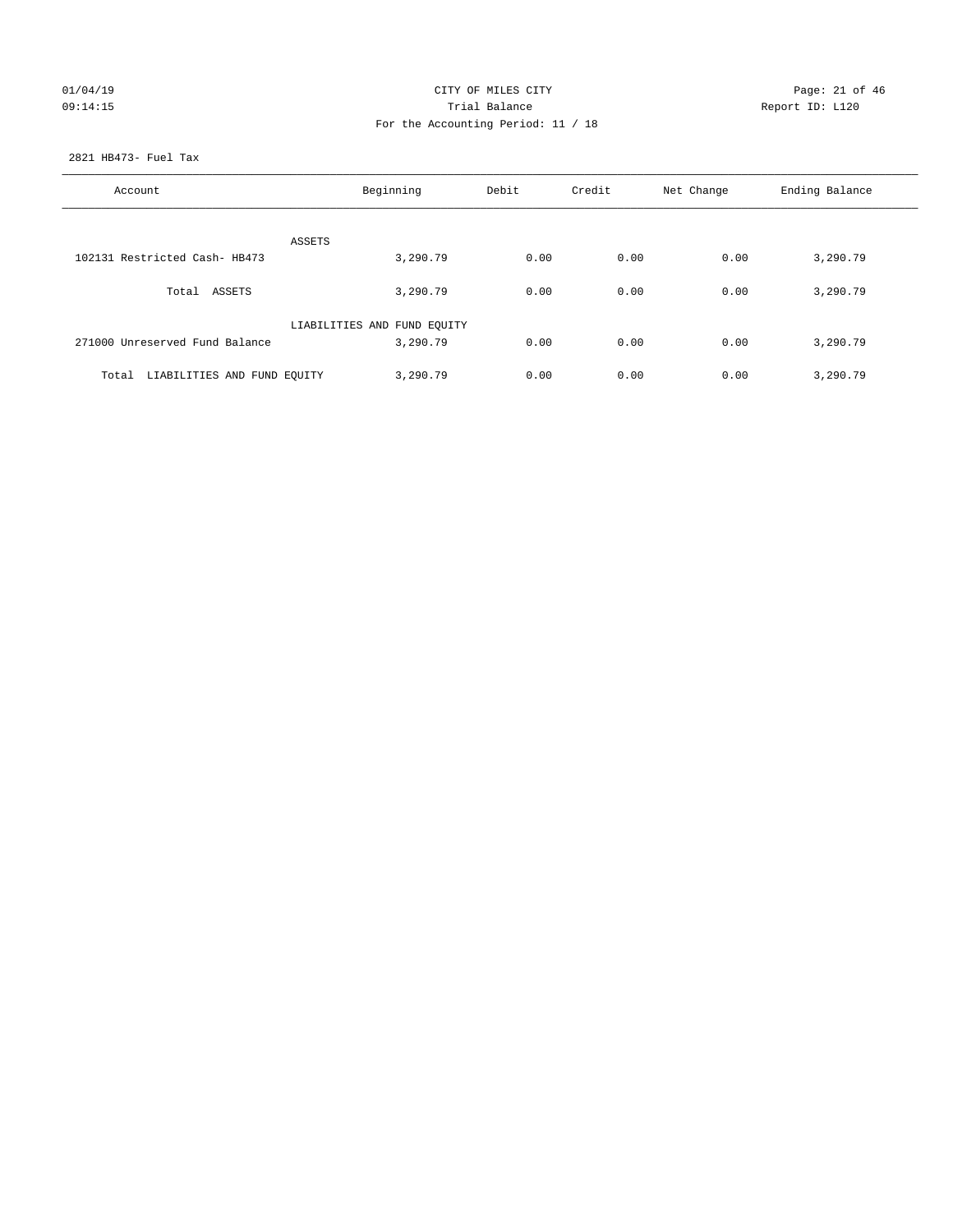## 01/04/19 **Page: 22 of 46** CITY OF MILES CITY 09:14:15 **Trial Balance Constanting Trial Balance Report ID:** L120 For the Accounting Period: 11 / 18

#### 2850 911 EMERGENCY

| Account                              | Beginning |                             | Debit    | Credit<br>Net Change |           | Ending Balance |
|--------------------------------------|-----------|-----------------------------|----------|----------------------|-----------|----------------|
|                                      |           |                             |          |                      |           |                |
| <b>ASSETS</b>                        |           |                             |          |                      |           |                |
| 101000 Cash - Operating              |           | 311,190.13                  | 0.00     | $4,920.00$ (         | 4,920.00  | 306,270.13     |
| 101200 Enhanced 911 Cash             |           | 60.23                       | 0.00     | 0.00                 | 0.00      | 60.23          |
| 172000 Revenues (Credit)             |           | 72,652.76)                  | 0.00     | 0.00                 | 0.00      | 72,652.76)     |
| Total ASSETS                         |           | 238,597.60                  | 0.00     | $4,920.00$ (         | 4,920.00  | 233,677.60     |
|                                      |           | LIABILITIES AND FUND EQUITY |          |                      |           |                |
| 202000 Accounts Payable              |           | 0.00                        | 4,920.00 | 4,920.00             | 0.00      | 0.00           |
| 242000 Expenditures (Debit)          |           | 51,904.60)                  | 4,920.00 | 0.00(                | 4,920.00  | 56,824.60)     |
| 271000 Unreserved Fund Balance       |           | 290,502.20                  | 0.00     | 0.00                 | 0.00      | 290,502.20     |
| LIABILITIES AND FUND EQUITY<br>Total |           | 238,597.60                  | 9,840.00 | 4,920.00 (           | 4,920.00) | 233,677.60     |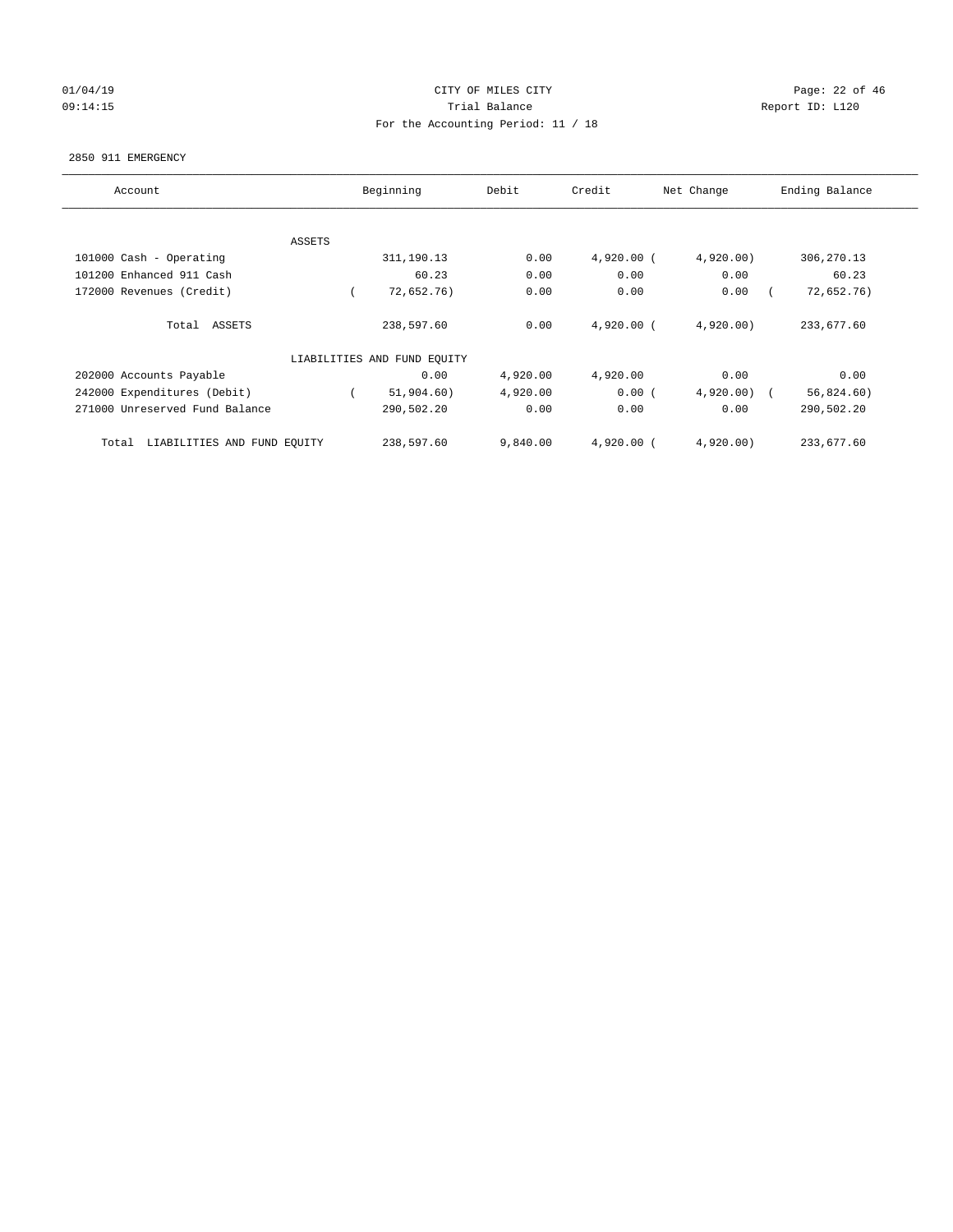# 01/04/19 **Page: 23 of 46** CITY OF MILES CITY 09:14:15 COMPOSERT TRIAL BALANCE Report ID: L120 For the Accounting Period: 11 / 18

#### 2880 LIBRARY GRANTS

| Account                                | Beginning                   | Debit    | Credit     | Net Change | Ending Balance |
|----------------------------------------|-----------------------------|----------|------------|------------|----------------|
|                                        |                             |          |            |            |                |
| ASSETS                                 |                             |          |            |            |                |
| 101000 Cash - Operating                | 1,483.00                    | 0.00     | 0.00       | 0.00       | 1,483.00)      |
| 101003 Cash - per capita               | 15,884.42                   | 0.00     | 0.00       | 0.00       | 15,884.42      |
| 101020 Cash - Partners Program         | 35, 415.20                  | 204.00   | 436.50 (   | 232.50)    | 35,182.70      |
| 101030 Cash - Sagebrush Fed/Base Grant | 17,670.48                   | 0.00     | 0.00       | 0.00       | 17,670.48      |
| 172000 Revenues (Credit)               | 4,610.08)                   | 0.00     | 0.00       | 0.00       | 4,610.08)      |
| Total ASSETS                           | 62,877.02                   | 204.00   | 436.50(    | 232.50)    | 62,644.52      |
|                                        | LIABILITIES AND FUND EQUITY |          |            |            |                |
| 202000 Accounts Payable                | 0.00                        | 640.50   | 640.50     | 0.00       | 0.00           |
| 242000 Expenditures (Debit)            | 2,302.00)                   | 436.50   | $204.00$ ( | $232.50$ ( | 2,534.50)      |
| 271000 Unreserved Fund Balance         | 65,179.02                   | 0.00     | 0.00       | 0.00       | 65,179.02      |
| LIABILITIES AND FUND EQUITY<br>Total   | 62,877.02                   | 1,077.00 | 844.50 (   | 232.50)    | 62,644.52      |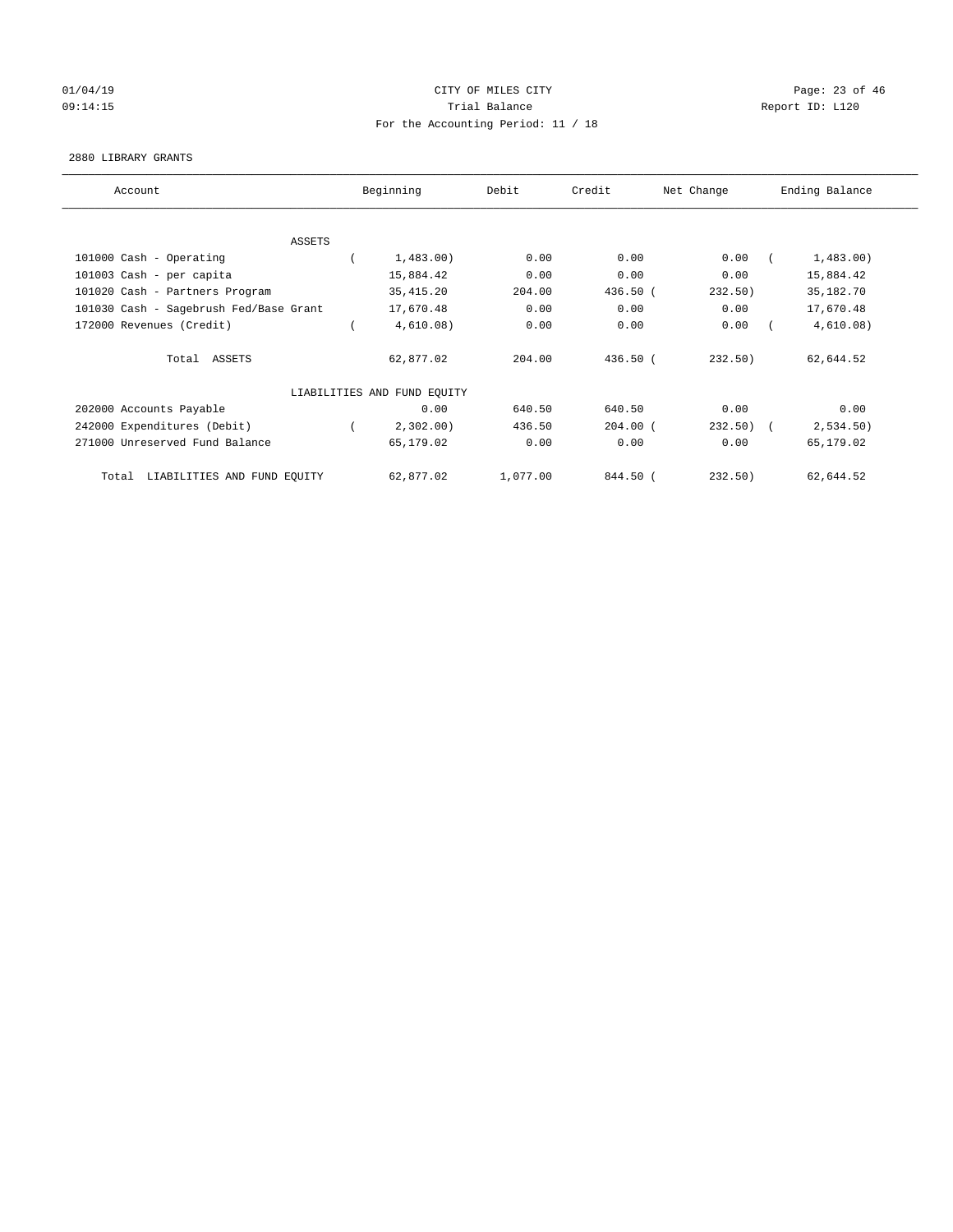## 01/04/19 CITY OF MILES CITY CHECK CONTROL CONTROL Page: 24 of 46 09:14:15 Trial Balance Report ID: L120 For the Accounting Period: 11 / 18

2935 Historic Preservation

| Account                              | Beginning                   | Debit  | Credit     | Net Change  | Ending Balance |
|--------------------------------------|-----------------------------|--------|------------|-------------|----------------|
|                                      |                             |        |            |             |                |
|                                      | ASSETS                      |        |            |             |                |
| 101000 Cash - Operating              | 9,080.68                    | 0.00   | $131.23$ ( | 131.23)     | 8,949.45       |
|                                      |                             |        |            |             |                |
| Total ASSETS                         | 9,080.68                    | 0.00   | 131.23 (   | 131.23)     | 8,949.45       |
|                                      | LIABILITIES AND FUND EQUITY |        |            |             |                |
| 202000 Accounts Payable              | 0.00                        | 7.85   | 7.85       | 0.00        | 0.00           |
| 242000 Expenditures (Debit)          | 728.36)                     | 131.23 | 0.00(      | $131.23)$ ( | 859.59)        |
| 271000 Unreserved Fund Balance       | 9,809.04                    | 0.00   | 0.00       | 0.00        | 9,809.04       |
| LIABILITIES AND FUND EQUITY<br>Total | 9,080.68                    | 139.08 | 7.85(      | 131.23)     | 8,949.45       |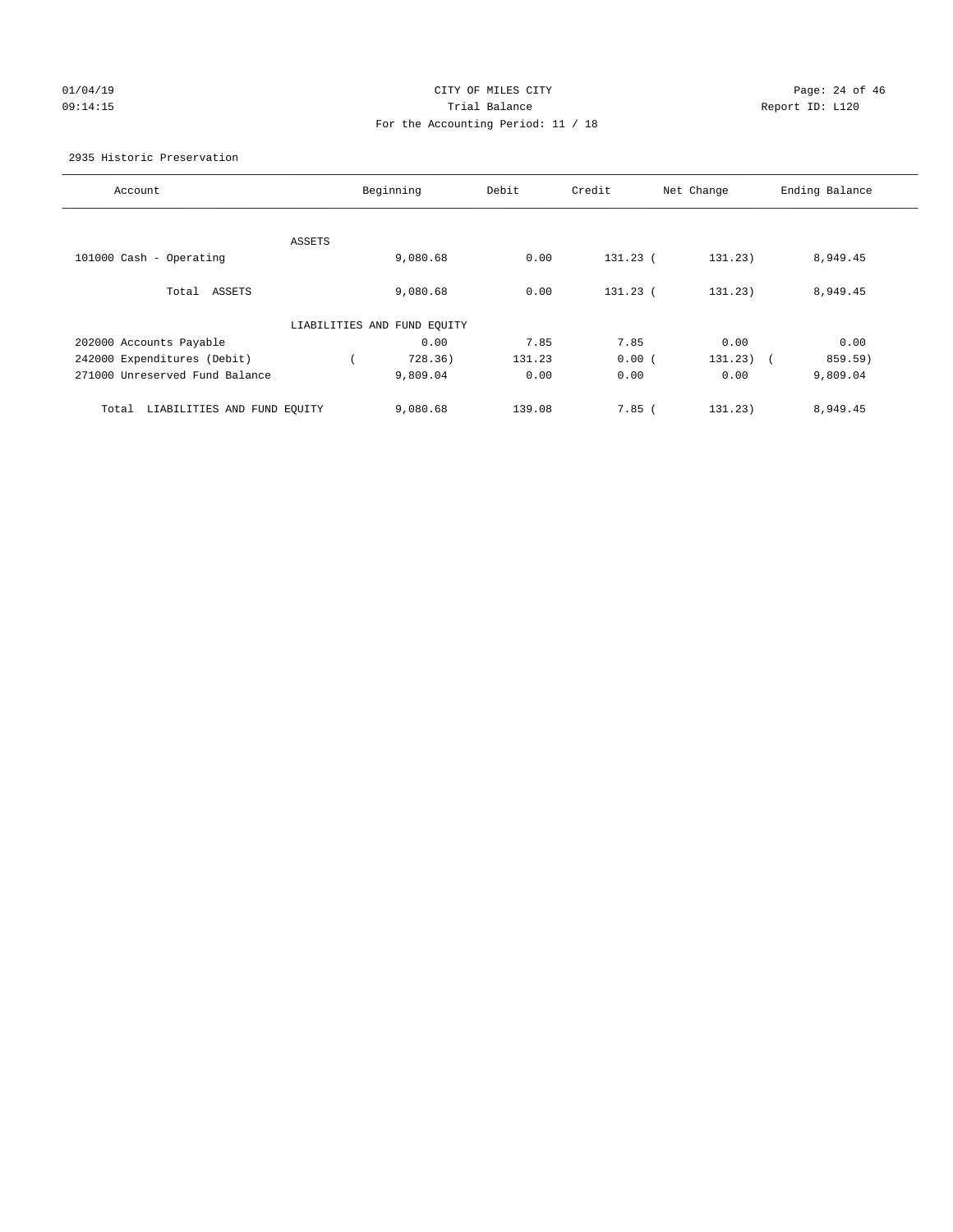# $O1/04/19$  Page: 25 of 46 09:14:15 COMPOSERT TRIAL BALANCE Report ID: L120 For the Accounting Period: 11 / 18

2985 RETIRED SENIOR VOLUNTEER PROG (RSVP)

| Account                                    | Beginning                   | Debit    | Credit      | Net Change    | Ending Balance |
|--------------------------------------------|-----------------------------|----------|-------------|---------------|----------------|
|                                            |                             |          |             |               |                |
| ASSETS                                     |                             |          |             |               |                |
| 101000 Cash - Operating                    | 7,493.20                    | 7,194.87 | 6,275.57    | 919.30        | 6, 573.90)     |
| 101004 RSVP Non-Federal Cash Operating-Cus | 9,693.29                    | 220.00   | 345.58 (    | 125.58)       | 9,567.71       |
| 101008 RSVP- Custer Excess                 | 8,936.57                    | 0.00     | 0.00        | 0.00          | 8,936.57       |
| 103100 Petty Cash-                         | 200.00                      | 0.00     | 0.00        | 0.00          | 200.00         |
| 172000 Revenues (Credit)                   | 23,731.17)                  | 0.00     | 7,414.87 (  | 7,414.87)     | 31, 146.04)    |
| Total ASSETS                               | 12, 394.51)                 | 7,414.87 | 14,036.02 ( | $6,621.15)$ ( | 19,015.66)     |
|                                            | LIABILITIES AND FUND EQUITY |          |             |               |                |
| 202000 Accounts Payable                    | 0.00                        | 972.34   | 972.34      | 0.00          | 0.00           |
| 242000 Expenditures (Debit)                | 30, 565.90)                 | 6,621.15 | 0.00(       | 6,621.15)     | 37,187.05)     |
| 271000 Unreserved Fund Balance             | 18, 171.39                  | 0.00     | 0.00        | 0.00          | 18,171.39      |
| LIABILITIES AND FUND EQUITY<br>Total       | 12,394.51)                  | 7,593.49 | 972.34 (    | 6,621.15)     | 19,015.66)     |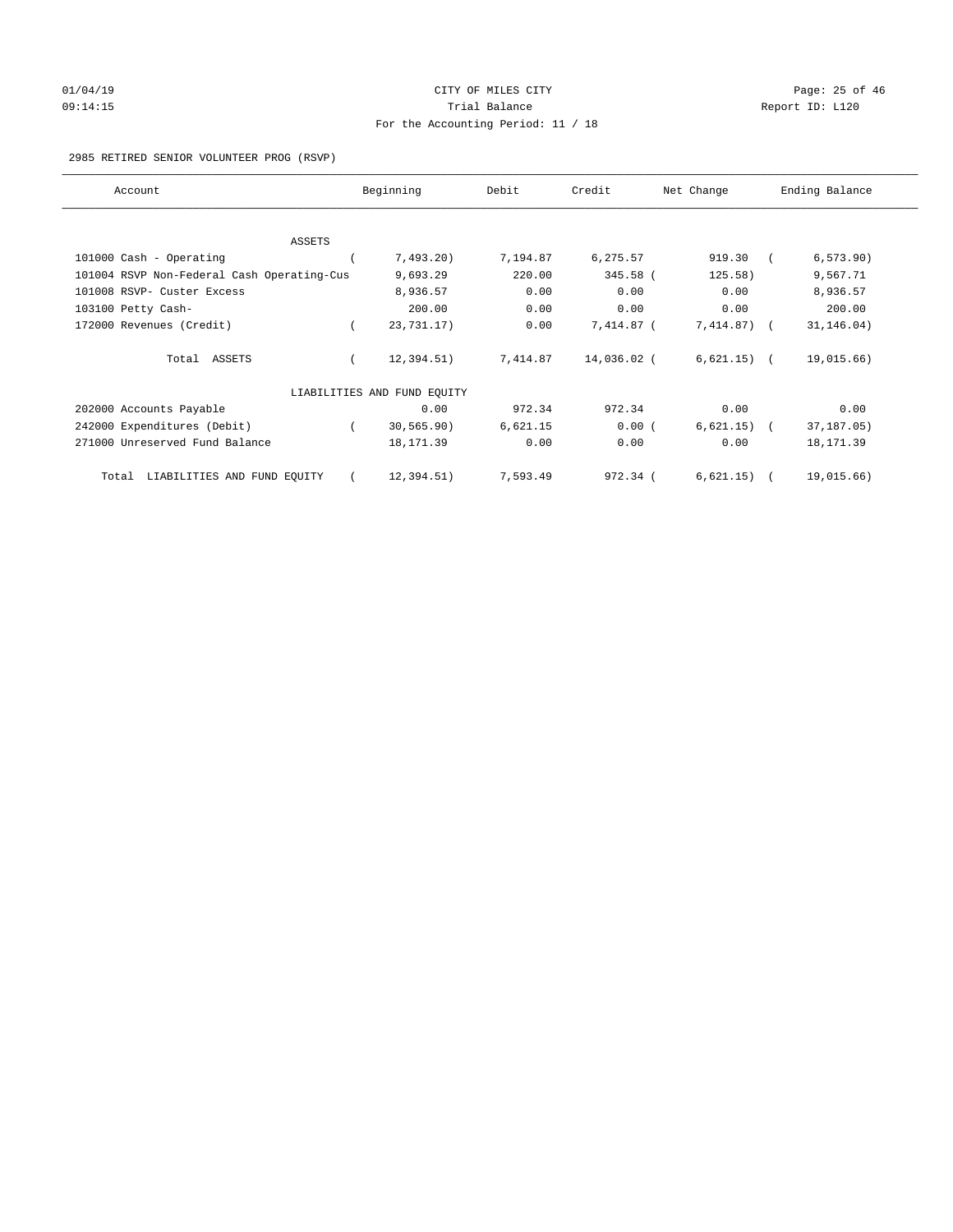3300 Judgement & Losses-Power Settlement

| Account                                     | Beginning                   | Debit | Credit | Net Change | Ending Balance      |
|---------------------------------------------|-----------------------------|-------|--------|------------|---------------------|
| ASSETS                                      |                             |       |        |            |                     |
| 115208 Taxes Receivable - Personal 2008     | 0.47)                       | 0.00  | 0.00   | 0.00       | 0.47)<br>$\sqrt{2}$ |
| Total ASSETS                                | 0.47)                       | 0.00  | 0.00   | 0.00       | 0.47)<br>$\sim$     |
|                                             | LIABILITIES AND FUND EQUITY |       |        |            |                     |
| 223200 Deferred Revenue - Pers Prop Taxes ( | 0.47)                       | 0.00  | 0.00   | 0.00       | 0.47)<br>$\sqrt{2}$ |
| LIABILITIES AND FUND EQUITY<br>Total        | 0.47)                       | 0.00  | 0.00   | 0.00       | 0.47)               |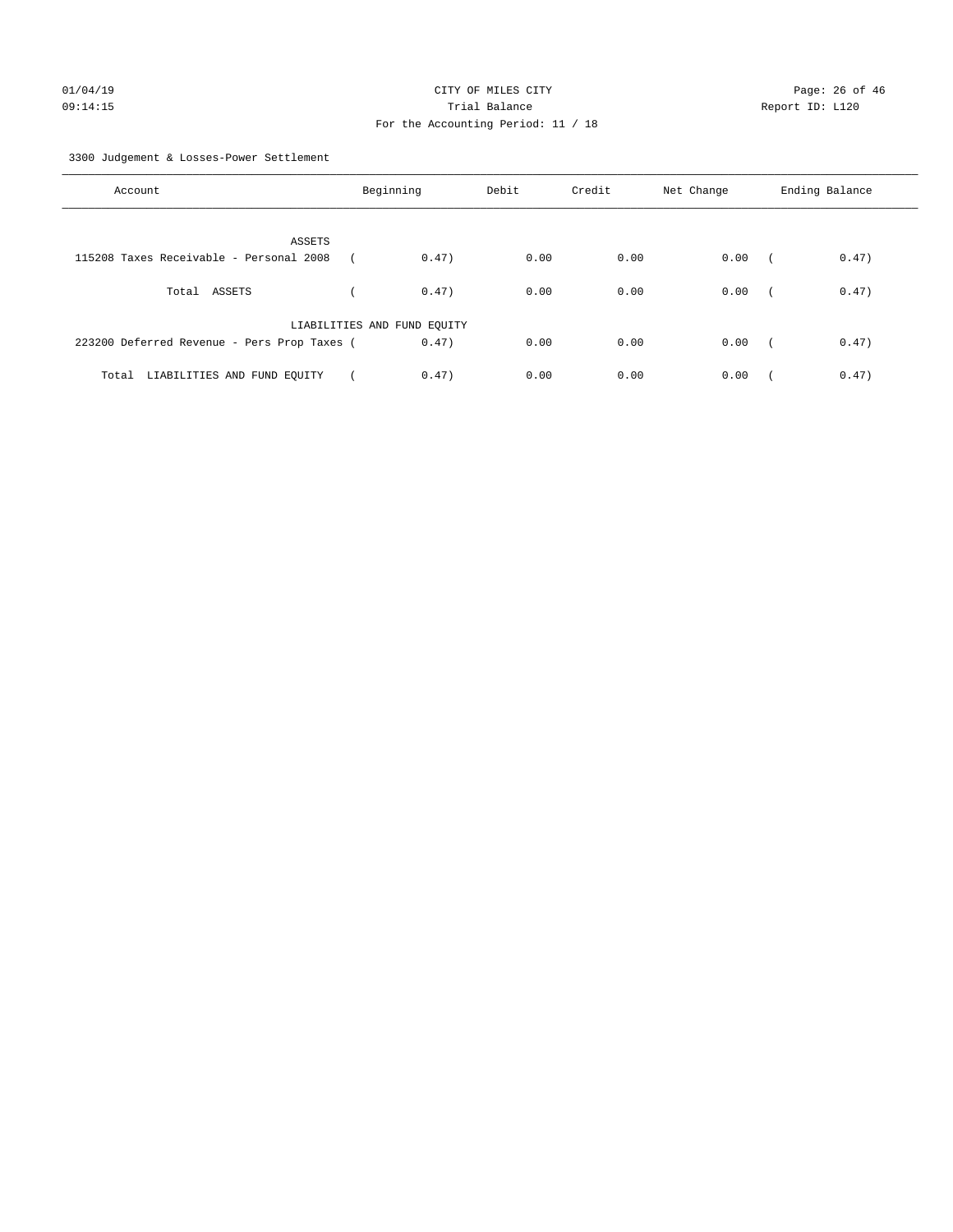### 01/04/19 **Page: 27 of 46** CITY OF MILES CITY 09:14:15 Trial Balance Report ID: L120 For the Accounting Period: 11 / 18

3400 SID REVOLVING FUND

| Account                              | Beginning                   | Debit | Credit | Net Change | Ending Balance |
|--------------------------------------|-----------------------------|-------|--------|------------|----------------|
| ASSETS                               |                             |       |        |            |                |
| 101000 Cash - Operating              | 2,985.00                    | 0.00  | 0.00   | 0.00       | 2,985.00       |
| ASSETS<br>Total                      | 2,985.00                    | 0.00  | 0.00   | 0.00       | 2,985.00       |
|                                      | LIABILITIES AND FUND EQUITY |       |        |            |                |
| 271000 Unreserved Fund Balance       | 2,985.00                    | 0.00  | 0.00   | 0.00       | 2,985.00       |
| LIABILITIES AND FUND EQUITY<br>Total | 2,985.00                    | 0.00  | 0.00   | 0.00       | 2,985.00       |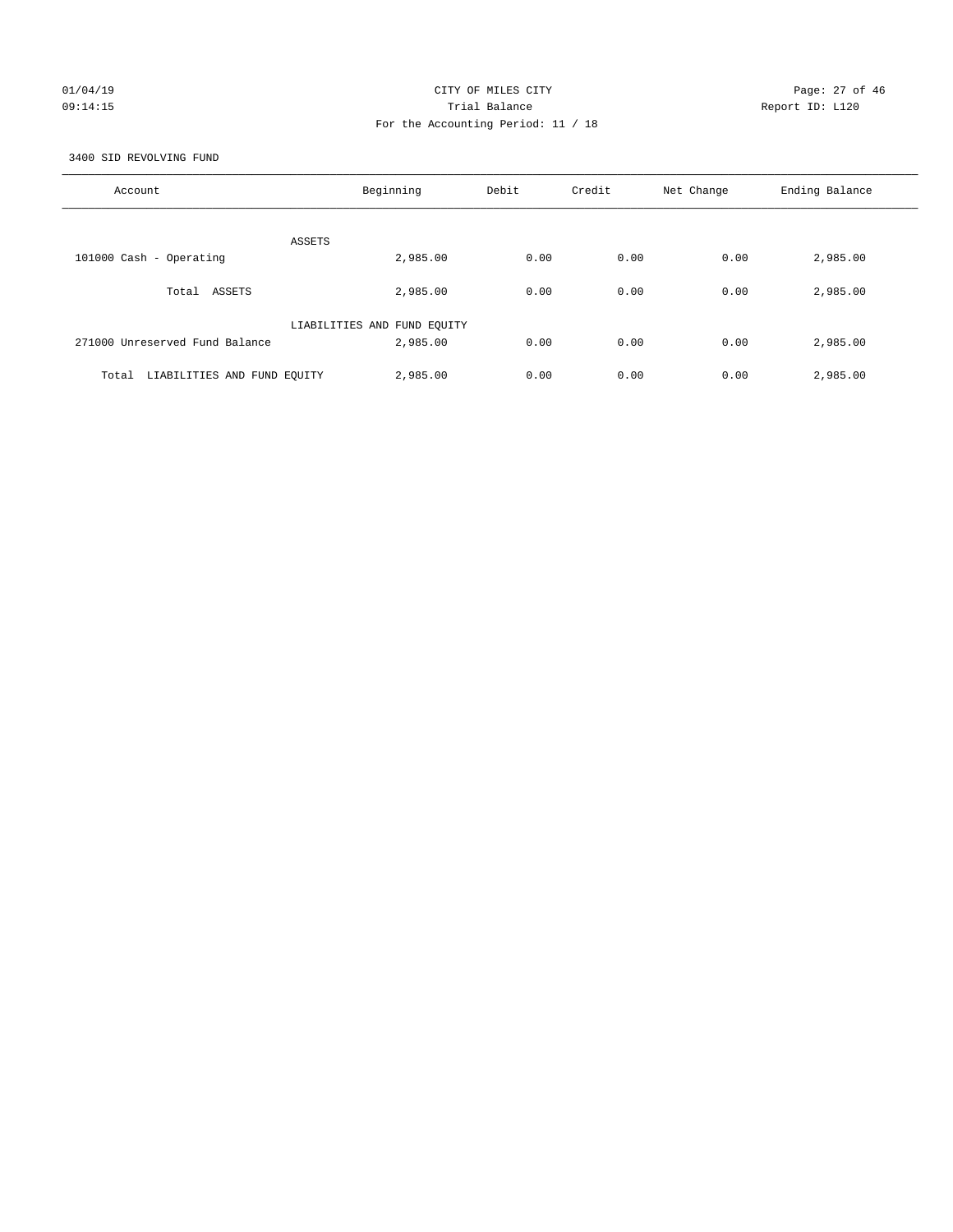# 01/04/19 **Page: 28 of 46** CITY OF MILES CITY 09:14:15 **Trial Balance Constanting Trial Balance Report ID:** L120 For the Accounting Period: 11 / 18

#### 3670 SID 211

| Account                                    | Beginning                   | Debit    | Credit     | Net Change   | Ending Balance |
|--------------------------------------------|-----------------------------|----------|------------|--------------|----------------|
| ASSETS                                     |                             |          |            |              |                |
| 101000 Cash - Operating                    | 10,560.42                   | 1,985.99 | 0.00       | 1,985.99     | 12,546.41      |
| 118000 Special Assessments Receivable 2000 | 2,551.35                    | 0.00     | 0.00       | 0.00         | 2,551.35       |
| 118150 Special Assessments Receivables-201 | 1,224.81                    | 0.00     | 0.00       | 0.00         | 1,224.81       |
| 118180 Special Assessments Received-2018   | 3,416.80                    | 0.00     | 1,985.99 ( | 1,985.99)    | 1,430.81       |
| 119000 Special Assmt Recbl - Deferred      | 37,169.39                   | 0.00     | 0.00       | 0.00         | 37,169.39      |
| 172000 Revenues (Credit)                   | 373.26)                     | 0.00     | 1,985.99 ( | $1,985.99$ ( | 2, 359.25      |
| Total ASSETS                               | 54,549.51                   | 1,985.99 | 3,971.98 ( | 1,985.99)    | 52,563.52      |
|                                            | LIABILITIES AND FUND EQUITY |          |            |              |                |
| 223000 Deferred Revenue/Uncollected Taxes  | 44,362.35                   | 1,985.99 | 0.00(      | $1,985.99$ ) | 42,376.36      |
| 242000 Expenditures (Debit)                | 2,663.96)                   | 0.00     | 0.00       | 0.00         | 2,663.96)      |
| 271000 Unreserved Fund Balance             | 12,851.12                   | 0.00     | 0.00       | 0.00         | 12,851.12      |
| Total LIABILITIES AND FUND EQUITY          | 54,549.51                   | 1,985.99 | 0.00(      | $1,985.99$ ) | 52,563.52      |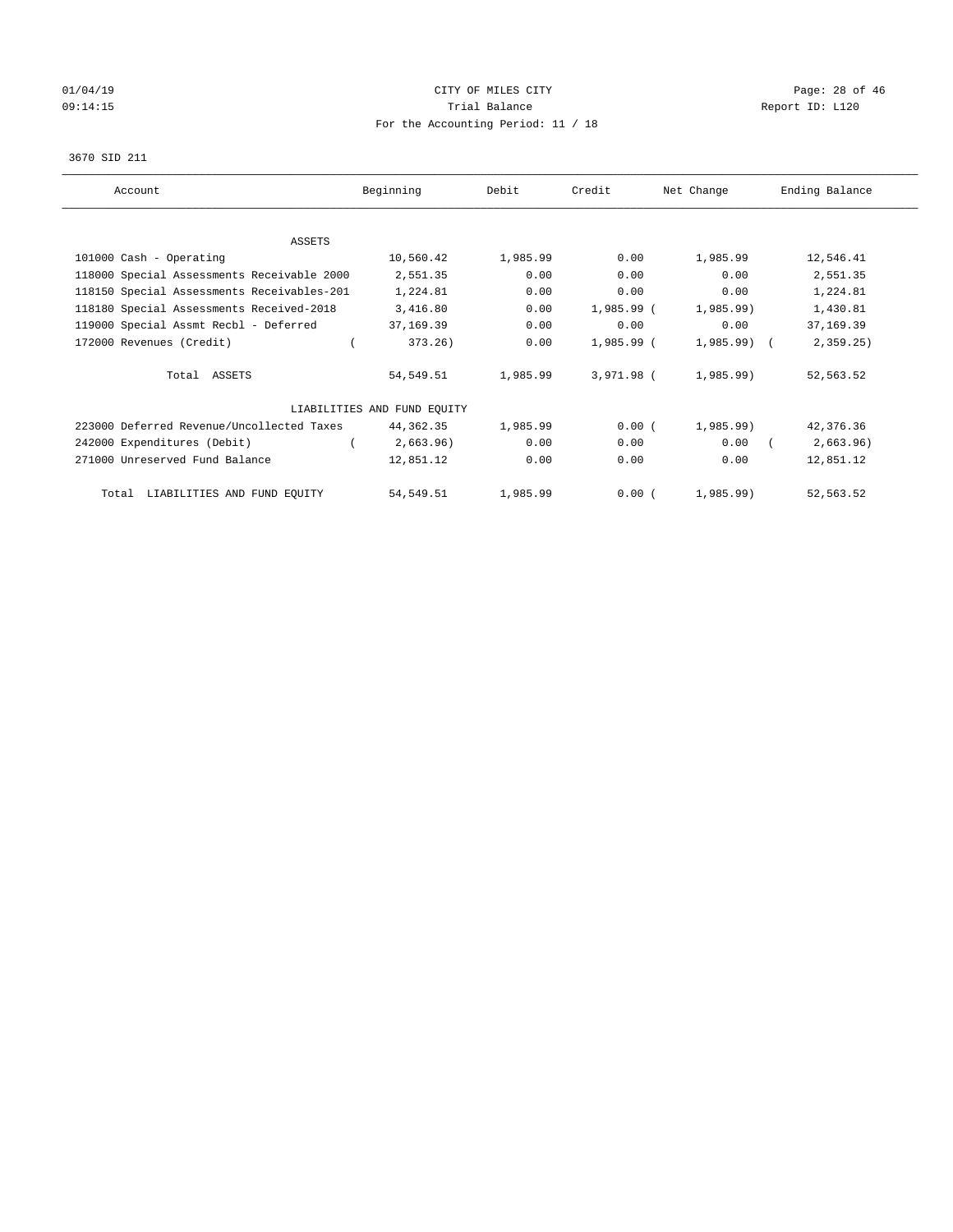# 01/04/19 **Page: 29 of 46** CITY OF MILES CITY 09:14:15 Trial Balance Report ID: L120 For the Accounting Period: 11 / 18

#### 4000 General Fund Capitol Improvement Fund

| Account                              |               | Beginning                   | Debit | Credit | Net Change | Ending Balance |
|--------------------------------------|---------------|-----------------------------|-------|--------|------------|----------------|
|                                      |               |                             |       |        |            |                |
|                                      | <b>ASSETS</b> |                             |       |        |            |                |
| 101000 Cash - Operating              |               | 88,725.66                   | 0.00  | 0.00   | 0.00       | 88,725.66      |
| 172000 Revenues (Credit)             |               | 510.08)                     | 0.00  | 0.00   | 0.00       | 510.08)        |
| Total ASSETS                         |               | 88, 215.58                  | 0.00  | 0.00   | 0.00       | 88, 215.58     |
|                                      |               | LIABILITIES AND FUND EQUITY |       |        |            |                |
| 242000 Expenditures (Debit)          |               | 6,700.00)                   | 0.00  | 0.00   | 0.00       | 6,700.00)      |
| 271000 Unreserved Fund Balance       |               | 94, 915.58                  | 0.00  | 0.00   | 0.00       | 94, 915.58     |
| LIABILITIES AND FUND EQUITY<br>Total |               | 88, 215.58                  | 0.00  | 0.00   | 0.00       | 88,215.58      |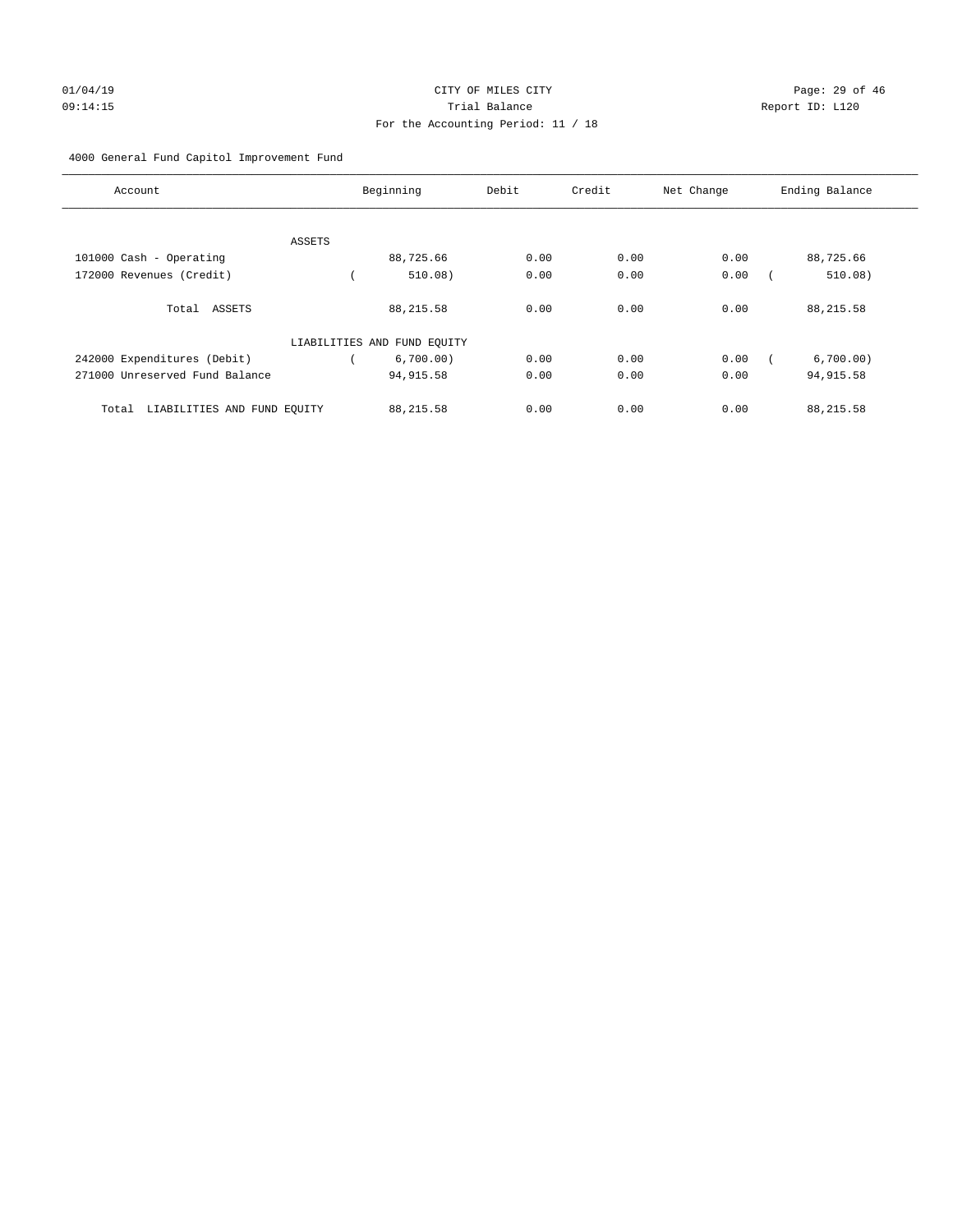# 01/04/19 **Page: 30 of 46 CITY OF MILES CITY Page: 30 of 46** 09:14:15 Trial Balance Report ID: L120 For the Accounting Period: 11 / 18

4050 Ambulance Capital Improvement Fund

| Account                              | Beginning                   | Debit | Credit | Net Change | Ending Balance |
|--------------------------------------|-----------------------------|-------|--------|------------|----------------|
| ASSETS                               |                             |       |        |            |                |
| 101000 Cash - Operating              | 13,779.06                   | 0.00  | 0.00   | 0.00       | 13,779.06      |
| ASSETS<br>Total                      | 13,779.06                   | 0.00  | 0.00   | 0.00       | 13,779.06      |
|                                      | LIABILITIES AND FUND EQUITY |       |        |            |                |
| 271000 Unreserved Fund Balance       | 13,779.06                   | 0.00  | 0.00   | 0.00       | 13,779.06      |
| LIABILITIES AND FUND EQUITY<br>Total | 13,779.06                   | 0.00  | 0.00   | 0.00       | 13,779.06      |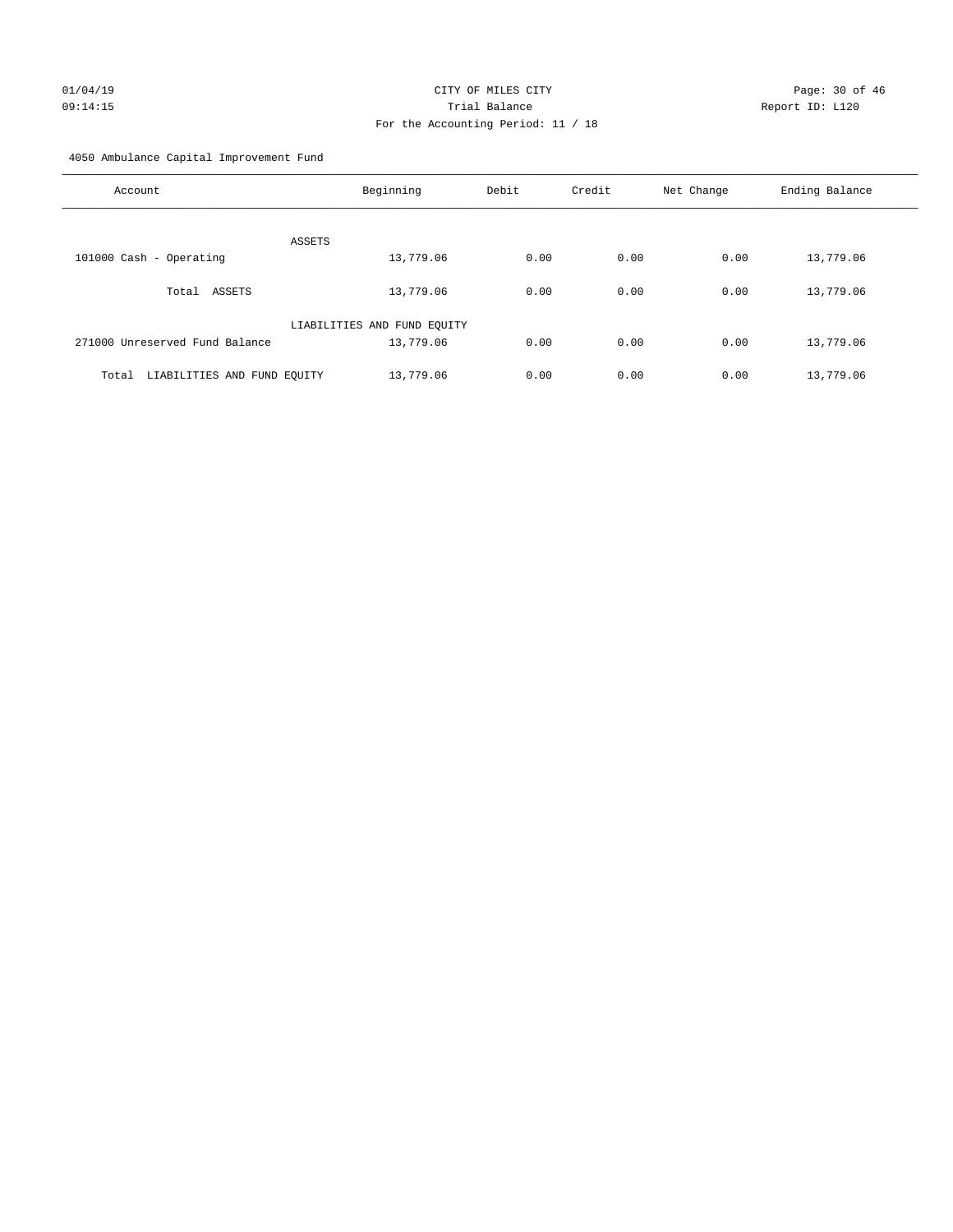# $CITY$  OF MILES  $CITY$  and the contract of  $P46$ 09:14:15 Trial Balance Report ID: L120 For the Accounting Period: 11 / 18

4060 CAPITAL IMPROV-PUBLIC WORKS

| Account                              | Beginning                   | Debit    | Credit     | Net Change | Ending Balance |
|--------------------------------------|-----------------------------|----------|------------|------------|----------------|
|                                      |                             |          |            |            |                |
| ASSETS                               |                             |          |            |            |                |
| 101000 Cash - Operating              | 384,869.64                  | 800.00   | 0.00       | 800.00     | 385,669.64     |
| 122000 Accounts Receivable           | 0.00                        | 500.00   | 500.00     | 0.00       | 0.00           |
| 172000 Revenues (Credit)             | 4,924.55)                   | 0.00     | $800.00$ ( | 800.00     | 5,724.55)      |
| ASSETS<br>Total                      | 379,945.09                  | 1,300.00 | 1,300.00   | 0.00       | 379,945.09     |
|                                      | LIABILITIES AND FUND EQUITY |          |            |            |                |
| 242000 Expenditures (Debit)          | 21,000.00)                  | 0.00     | 0.00       | 0.00       | 21,000.00)     |
| 271000 Unreserved Fund Balance       | 400,945.09                  | 0.00     | 0.00       | 0.00       | 400,945.09     |
| LIABILITIES AND FUND EQUITY<br>Total | 379,945.09                  | 0.00     | 0.00       | 0.00       | 379,945.09     |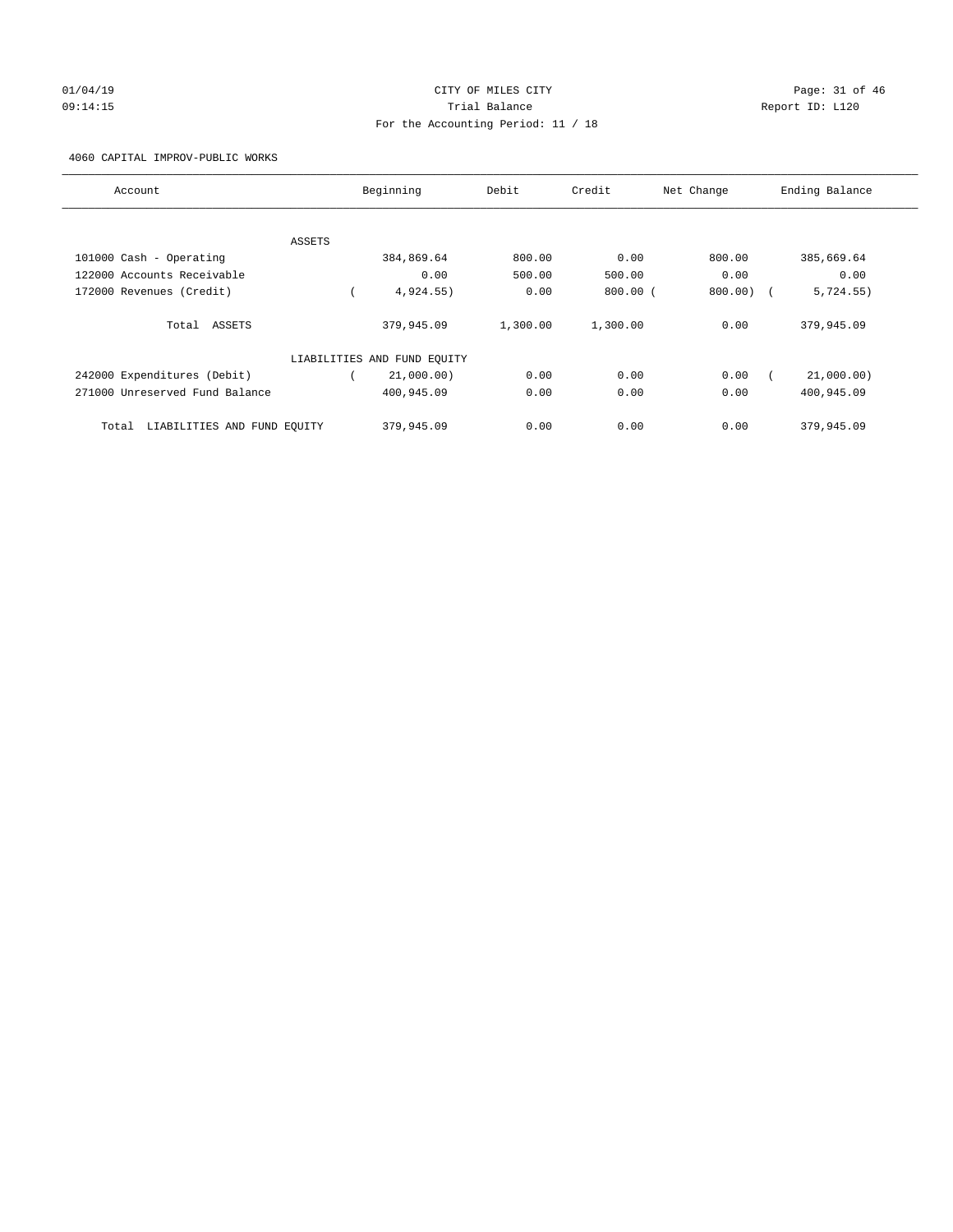# 01/04/19 **Page: 32 of 46 CITY OF MILES CITY Page: 32 of 46** 09:14:15 Trial Balance Report ID: L120 For the Accounting Period: 11 / 18

#### 5210 WATER UTILITY

| Account                                                   | Beginning                   | Debit       | Credit       | Net Change   | Ending Balance             |
|-----------------------------------------------------------|-----------------------------|-------------|--------------|--------------|----------------------------|
|                                                           |                             |             |              |              |                            |
| ASSETS<br>101000 Cash - Operating                         |                             |             |              |              |                            |
|                                                           | 3, 177, 533.33              | 179,381.69  | 153,670.66   | 25,711.03    | 3, 203, 244.36             |
| 101010 Deposit Cash                                       | 98,000.00                   | 2,550.00    | $3,300.00$ ( | 750.00)      | 97,250.00                  |
| 102240 Cash - Replacement & Depreciation                  | 1,489,589.35                | 0.00        | 0.00         | 0.00         | 1,489,589.35               |
| 102250 Cash - System Devlopment Fees                      | 308,804.92                  | 635.00      | 0.00         | 635.00       | 309,439.92                 |
| 102270 Cash - Curb Stop Replacement Fee                   | 334,768.27                  | 3,529.50    | 20.57        | 3,508.93     | 338,277.20                 |
| 102312 RevBnd/CurYearDebt-DNRC/CarbonTank                 | 46,252.92                   | 11,563.23   | 0.00         | 11,563.23    | 57,816.15                  |
| 102313 RevBnd/CurYearDebt-DNRC/NE WtrLine                 | 47,026.24                   | 11,756.56   | 0.00         | 11,756.56    | 58,782.80                  |
| 102315 RevBnd/CurYearDebt-ARRA/NE Water Li                | 6,145.40                    | 1,536.35    | 0.00         | 1,536.35     | 7,681.75                   |
| 102322 RevBnd/Reserve-DNRC/CarbonTank                     | 153,009.00                  | 0.00        | 0.00         | 0.00         | 153,009.00                 |
| 102323 RevBnd/Reserve-DNRC/NE WtrLine                     | 128,653.00                  | 0.00        | 0.00         | 0.00         | 128,653.00                 |
| 102325 RevBnd/Reserve-ARRA B-NE Waterline                 | 18,245.00                   | 0.00        | 0.00         | 0.00         | 18,245.00                  |
| 103000 Petty Cash                                         | 330.00                      | 0.00        | 0.00         | 0.00         | 330.00                     |
| 122000 Accounts Receivable                                | 219,918.98                  | 156,228.87  | 203,077.18 ( | 46,848.31)   | 173,070.67                 |
| 122020 Accounts Receivable-\$2.00 State Ass(              | 2.00)                       | 0.00        | 0.00         | 0.00         | $\left($<br>2.00)          |
| 162000 Deferred outflows-GASB68                           | 159,755.00                  | 0.00        | 0.00         | 0.00         | 159,755.00                 |
| 172000 Revenues (Credit)<br>$\left($                      | 849, 367. 74)               | 21,029.65   | 150,435.40 ( | 129, 405.75) | 978, 773.49)               |
| 181000 Land                                               | 41,844.00                   | 0.00        | 0.00         | 0.00         | 41,844.00                  |
| 182000 Buildings                                          | 22,997.00                   | 0.00        | 0.00         | 0.00         | 22,997.00                  |
| 182100 Allowance for Depr - Buildings (Cre(               | 22,997.00)                  | 0.00        | 0.00         | 0.00         | 22,997.00)                 |
| 186000 Machinery and Equipment                            | 453, 741.42                 | 0.00        | 0.00         | 0.00         | 453,741.42                 |
| 186100 Allowance for Depr - Machinery & Eq(               | 311, 381.00)                | 0.00        | 0.00         | 0.00         | 311,381.00)                |
| 188000 Const. Work in Progress-NE Wtr Line                | 40,080.74                   | 0.00        | 0.00         | 0.00         | 40,080.74                  |
| 189100 Source of Supply                                   | 3, 448, 234.49              | 0.00        | 0.00         | 0.00         | 3, 448, 234.49             |
| 189110 Allowance for Depreciation - Source(               | 706, 399.00)                | 0.00        | 0.00         | 0.00         | 706,399.00)<br>$\left($    |
| 189300 Treatment Plant                                    | 3,740,287.07                | 0.00        | 0.00         | 0.00         | 3,740,287.07               |
| 189310 Allowance for Depr - Treatment Plan(               | 2,009,989.00)               | 0.00        | 0.00         | 0.00         | 2,009,989.00<br>$\sqrt{2}$ |
| 189400 Transmission & Distribution                        | 13, 418, 565.26             | 0.00        | 0.00         | 0.00         | 13, 418, 565.26            |
| 189410 Allowance for Depr - Trans & Distri( 4,233,563.00) |                             | 0.00        | 0.00         | 0.00         | 4, 233, 563.00)            |
| Total ASSETS                                              | 19,220,082.65               | 388,210.85  | 510,503.81 ( | 122,292.96)  | 19,097,789.69              |
|                                                           | LIABILITIES AND FUND EQUITY |             |              |              |                            |
| 202000 Accounts Payable                                   | 0.00                        | 59,247.02   | 59,247.02    | 0.00         | 0.00                       |
| 214000 Deposits Payable                                   | 98,000.00                   | 3,300.00    | $2,550.00$ ( | 750.00)      | 97,250.00                  |
| 214010 Refunds Payable<br>$\left($                        | 306.27)                     | 1,028.99    | 878.99 (     | 150.00)      | 456.27)                    |
| 223899 Deferred inflows-GASB 68                           | 5,550.00                    | 0.00        | 0.00         | 0.00         | 5,550.00                   |
| 231000 BONDS PAYABLE                                      | 4,326,000.00                | 0.00        | 0.00         | 0.00         | 4,326,000.00               |
| 237000 Net Pension liability-GASB 68                      | 679,857.00                  | 0.00        | 0.00         | 0.00         | 679,857.00                 |
| 238000 Other Post Employment Benefits                     | 11,236.00                   | 0.00        | 0.00         | 0.00         | 11,236.00                  |
| 239000 Compensated Absences Payable                       | 86,077.00                   | 0.00        | 0.00         | 0.00         | 86,077.00                  |
| 242000 Expenditures (Debit)                               | 1,131,361.67)               | 121, 477.44 | 84.48 (      | 121,392.96)  | 1,252,754.63)              |
| 250300 Reserve Revenue Bond - Current Debt                | 323, 303.85                 | 0.00        | 0.00         | 0.00         | 323, 303.85                |
| 250500 Reserve - System Dev Fees                          | 171,098.25                  | 0.00        | 0.00         | 0.00         | 171,098.25                 |
| 250600 Reserve for Replacement & Depreciat                | 1,351,889.30                | 0.00        | 0.00         | 0.00         | 1,351,889.30               |
| 271000 Unreserved Fund Balance                            | 479,092.93)                 | 0.00        | 0.00         | 0.00         | 479,092.93)                |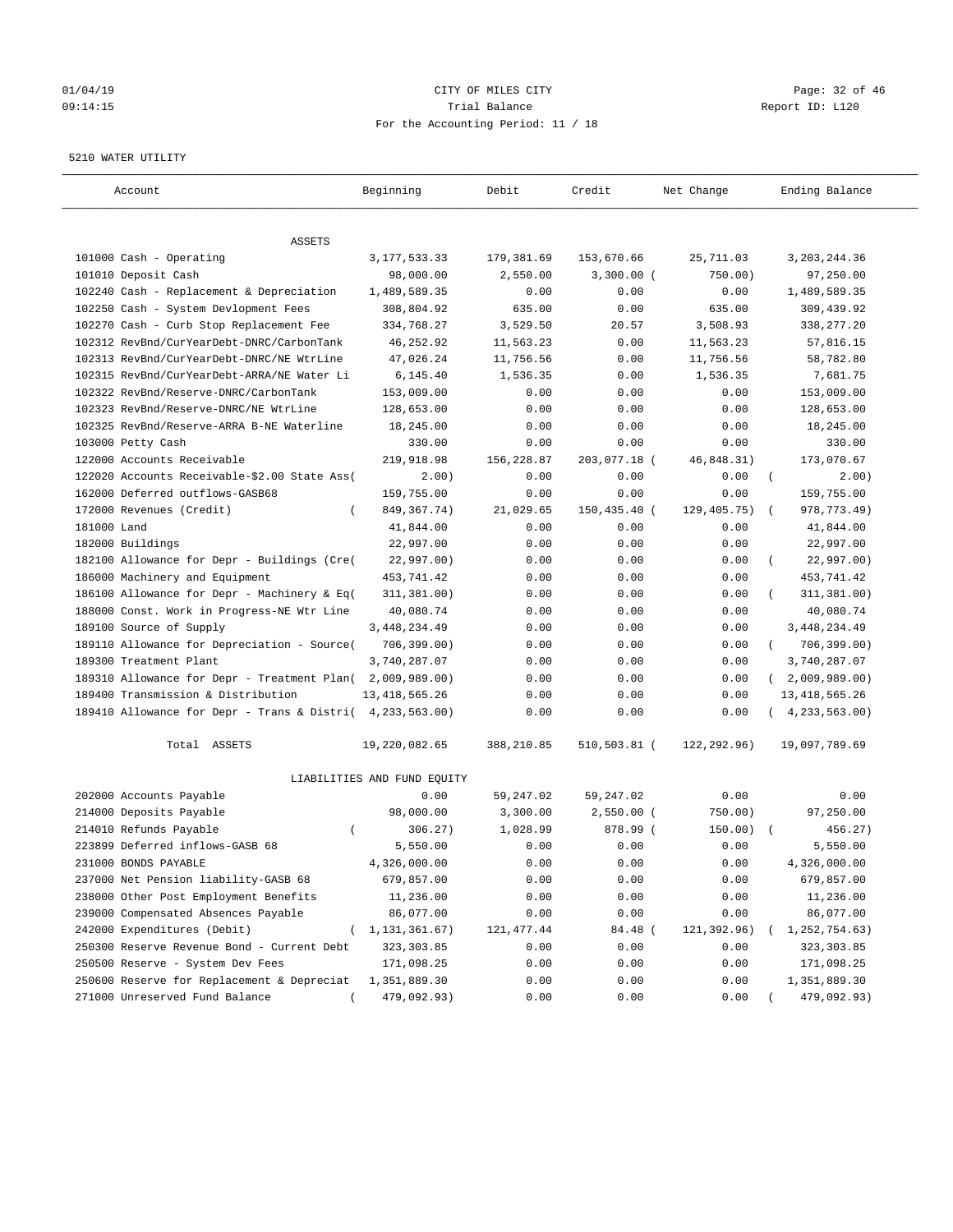# $CITY$  OF MILES  $CITY$  and the contract of  $CITY$  and  $P_0 = 33$  of  $46$ 09:14:15 Trial Balance Report ID: L120 For the Accounting Period: 11 / 18

#### 5210 WATER UTILITY

| Account                              | Beginning     | Debit      | Credit    | Net Change  | Ending Balance |
|--------------------------------------|---------------|------------|-----------|-------------|----------------|
| 272000 Unreserved Retained Earnings  | 13,777,832.12 | 0.00       | 0.00      | 0.00        | 13,777,832.12  |
| LIABILITIES AND FUND EQUITY<br>Total | 19,220,082.65 | 185,053.45 | 62,760.49 | 122.292.96) | 19,097,789.69  |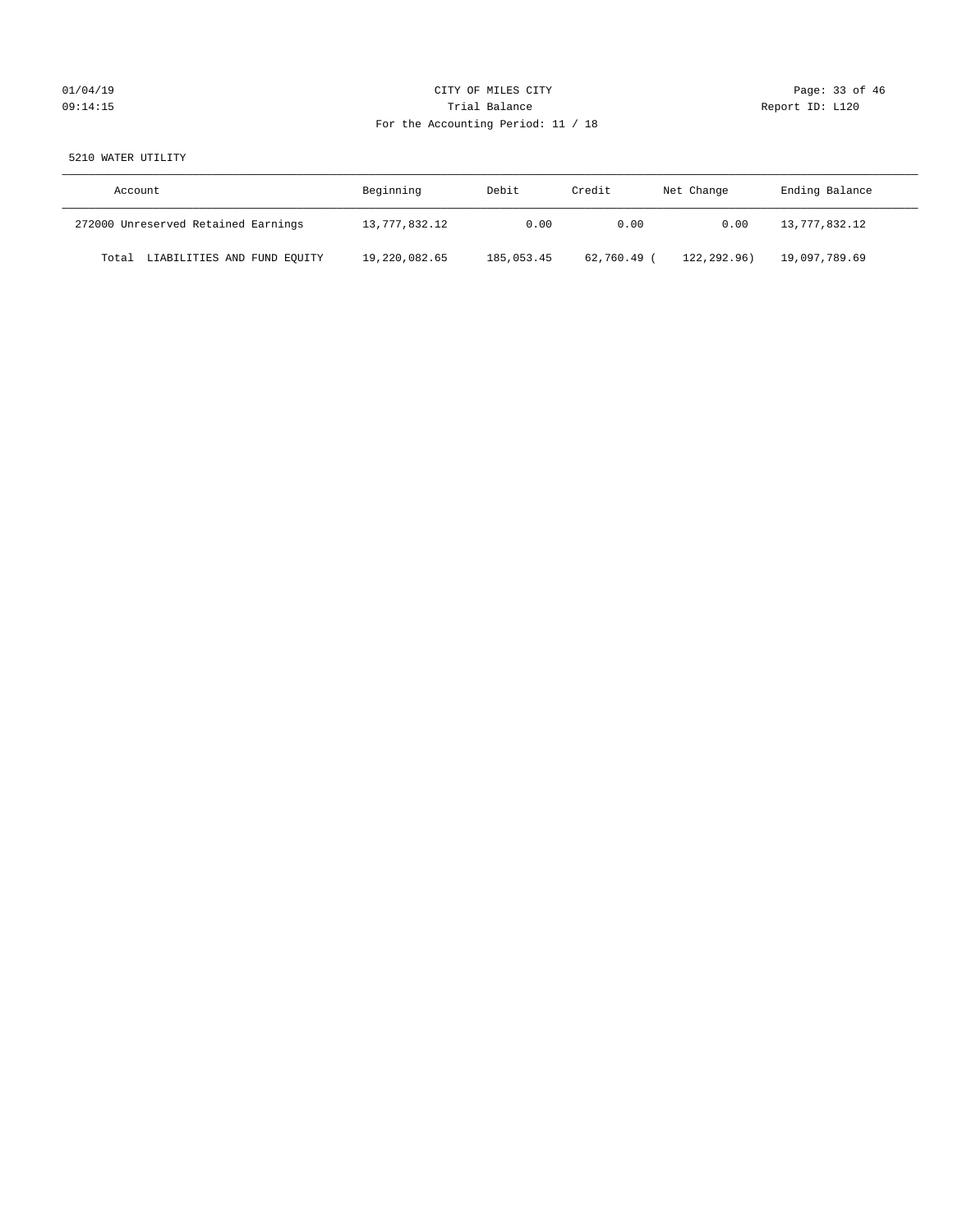# 01/04/19 CITY OF MILES CITY CHECK CITY CHECK CONTROL Page: 34 of 46 09:14:15 Trial Balance Report ID: L120 For the Accounting Period: 11 / 18

#### 5310 SEWER UTILITY

| Account                                                   | Beginning                   | Debit      | Credit       | Net Change   | Ending Balance   |
|-----------------------------------------------------------|-----------------------------|------------|--------------|--------------|------------------|
| <b>ASSETS</b>                                             |                             |            |              |              |                  |
| 101000 Cash - Operating                                   | 2, 276, 105. 15             | 175,062.79 | 98,592.46    | 76,470.33    | 2,352,575.48     |
| 102240 Cash - Replacement & Depreciation                  | 195,098.39                  | 0.00       | 0.00         | 0.00         | 195,098.39       |
| 102250 Cash - System Devlopment Fees                      | 148,200.91                  | 240.00     | 0.00         | 240.00       | 148,440.91       |
| 102279 WWtr Treatment Plant-Phase II Const(               | 45,001.30)                  | 0.00       | 0.00         | 0.00         | 45,001.30)       |
| 102280 WWtr Treatment Plant-Phase I Constr                | 738,063.46                  | 0.00       | 0.00         | 0.00         | 738,063.46       |
| 102316 RevBnd/CurYearDebt-Phase 1 Haynes L                | 33,638.32                   | 8,409.58   | 0.00         | 8,409.58     | 42,047.90        |
| 102317 RevBnd/CurYearDebt-WWTP Phase II                   | 46,107.68                   | 16,738.54  | 0.00         | 16,738.54    | 62,846.22        |
| 102390 REV BOND/RESERVE-Sewer Phase 1                     | 101,735.00                  | 0.00       | 0.00         | 0.00         | 101,735.00       |
| 102396 REV BOND/RESERVE-SEWER PHASE II                    | 201,275.00                  | 0.00       | 0.00         | 0.00         | 201,275.00       |
| 122000 Accounts Receivable                                | 202,564.68                  | 170,672.69 | 171,740.15 ( | 1,067.46)    | 201,497.22       |
| 132000 Due From Government (Short Term)                   | 50,000.00                   | 0.00       | 0.00         | 0.00         | 50,000.00        |
| 162000 Deferred outflows-GASB68                           | 129,910.00                  | 0.00       | 0.00         | 0.00         | 129,910.00       |
| 172000 Revenues (Credit)<br>$\left($                      | 693, 207.81)                | 0.00       | 174,208.26 ( | 174,208.26)  | 867, 416.07)     |
| 181000 Land                                               | 2.00                        | 0.00       | 0.00         | 0.00         | 2.00             |
| 186000 Machinery and Equipment                            | 743,665.77                  | 0.00       | 0.00         | 0.00         | 743,665.77       |
| 186100 Allowance for Depr - Machinery & Eq(               | 496,574.00)                 | 0.00       | 0.00         | 0.00         | 496,574.00)      |
| 188000 Const. Work in Progress-NE Wtr Line                | 6,515,320.37                | 0.00       | 0.00         | 0.00         | 6,515,320.37     |
| 189300 Treatment Plant                                    | 4,648,138.96                | 0.00       | 0.00         | 0.00         | 4,648,138.96     |
| 189310 Allowance for Depr - Treatment Plan(               | 1,480,815.00)               | 0.00       | 0.00         | 0.00         | (1,480,815.00)   |
| 189400 Transmission & Distribution                        | 4,028,819.40                | 0.00       | 0.00         | 0.00         | 4,028,819.40     |
| 189410 Allowance for Depr - Trans & Distri( 1,598,105.00) |                             | 0.00       | 0.00         | 0.00         | (1, 598, 105.00) |
| Total ASSETS                                              | 15,744,941.98               | 371,123.60 | 444,540.87 ( | 73, 417. 27) | 15,671,524.71    |
|                                                           | LIABILITIES AND FUND EQUITY |            |              |              |                  |
| 202000 Accounts Payable                                   | 60,876.86                   | 22,982.19  | 22,982.19    | 0.00         | 60,876.86        |
| 223899 Deferred inflows-GASB 68                           | 4,513.00                    | 0.00       | 0.00         | 0.00         | 4,513.00         |
| 231300 Bonds Pay 1979 Issue                               | 1,147,000.00                | 0.00       | 0.00         | 0.00         | 1,147,000.00     |
| 231301 WWTP #2 Bonds Pay                                  | 5,227,962.00                | 0.00       | 0.00         | 0.00         | 5,227,962.00     |
| 237000 Net Pension liability-GASB 68                      | 552,851.00                  | 0.00       | 0.00         | 0.00         | 552,851.00       |
| 238000 Other Post Employment Benefits                     | 9,136.00                    | 0.00       | 0.00         | 0.00         | 9,136.00         |
| 239000 Compensated Absences Payable                       | 65,465.00                   | 0.00       | 0.00         | 0.00         | 65,465.00        |
| 242000 Expenditures (Debit)<br>$\overline{(\ }$           | 674,535.89)                 | 73, 417.27 | 0.00(        | 73, 417. 27) | 747,953.16)      |
| 250500 Reserve - System Dev Fees                          | 82,925.91                   | 0.00       | 0.00         | 0.00         | 82,925.91        |
| 250600 Reserve for Replacement & Depreciat                | 1,666,491.83                | 0.00       | 0.00         | 0.00         | 1,666,491.83     |
| 271000 Unreserved Fund Balance                            | 362,628.93)                 | 0.00       | 0.00         | 0.00         | 362,628.93)      |
| 272000 Unreserved Retained Earnings                       | 7,964,885.20                | 0.00       | 0.00         | 0.00         | 7,964,885.20     |
| Total LIABILITIES AND FUND EQUITY                         | 15,744,941.98               | 96, 399.46 | 22,982.19 (  | 73, 417. 27) | 15,671,524.71    |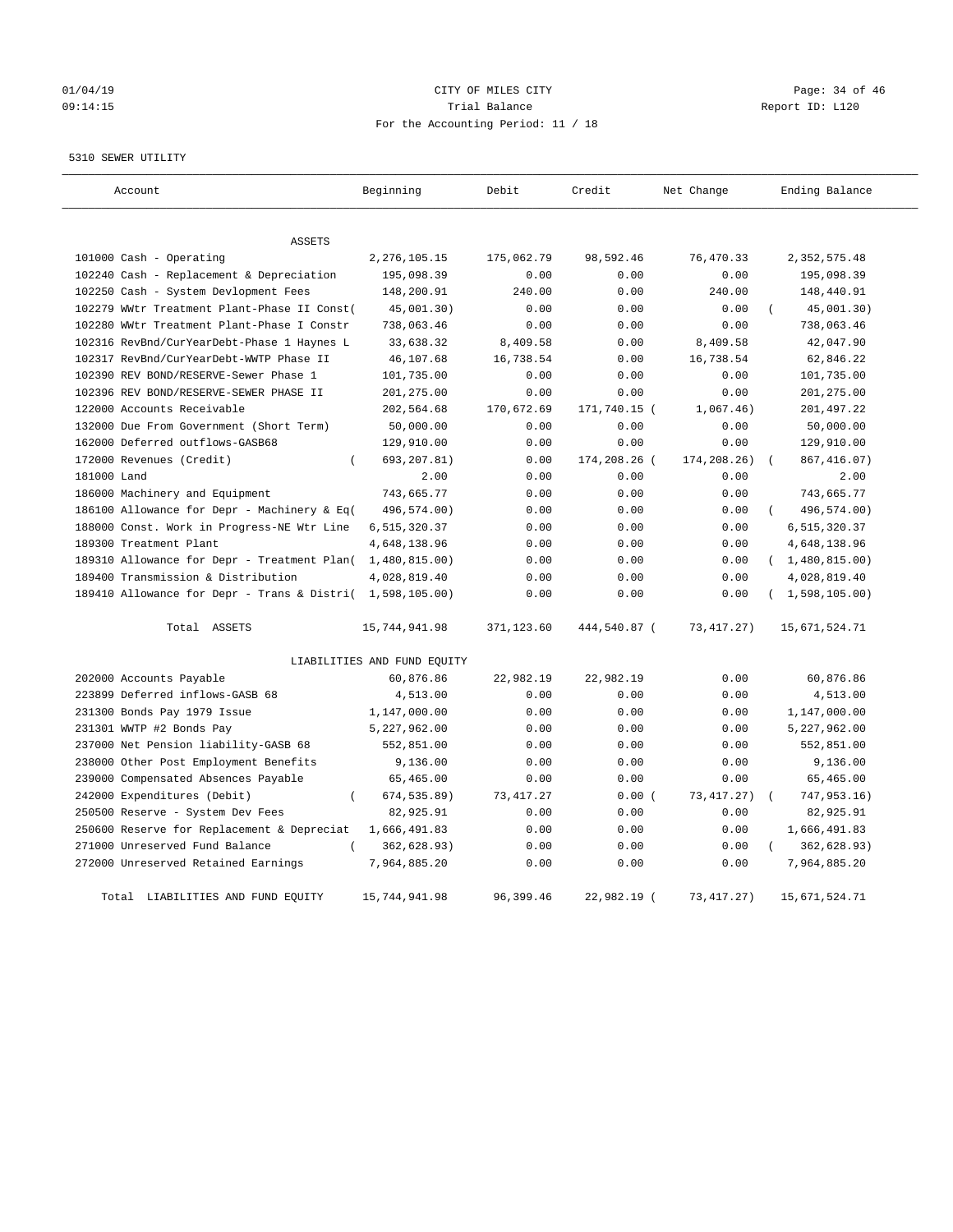#### 01/04/19 Page: 35 of 46 09:14:15 Trial Balance Report ID: L120 For the Accounting Period: 11 / 18

#### 5510 AMBULANCE FUND

| Account                                     |                  | Beginning                   | Debit      | Credit       | Net Change  |                  | Ending Balance |
|---------------------------------------------|------------------|-----------------------------|------------|--------------|-------------|------------------|----------------|
| ASSETS                                      |                  |                             |            |              |             |                  |                |
| 101000 Cash - Operating                     | $\left($         | 278, 247.61)                | 70,044.01  | 42,207.53    | 27,836.48   |                  | 250, 411.13)   |
| 113211 Taxes Receivable - Real 2011         |                  | 19.68                       | 0.00       | 0.00         | 0.00        |                  | 19.68          |
| 113213 Tax Receivables Real-2013            |                  | 0.46                        | 0.00       | 0.00         | 0.00        |                  | 0.46           |
| 113214 Taxes Receivable- Real 2014          |                  | 0.97                        | 0.00       | 0.00         | 0.00        |                  | 0.97           |
| 113215 Tax Receivables Real-2015            |                  | 2.09                        | 0.00       | 0.00         | 0.00        |                  | 2.09           |
| 113216 Tax Receivables real-2016            |                  | 23.68                       | 0.00       | 0.00         | 0.00        |                  | 23.68          |
| 113217 Tax receivables real-2017            |                  | 50.58                       | 0.00       | $1.94$ (     | 1.94)       |                  | 48.64          |
| 113218 Tax Receivables real-2018            | $\left($         | 431.60)                     | 0.00       | 4,267.98 (   | 4,267.98)   |                  | 4,699.58)      |
| 115208 Taxes Receivable - Personal 2008     |                  | 0.01                        | 0.00       | 0.00         | 0.00        |                  | 0.01           |
| 115214 Taxes Receivable Personal 2014       | $\overline{(\ }$ | 0.01)                       | 0.00       | 0.00         | 0.00        |                  | 0.01)          |
| 115215 Taxes Receivable Personal-2015       | $\left($         | 0.01)                       | 0.00       | 0.00         | 0.00        |                  | 0.01)          |
| 115216 Tax receivable personal-2016         |                  | 0.02                        | 0.00       | 0.00         | 0.00        |                  | 0.02           |
| 115217 Tax receivable personal-2017         |                  | 0.71                        | 0.00       | 0.00         | 0.00        |                  | 0.71           |
| 115218 Tax Receivable Personal-2018         |                  | 13.45                       | 0.00       | $4.95$ (     | 4.95)       |                  | 8.50           |
| 122000 Accounts Receivable                  |                  | 358, 312.45                 | 100,236.00 | 81,691.39    | 18,544.61   |                  | 376,857.06     |
| 122100 Acct Receivable                      | $\left($         | 118,467.20)                 | 0.00       | 0.00         | 0.00        |                  | 118,467.20)    |
| 162000 Deferred outflows-GASB68             |                  | 46,329.00                   | 0.00       | 0.00         | 0.00        |                  | 46,329.00      |
| 172000 Revenues (Credit)                    | $\left($         | 604, 417. 72)               | 0.00       | 117,513.64 ( | 117,513.64) |                  | 721,931.36)    |
| 186000 Machinery and Equipment              |                  | 536, 326.11                 | 0.00       | 0.00         | 0.00        |                  | 536, 326.11    |
| 186100 Allowance for Depr - Machinery & Eq( |                  | 281,708.00)                 | 0.00       | 0.00         | 0.00        |                  | 281,708.00)    |
| Total ASSETS                                | $\left($         | 342, 192.94)                | 170,280.01 | 245,687.43 ( | 75,407.42)  | $\sqrt{2}$       | 417,600.36)    |
|                                             |                  | LIABILITIES AND FUND EQUITY |            |              |             |                  |                |
| 202000 Accounts Payable                     |                  | 0.00                        | 8,280.64   | 8,280.64     | 0.00        |                  | 0.00           |
| 223100 Deferred Revenue - Real Prop Taxes ( |                  | 533.86)                     | 4,269.92   | 0.00(        | 4,269.92)   |                  | 4,803.78)      |
| 223200 Deferred Revenue - Pers Prop Taxes ( |                  | 8.57)                       | 4.95       | 0.00(        | 4.95)       | $\sqrt{ }$       | 13.52)         |
| 223899 Deferred inflows-GASB 68             |                  | 9,402.00                    | 0.00       | 0.00         | 0.00        |                  | 9,402.00       |
| 235000 CONTRACTS/NOTES/LOANS PAYABLE        | $\left($         | 0.01)                       | 0.00       | 0.00         | 0.00        | $\overline{(\ }$ | 0.01)          |
| 237000 Net Pension liability-GASB 68        |                  | 132,750.00                  | 0.00       | 0.00         | 0.00        |                  | 132,750.00     |
| 238000 Other Post Employment Benefits       |                  | 4,975.00                    | 0.00       | 0.00         | 0.00        |                  | 4,975.00       |
| 239000 Compensated Absences Payable         |                  | 33,890.00                   | 0.00       | 0.00         | 0.00        |                  | 33,890.00      |
| 242000 Expenditures (Debit)                 | $\left($         | 563, 292.10)                | 71,132.55  | 0.00(        | 71, 132.55) |                  | 634, 424.65)   |
| 271000 Unreserved Fund Balance              | $\left($         | 121, 630.00)                | 0.00       | 0.00         | 0.00        |                  | 121,630.00)    |
| 272000 Unreserved Retained Earnings         |                  | 162,254.60                  | 0.00       | 0.00         | 0.00        |                  | 162,254.60     |
| Total<br>LIABILITIES AND FUND EQUITY        |                  | 342,192.94)                 | 83,688.06  | $8.280.64$ ( | 75,407.42)  |                  | 417.600.36     |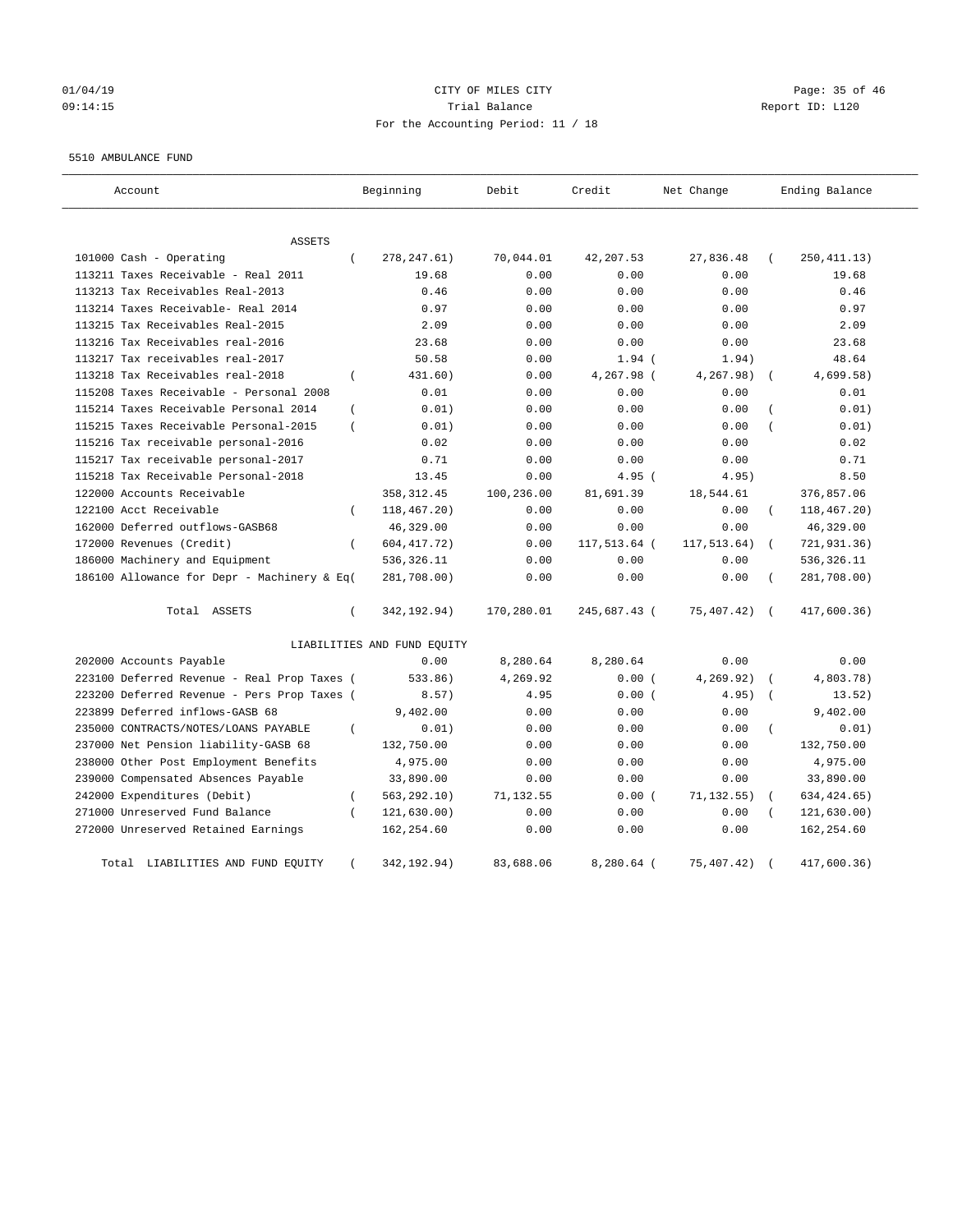#### $O1/04/19$  Page: 36 of 46 09:14:15 Trial Balance Report ID: L120 For the Accounting Period: 11 / 18

#### 5610 AIRPORT OPERATING

| Account                                                   | Beginning                   | Debit      | Credit       | Net Change  | Ending Balance   |
|-----------------------------------------------------------|-----------------------------|------------|--------------|-------------|------------------|
|                                                           |                             |            |              |             |                  |
| ASSETS<br>101000 Cash - Operating                         | 180,018.42                  | 59,148.87  | 54, 144.04   | 5,004.83    | 185,023.25       |
| 102117 Airport Improvement                                | 89,420.57                   | 0.00       | 0.00         | 0.00        | 89,420.57        |
| 102230 Cash - Surplus/Credit Card Acct                    | 98.97                       | 10,132.43  | 10,131.40    | 1.03        | 100.00           |
| 103000 Petty Cash                                         | 100.00                      | 0.00       | 0.00         | 0.00        | 100.00           |
| 113211 Taxes Receivable - Real 2011                       | 11.57                       | 0.00       | 0.00         | 0.00        | 11.57            |
| 113213 Tax Receivables Real-2013                          | 0.65                        | 0.00       | 0.00         | 0.00        | 0.65             |
| 113214 Taxes Receivable- Real 2014                        | 1.48                        | 0.00       | 0.00         | 0.00        | 1.48             |
| 113215 Tax Receivables Real-2015                          | 3.17                        | 0.00       | 0.00         | 0.00        | 3.17             |
| 113216 Tax Receivables real-2016                          | 35.48                       | 0.00       | 0.00         | 0.00        | 35.48            |
| 113217 Tax receivables real-2017                          | 75.87                       | 0.00       | $2.92$ (     | 2.92)       | 72.95            |
| 113218 Tax Receivables real-2018                          | 647.45)<br>$\left($         | 0.00       | $6,402.42$ ( | 6, 402.42)  | 7,049.87)        |
| 115208 Taxes Receivable - Personal 2008                   | 0.02                        | 0.00       | 0.00         | 0.00        | 0.02             |
| 115215 Taxes Receivable Personal-2015                     | 0.01                        | 0.00       | 0.00         | 0.00        | 0.01             |
| 115216 Tax receivable personal-2016                       | 0.06                        | 0.00       | 0.00         | 0.00        | 0.06             |
| 115217 Tax receivable personal-2017                       | 1.09                        | 0.00       | 0.00         | 0.00        | 1.09             |
| 115218 Tax Receivable Personal-2018                       | 20.16                       | 0.00       | $7.42$ (     | 7.42)       | 12.74            |
| 141000 Prepaid Expense                                    | 4,875.00                    | 0.00       | 0.00         | 0.00        | 4,875.00         |
| 162000 Deferred outflows-GASB68                           | 37,393.00                   | 0.00       | 0.00         | 0.00        | 37,393.00        |
| 172000 Revenues (Credit)                                  | 274,023.84)<br>$\left($     | 0.00       | 58,899.90 (  | 58,899.90)  | 332,923.74)      |
| 181000 Land                                               | 19,983.00                   | 0.00       | 0.00         | 0.00        | 19,983.00        |
| 182000 Buildings                                          | 677,537.00                  | 0.00       | 0.00         | 0.00        | 677,537.00       |
| 182100 Allowance for Depr - Buildings (Cre(               | 379, 313.00)                | 0.00       | 0.00         | 0.00        | 379, 313.00)     |
| 184000 Improvements Other Than Buildings                  | 13,017,833.11               | 0.00       | 0.00         | 0.00        | 13,017,833.11    |
| 184100 Allowance for Depr - Imp Other Than( 3,106,030.00) |                             | 0.00       | 0.00         | 0.00        | (3, 106, 030.00) |
| 186000 Machinery and Equipment                            | 933,402.58                  | 0.00       | 0.00         | 0.00        | 933,402.58       |
| 186100 Allowance for Depr - Machinery & Eq(               | 467, 311.00)                | 0.00       | 0.00         | 0.00        | 467, 311.00)     |
|                                                           |                             |            |              |             |                  |
| Total ASSETS                                              | 10,733,485.92               | 69,281.30  | 129,588.10 ( | 60, 306.80) | 10,673,179.12    |
|                                                           | LIABILITIES AND FUND EQUITY |            |              |             |                  |
| 202000 Accounts Payable                                   | 0.00                        | 40,811.62  | 40,811.62    | 0.00        | 0.00             |
| 223100 Deferred Revenue - Real Prop Taxes (               | 800.82)                     | 6,405.34   | 0.00(        | 6, 405.34)  | 7,206.16)        |
| 223200 Deferred Revenue - Pers Prop Taxes (               | 12.85)                      | 7.42       | 0.00(        | 7.42)       | 20.27)           |
| 223899 Deferred inflows-GASB 68                           | 1,299.00                    | 0.00       | 0.00         | 0.00        | 1,299.00         |
| 235160 LTrm Pay/MT Aeronautics (2)                        | 118,671.00                  | 0.00       | 0.00         | 0.00        | 118,671.00       |
| 237000 Net Pension liability-GASB 68                      | 159,131.00                  | 0.00       | 0.00         | 0.00        | 159,131.00       |
| 238000 Other Post Employment Benefits                     | 2,789.00                    | 0.00       | 0.00         | 0.00        | 2,789.00         |
| 239000 Compensated Absences Payable                       | 14,188.00                   | 0.00       | 0.00         | 0.00        | 14,188.00        |
| 242000 Expenditures (Debit)                               | 203, 414.49)<br>$\left($    | 54,144.04  | 250.00 (     | 53,894.04)  | 257,308.53)      |
| 250600 Reserve for Replacement & Depreciat                | 18,913.67                   | 0.00       | 0.00         | 0.00        | 18,913.67        |
| 271000 Unreserved Fund Balance                            | 80, 253.00)                 | 0.00       | 0.00         | 0.00        | 80,253.00)       |
| 272000 Unreserved Retained Earnings                       | 10,702,975.41               | 0.00       | 0.00         | 0.00        | 10,702,975.41    |
| Total LIABILITIES AND FUND EQUITY                         | 10,733,485.92               | 101,368.42 | 41,061.62 (  | 60,306.80)  | 10,673,179.12    |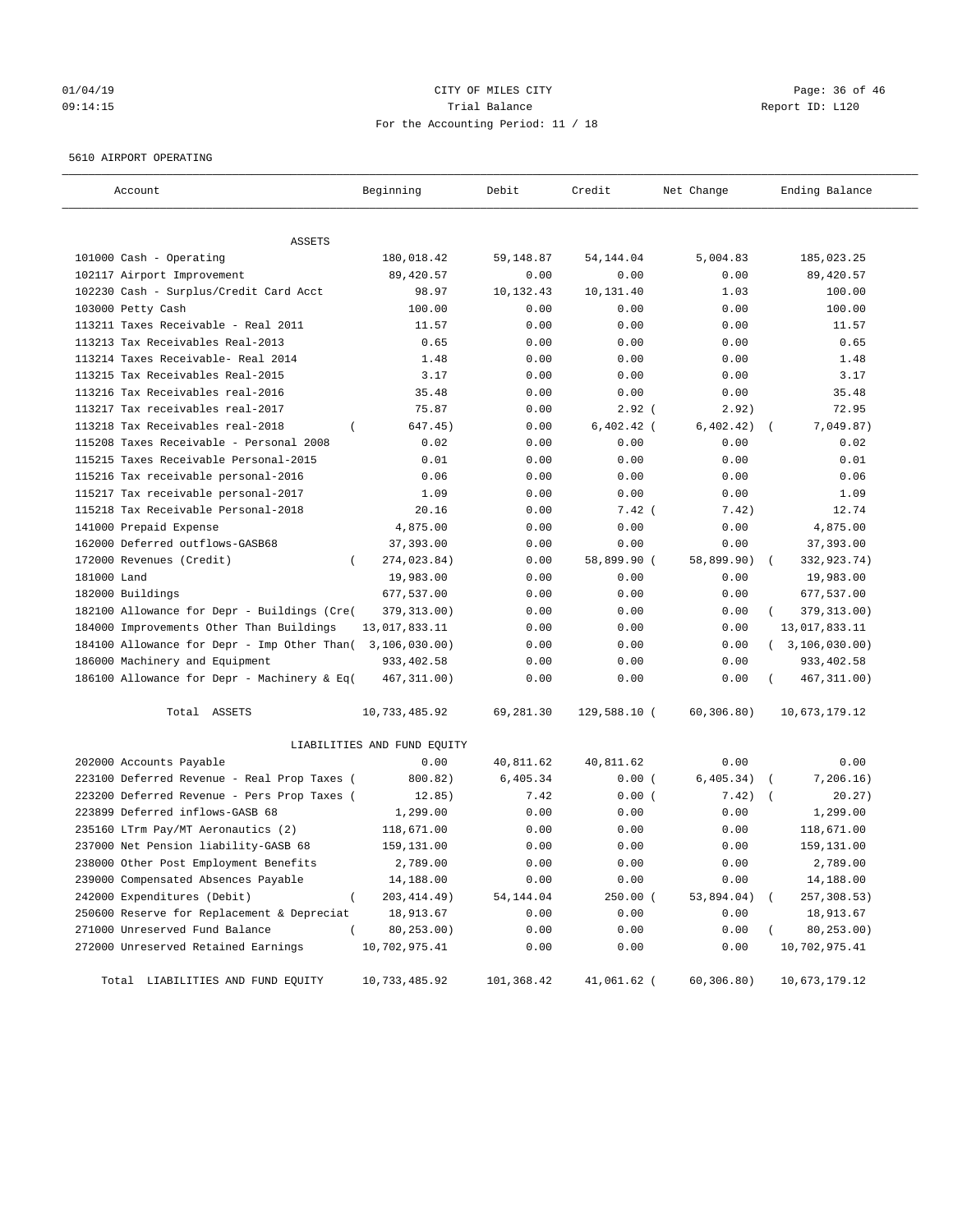# 01/04/19 Page: 37 of 46 09:14:15 COMPOSERT TRIAL BALANCE Report ID: L120 For the Accounting Period: 11 / 18

#### 6040 PUBLIC WORKS

| Account                              | Beginning                   | Debit     | Credit       | Net Change    | Ending Balance |
|--------------------------------------|-----------------------------|-----------|--------------|---------------|----------------|
|                                      |                             |           |              |               |                |
| <b>ASSETS</b>                        |                             |           |              |               |                |
| 101000 Cash - Operating              | 10,691.93)                  | 4,000.00  | 13,959.53 (  | 9,959.53)     | 20,651.46)     |
| 172000 Revenues (Credit)             | 40,029.24)                  | 0.00      | $4,000.00$ ( | $4,000.00)$ ( | 44,029.24)     |
| Total ASSETS                         | 50, 721.17)                 | 4,000.00  | 17,959.53 (  | $13,959.53$ ( | 64,680.70)     |
|                                      | LIABILITIES AND FUND EQUITY |           |              |               |                |
| 202000 Accounts Payable              | 0.00                        | 1,123.83  | 1,123.83     | 0.00          | 0.00           |
| 239000 Compensated Absences Payable  | 11,990.00                   | 0.00      | 0.00         | 0.00          | 11,990.00      |
| 242000 Expenditures (Debit)          | $55,989.19$ )               | 13,959.53 | 0.00(        | 13,959.53)    | 69,948.72)     |
| 271000 Unreserved Fund Balance       | 103, 457.43)                | 0.00      | 0.00         | 0.00          | 103, 457.43)   |
| 272000 Unreserved Retained Earnings  | 96,735.45                   | 0.00      | 0.00         | 0.00          | 96,735.45      |
| LIABILITIES AND FUND EQUITY<br>Total | 50,721.17)                  | 15,083.36 | $1,123.83$ ( | 13,959.53)    | 64,680.70)     |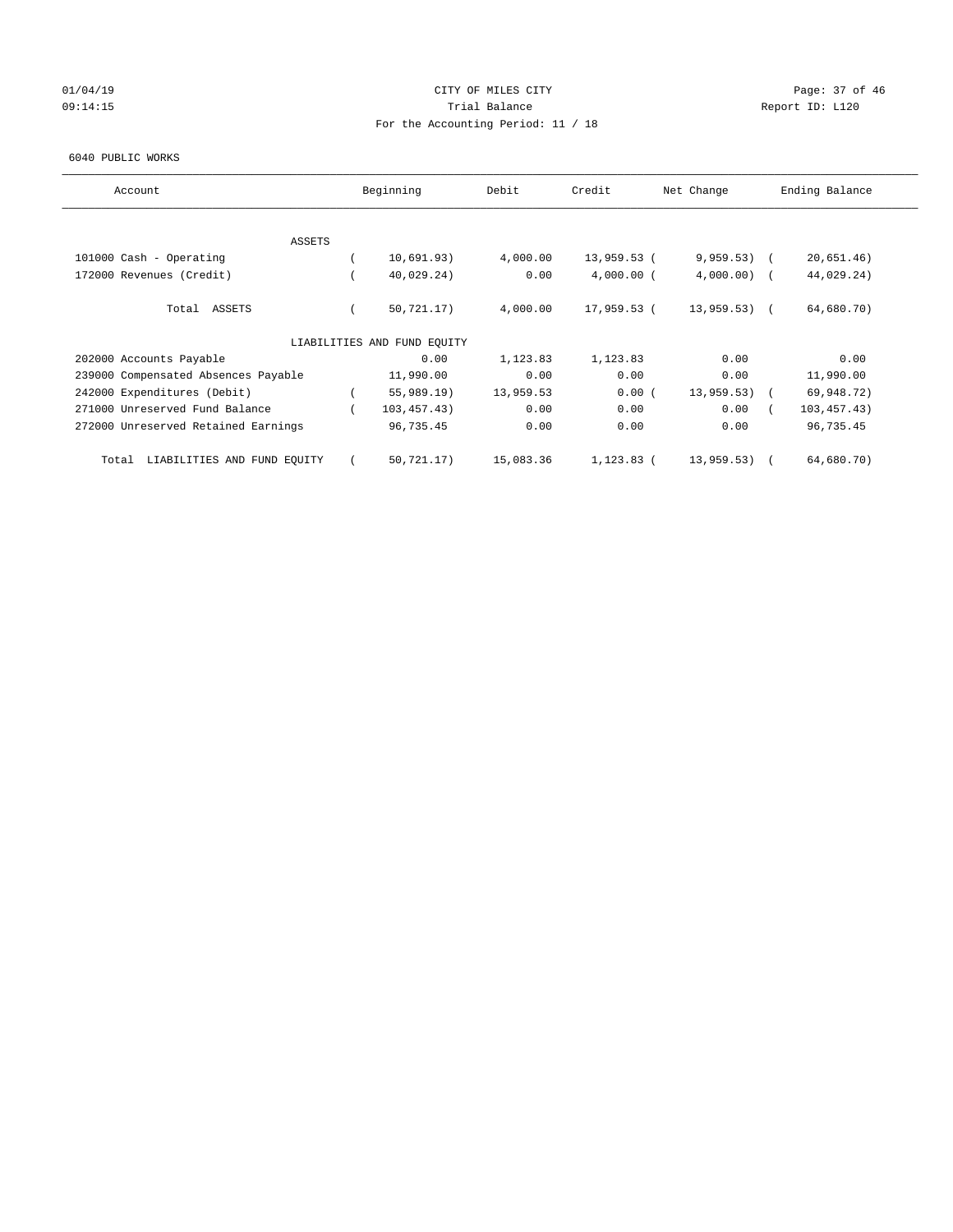### 01/04/19 **Page: 38 of 46 CITY OF MILES CITY Page: 38 of 46 Page: 38 of 46** 09:14:15 Trial Balance Report ID: L120 For the Accounting Period: 11 / 18

#### 7370 TBID

| Account                              | Beginning                   |      | Debit     | Credit    | Net Change | Ending Balance |
|--------------------------------------|-----------------------------|------|-----------|-----------|------------|----------------|
|                                      |                             |      |           |           |            |                |
|                                      | ASSETS                      |      |           |           |            |                |
| 101000 Cash - Operating              |                             | 0.00 | 13,681.00 | 13,681.00 | 0.00       | 0.00           |
| Total ASSETS                         |                             | 0.00 | 13,681.00 | 13,681.00 | 0.00       | 0.00           |
|                                      | LIABILITIES AND FUND EQUITY |      |           |           |            |                |
| 202000 Accounts Payable              |                             | 0.00 | 13,681.00 | 13,681.00 | 0.00       | 0.00           |
| 212500 Due to Others                 |                             | 0.00 | 13,681.00 | 13,681.00 | 0.00       | 0.00           |
| LIABILITIES AND FUND EQUITY<br>Total |                             | 0.00 | 27,362.00 | 27,362.00 | 0.00       | 0.00           |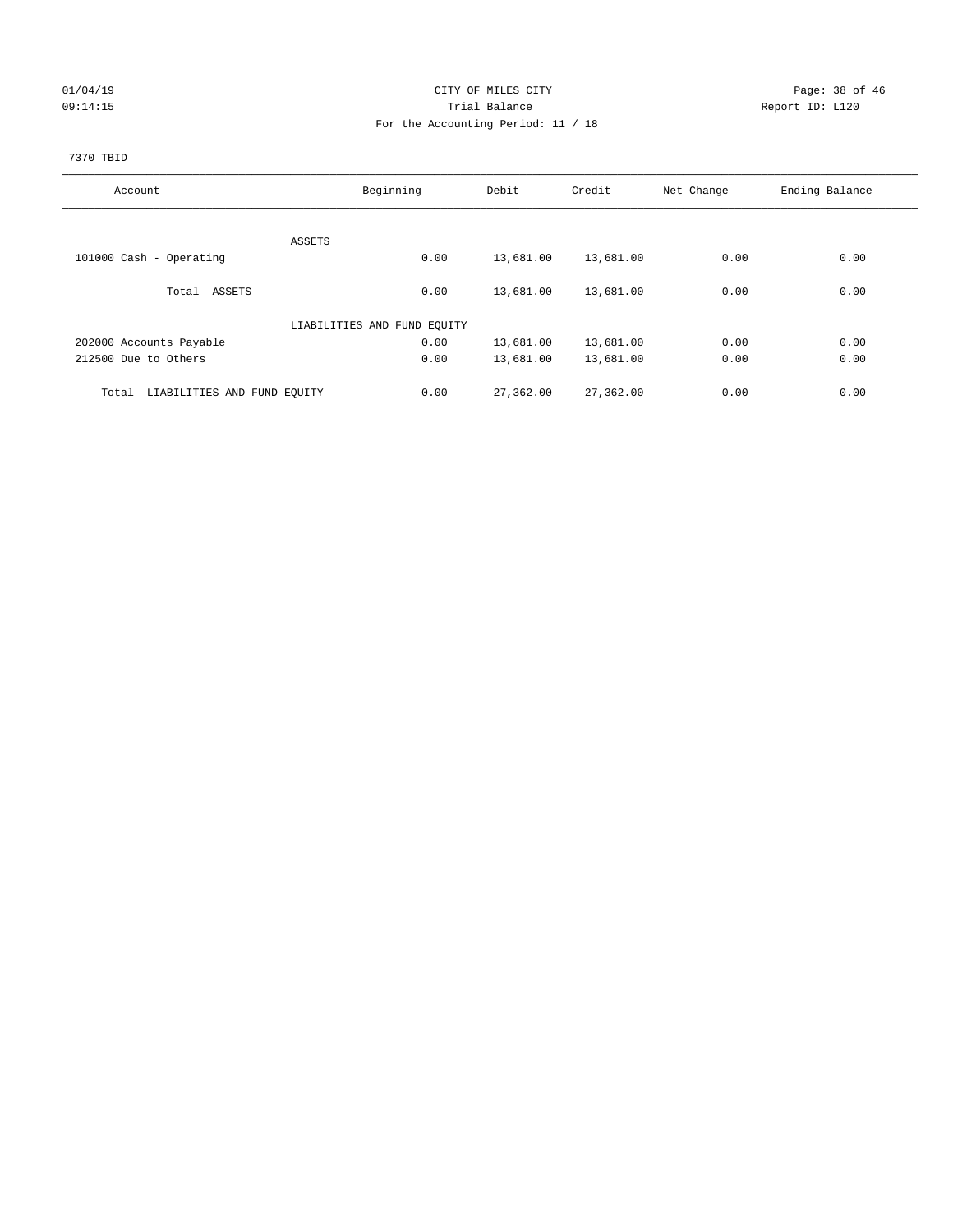# 01/04/19 **Page: 39 of 46** CITY OF MILES CITY 09:14:15 Trial Balance Report ID: L120 For the Accounting Period: 11 / 18

7467 Law Enforcement Academy Surcharge

| Account                                   | Beginning                   | Debit  | Credit | Net Change | Ending Balance |
|-------------------------------------------|-----------------------------|--------|--------|------------|----------------|
| ASSETS                                    |                             |        |        |            |                |
| 101000 Cash - Operating                   | 365.00                      | 485.93 | 0.00   | 485.93     | 850.93         |
| Total ASSETS                              | 365.00                      | 485.93 | 0.00   | 485.93     | 850.93         |
|                                           | LIABILITIES AND FUND EQUITY |        |        |            |                |
| 212200 Due to Federal, Soc Sec & Medicare | 365.00                      | 0.00   | 485.93 | 485.93     | 850.93         |
| LIABILITIES AND FUND EQUITY<br>Total      | 365.00                      | 0.00   | 485.93 | 485.93     | 850.93         |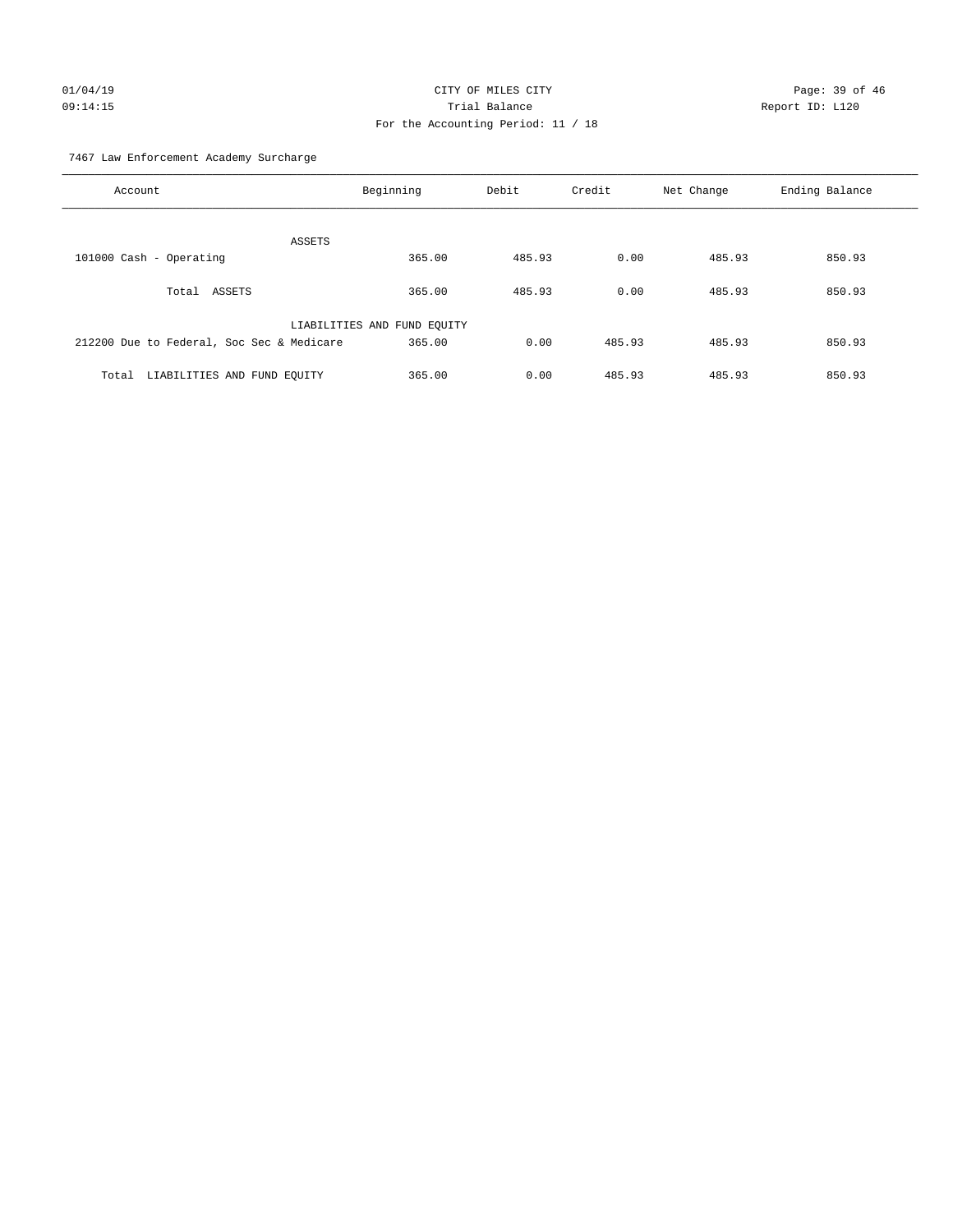#### 7471 CIVIL LEGAL ASSIST/VICTIM DOM VIOLENCE PROG

| Account                              | Beginning                   | Debit  | Credit | Net Change | Ending Balance |
|--------------------------------------|-----------------------------|--------|--------|------------|----------------|
|                                      | ASSETS                      |        |        |            |                |
| 101000 Cash - Operating              | 807.00                      | 819.76 | 0.00   | 819.76     | 1,626.76       |
| Total ASSETS                         | 807.00                      | 819.76 | 0.00   | 819.76     | 1,626.76       |
|                                      | LIABILITIES AND FUND EQUITY |        |        |            |                |
| 212500 Due to Others                 | 807.00                      | 0.00   | 819.76 | 819.76     | 1,626.76       |
| LIABILITIES AND FUND EQUITY<br>Total | 807.00                      | 0.00   | 819.76 | 819.76     | 1,626.76       |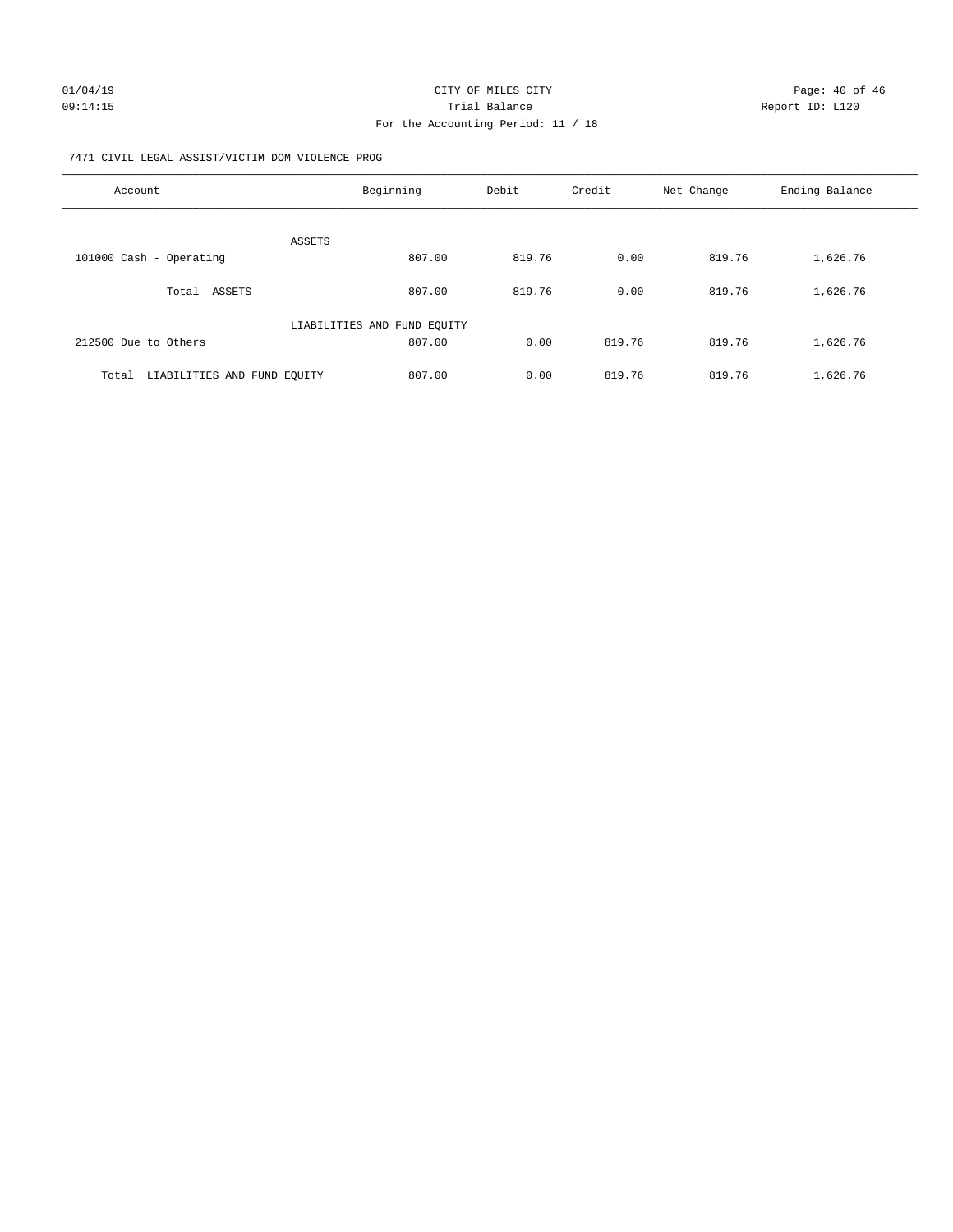### $CITY$  OF MILES  $CITY$  and the contract of 46 Page: 41 of 46 09:14:15 COMPOSERT TRIAL BALANCE Report ID: L120 For the Accounting Period: 11 / 18

#### 7910 PAYROLL FUND

| Account                                   | Beginning                   | Debit      | Credit      | Net Change   | Ending Balance |
|-------------------------------------------|-----------------------------|------------|-------------|--------------|----------------|
|                                           |                             |            |             |              |                |
| <b>ASSETS</b>                             |                             |            |             |              |                |
| 101000 Cash - Operating                   | 97,957.15                   | 532,358.79 | 510,613.49  | 21,745.30    | 119,702.45     |
|                                           |                             |            |             |              |                |
| Total ASSETS                              | 97,957.15                   | 532,358.79 | 510,613.49  | 21,745.30    | 119,702.45     |
|                                           |                             |            |             |              |                |
|                                           | LIABILITIES AND FUND EQUITY |            |             |              |                |
| 201000 Warrants Payable                   | 80,894.40                   | 88,792.22  | 94, 164. 45 | 5,372.23     | 86,266.63      |
| 212200 Due to Federal, Soc Sec & Medicare | 0.00                        | 70,252.44  | 70,252.44   | 0.00         | 0.00           |
| 212202 Due to State Unemployment          | 1,276.29                    | 0.00       | 1,352.42    | 1,352.42     | 2,628.71       |
| 212203 Due to Worker's Compensation       | 16,058.10                   | 0.00       | 16,884.92   | 16,884.92    | 32,943.02      |
| 212204 Due to State Income Tax            | 0.00                        | 17,058.00  | 17,058.00   | 0.00         | 0.00           |
| 212205 Due to MPORS-GABA                  | 0.00                        | 13,790.49  | 13,790.49   | 0.00         | 0.00           |
| 212207 Due to AFLAC, AFLAC PRETAX         | 0.00                        | 453.34     | 453.34      | 0.00         | 0.00           |
| 212208 Due to Health Ins, Dental, Vision  | 184.54)                     | 72,436.80  | 70,815.95 ( | $1,620.85$ ( | 1,805.39)      |
| 212209 Due to PERS Retirement             | 0.04)                       | 37, 161.98 | 37,161.98   | 0.00         | 0.04)          |
| 212210 Due to FURS-GABA Retirement        | 87.06)                      | 16, 215.43 | 15,972.01 ( | $243.42$ ) ( | 330.48)        |
| Total LIABILITIES AND FUND EQUITY         | 97,957.15                   | 316,160.70 | 337,906.00  | 21,745.30    | 119,702.45     |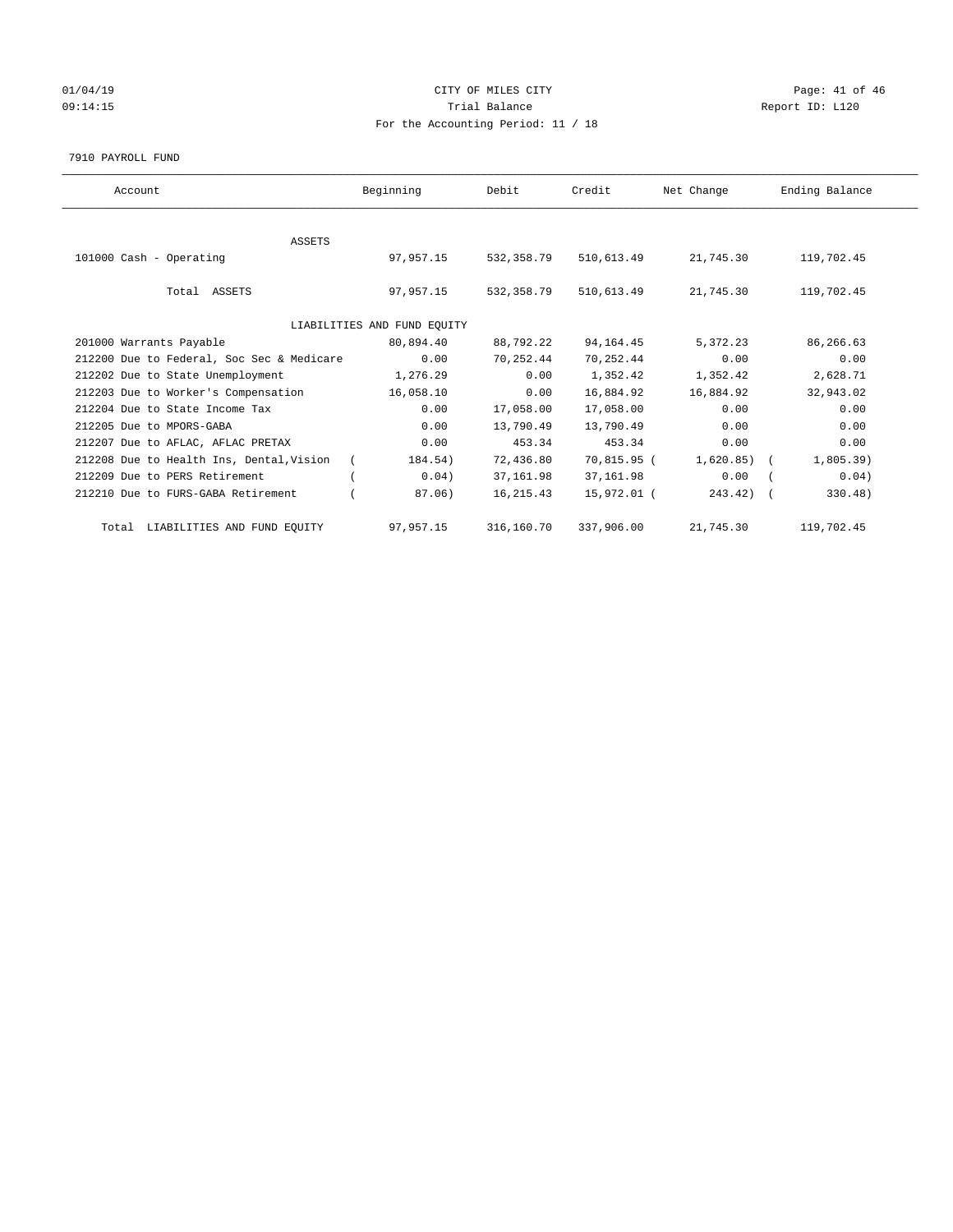### 01/04/19 **Page: 42 of 46** CITY OF MILES CITY 09:14:15 COMPOSERT TRIAL BALANCE Report ID: L120 For the Accounting Period: 11 / 18

#### 7930 CLAIMS FUND

| Account                              | Beginning                   | Debit      | Credit       | Net Change | Ending Balance |
|--------------------------------------|-----------------------------|------------|--------------|------------|----------------|
|                                      |                             |            |              |            |                |
|                                      | ASSETS                      |            |              |            |                |
| 101000 Cash - Operating              | 246,737.36                  | 308,376.95 | 355,775.71 ( | 47,398.76) | 199,338.60     |
| ASSETS<br>Total                      | 246,737.36                  | 308,376.95 | 355,775.71 ( | 47,398.76) | 199,338.60     |
|                                      | LIABILITIES AND FUND EOUITY |            |              |            |                |
| 201000 Warrants Payable              | 246,737.36                  | 355,775.71 | 308,376.95 ( | 47,398.76) | 199,338.60     |
| LIABILITIES AND FUND EQUITY<br>Total | 246,737.36                  | 355,775.71 | 308,376.95 ( | 47,398,76) | 199,338.60     |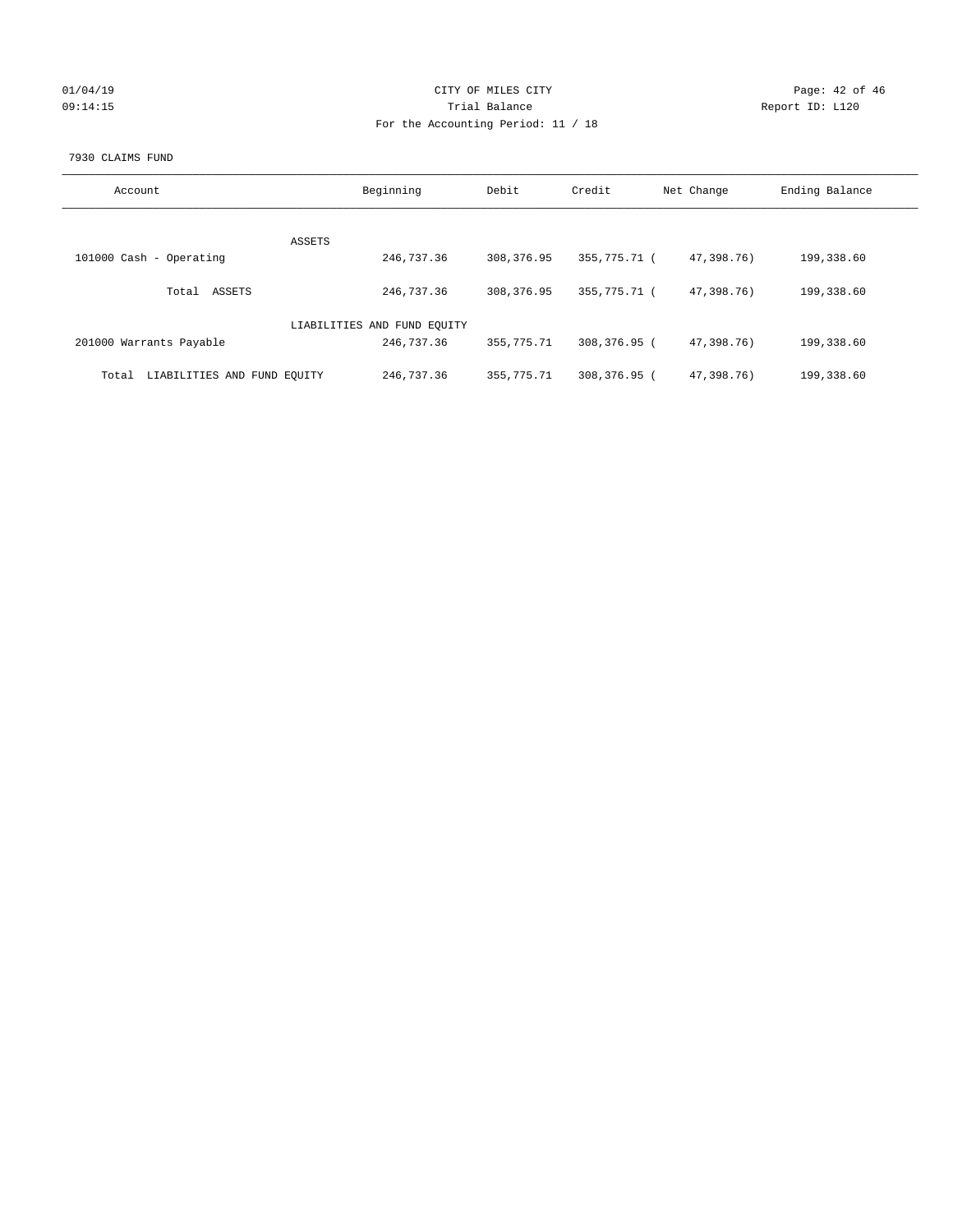# 01/04/19 **Page: 43 of 46** CITY OF MILES CITY 09:14:15 Trial Balance Report ID: L120 For the Accounting Period: 11 / 18

7980 CUSTER CO WATER & SEWER DISTRICT

| Account                                 | Beginning                   | Debit     | Credit    | Net Change | Ending Balance |
|-----------------------------------------|-----------------------------|-----------|-----------|------------|----------------|
|                                         |                             |           |           |            |                |
| ASSETS                                  |                             |           |           |            |                |
| 101000 Cash - Operating                 | 0.00                        | 13,997.47 | 13,997.47 | 0.00       | 0.00           |
| 122000 Accounts Receivable              | 16,001.07                   | 14,472.73 | 13,997.47 | 475.26     | 16,476.33      |
| Total ASSETS                            | 16,001.07                   | 28,470.20 | 27,994.94 | 475.26     | 16,476.33      |
|                                         | LIABILITIES AND FUND EQUITY |           |           |            |                |
| 202000 Accounts Payable                 | 0.00                        | 13,997.47 | 13,997.47 | 0.00       | 0.00           |
| 211020 Due to Custer Water & Sewer Dist | 16,001.07                   | 13,997.47 | 14,472.73 | 475.26     | 16,476.33      |
| LIABILITIES AND FUND EQUITY<br>Total    | 16,001.07                   | 27,994.94 | 28,470.20 | 475.26     | 16,476.33      |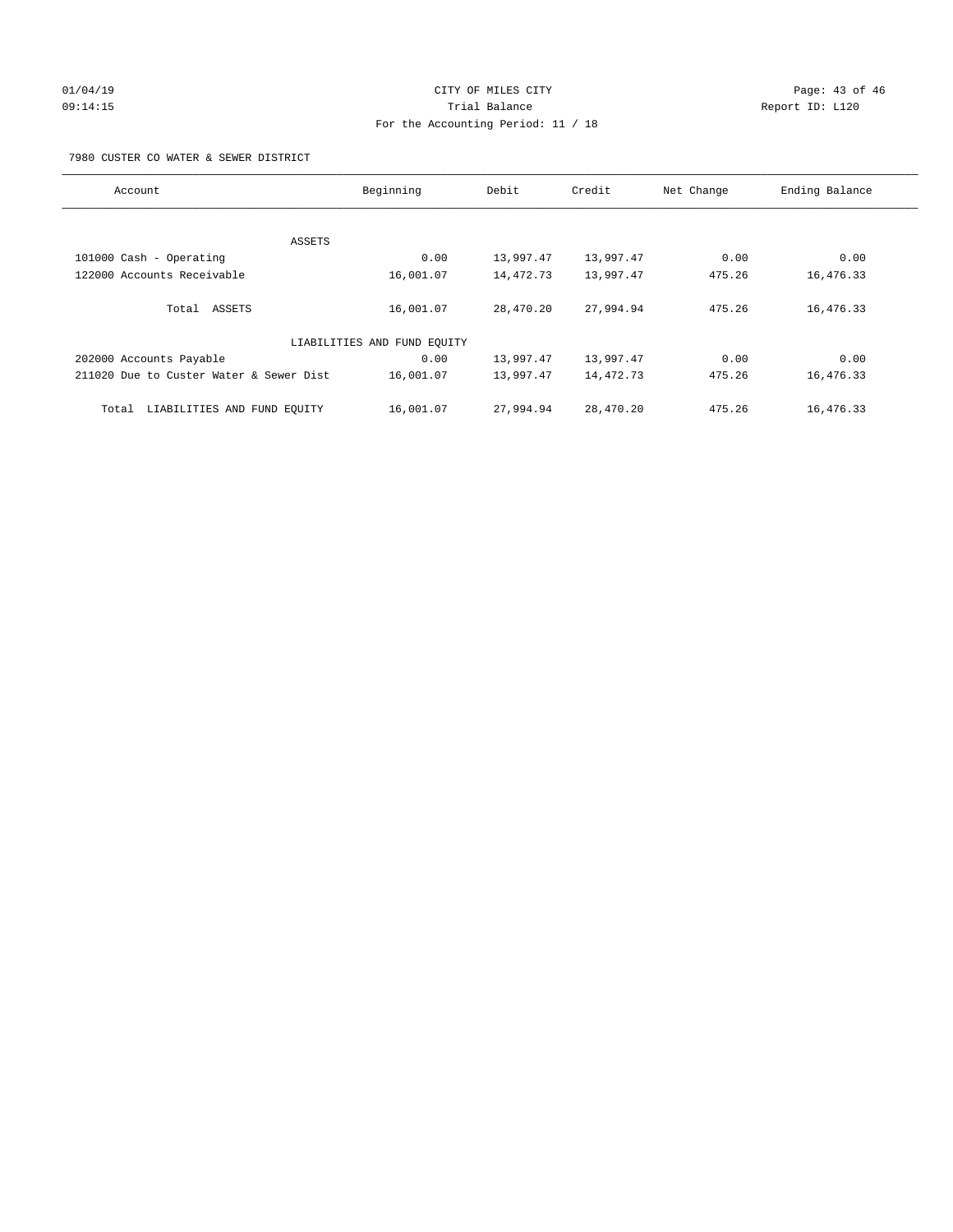## $CITY$  OF MILES  $CITY$  and the contract of 46 Page: 44 of 46 Page: 44 of 46 09:14:15 Trial Balance Report ID: L120 For the Accounting Period: 11 / 18

7981 Interest Clearing

| Account                              | Beginning                   | Debit     | Credit    | Net Change | Ending Balance |
|--------------------------------------|-----------------------------|-----------|-----------|------------|----------------|
|                                      | ASSETS                      |           |           |            |                |
| 101000 Cash - Operating              | 22,787.19                   | 22,500.93 | 1.03      | 22,499.90  | 45,287.09      |
| Total ASSETS                         | 22,787.19                   | 22,500.93 | 1.03      | 22,499.90  | 45,287.09      |
|                                      | LIABILITIES AND FUND EQUITY |           |           |            |                |
| 212500 Due to Others                 | 22,787.19                   | 1.03      | 22,500.93 | 22,499.90  | 45,287.09      |
| LIABILITIES AND FUND EQUITY<br>Total | 22,787.19                   | 1.03      | 22,500.93 | 22,499.90  | 45,287.09      |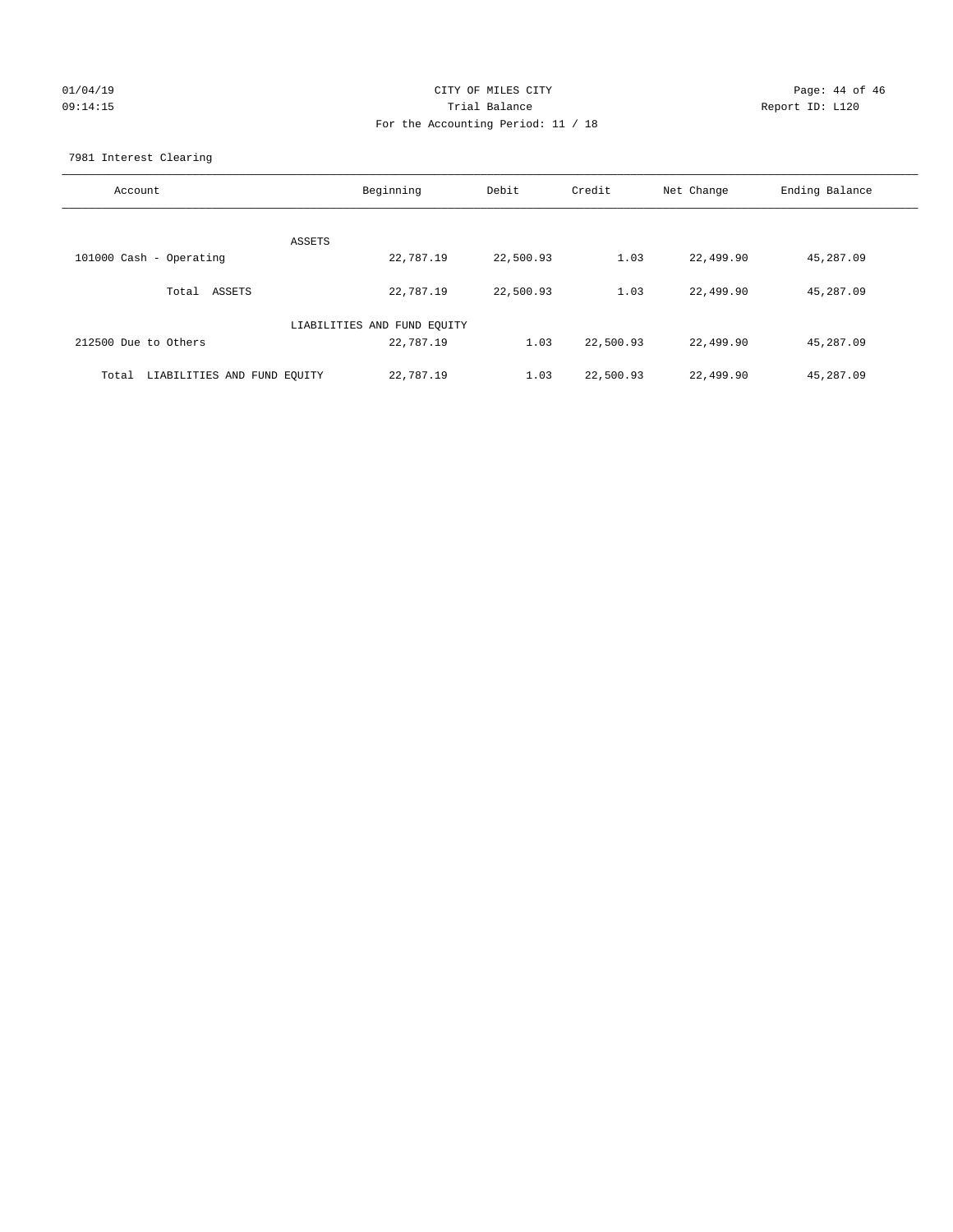### $O1/04/19$  Page: 45 of 46 09:14:15 COMPOSERT TRIAL BALANCE Report ID: L120 For the Accounting Period: 11 / 18

#### 9000 GENERAL FIXED ASSETS GROUP OF ACCOUNTS FUND

| Account                                                    | Beginning                   | Debit | Credit | Net Change | Ending Balance  |
|------------------------------------------------------------|-----------------------------|-------|--------|------------|-----------------|
|                                                            |                             |       |        |            |                 |
| ASSETS                                                     |                             |       |        |            |                 |
| 181000 Land                                                | 526,599.00                  | 0.00  | 0.00   | 0.00       | 526,599.00      |
| 182000 Buildings                                           | 1,986,836.00                | 0.00  | 0.00   | 0.00       | 1,986,836.00    |
| 182100 Allowance for Depr - Buildings (Cre(                | 684,991.00)                 | 0.00  | 0.00   | 0.00       | 684,991.00)     |
| 186000 Machinery and Equipment                             | 3,038,732.00                | 0.00  | 0.00   | 0.00       | 3,038,732.00    |
| 186100 Allowance for Depr - Machinery & Eq(                | 1,463,750.00)               | 0.00  | 0.00   | 0.00       | 1,463,750.00    |
| 187000 Infrastructure                                      | 33,670,108.00               | 0.00  | 0.00   | 0.00       | 33,670,108.00   |
| 187100 Allowance For Depreciation - Infras( 16,321,771.00) |                             | 0.00  | 0.00   | 0.00       | 16,321,771.00)  |
| Total ASSETS                                               | 20, 751, 763.00             | 0.00  | 0.00   | 0.00       | 20, 751, 763.00 |
|                                                            | LIABILITIES AND FUND EQUITY |       |        |            |                 |
| 280000 INVESTMENT IN GENERAL FIXED ASSETS                  | 20, 751, 763.00             | 0.00  | 0.00   | 0.00       | 20, 751, 763.00 |
| LIABILITIES AND FUND EQUITY<br>Total                       | 20, 751, 763.00             | 0.00  | 0.00   | 0.00       | 20, 751, 763.00 |